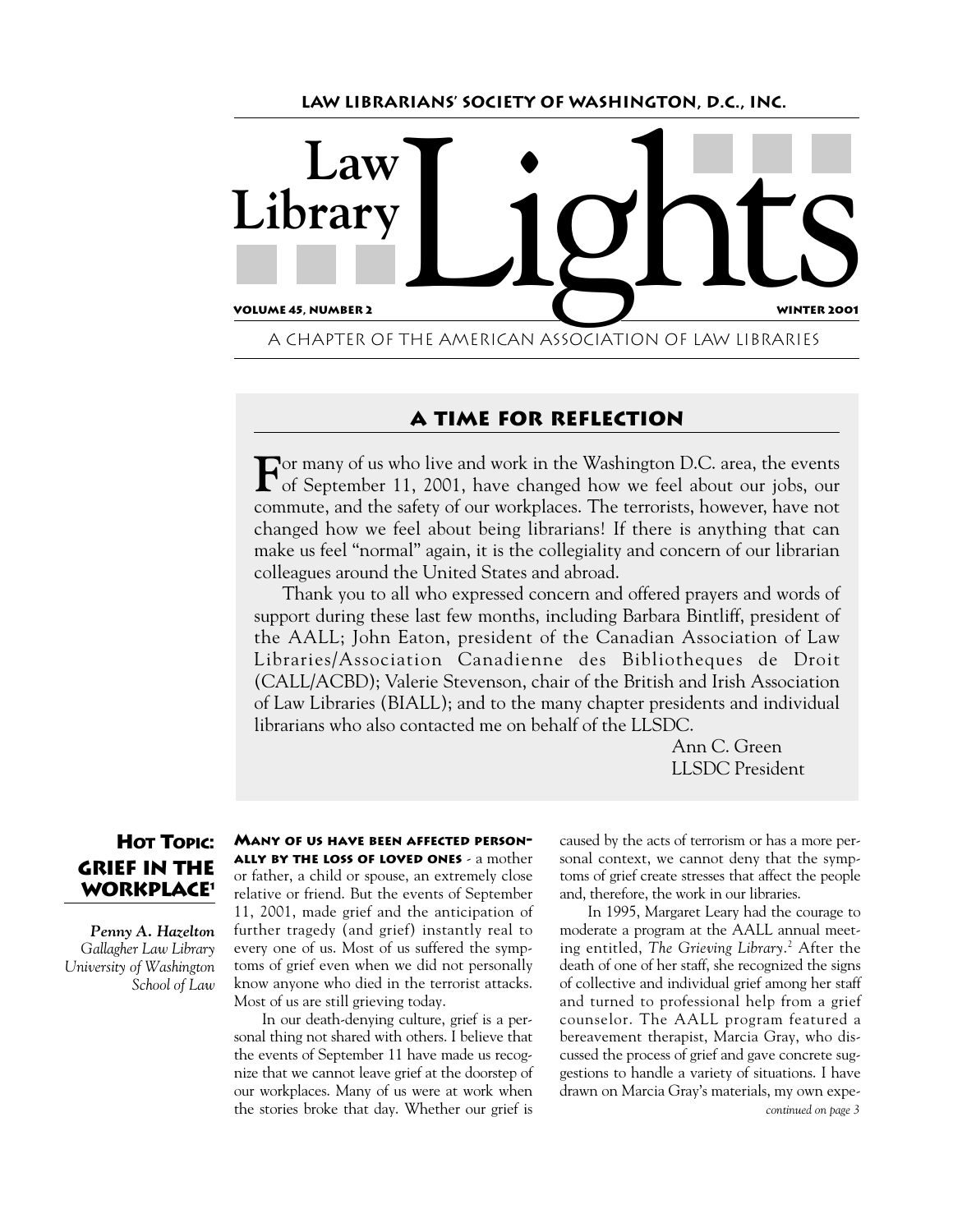# **Editor's Column**

*Leslie A. Lee The George Washington University Law Library*

#### **HAVING JUST READ PENNY HAZELTON'S ARTICLE, "GRIEF IN THE WORKPLACE,"** I am in

a reflective state of mind. So many things have happened since the publication of the fall issue. The world at large continues to grapple with the aftermath of September 11, with reports of anthrax, with homeland security and military action abroad. In my own life, a relative is fighting cancer that attacked his liver, his spine, and now his lungs (he is 38); a close friend, who is like a sister to me, moved away. Then again, happy things have happened, too: my sister gave birth to Emily Grace, who looks just like a six pound, gurgling boiled peanut; my eight-yearold nephew won his first chess tournament; and most divine of all, Maggie Moo's Ice Cream and Treatery opened across the street from my apartment building. When I think about the events of the past couple of months, I must constantly remind myself to count my blessings.

I am writing this column on the eve of Thanksgiving, and in the spirit of the giving thanks, I would like to express heartfelt gratitude to everyone who contributed to this issue of *Lights*, including the editorial team, Barbara Des Rosiers and Leslie Campbell; the ads manager, Ellen Feldman; our fearless leader, Ann Green; the columnists; the hot topic and feature article authors; the candidates who submitted biographies on short notice; our layout designer, Carol Hardy; our printer, Support Systems; and our management company, PSI. Production of this issue, "'Free' Money: Scholarships, Grants, and Fundraising," could not have happened without the hard work of all these folks.

This issue includes a range of articles on "free" money: how to obtain it, where to find it, and how recipients benefited from it. Tanya *continued on page 14*

# **table of contents**

**FEATUREs**

| Hot Topic: Grief in the Workplace                                                              |
|------------------------------------------------------------------------------------------------|
| <b>Surviving the Scholarship Application Process:</b><br>A Personal Account and Strategy Guide |
| The AALL Research Program                                                                      |
| The AALL Annual Meeting/Workshop Grant                                                         |
| Who Are You Mentoring? Ruth Bridges 12                                                         |
| The American Library Association's Spectrum<br>Initiative: A Full Spectrum of Opportunities    |
| <b>Practising Law Institute's Fifth Annual</b><br>Internet Law Institute Nancy Crossed18       |
| BIALL: Bad Acronym, Good Conference                                                            |
| "Should We Buy It?" Collection Development                                                     |
| Fundraising: It's Like Eating Green                                                            |
| Facing a New Reality: The Librarian as                                                         |

#### **COLUMNS**

| Foreign and Int'l Law/SIS News Herb Somers34                |   |
|-------------------------------------------------------------|---|
| <b>Interlibrary Loan/SIS News</b> Michelle Wollmann.34      |   |
| <b>Private Law Library/SIS News</b> Scott Larson35          |   |
| Academic/SIS News Nancy Crossed35                           |   |
| <b>Federal Law Libraries/SIS News</b> Mary K. Grady36       |   |
| <b>Legislative Research/SIS News</b> Julia Taylor <b>37</b> |   |
|                                                             |   |
|                                                             |   |
| Board Meeting Summary Ann C. Green 40                       |   |
|                                                             |   |
|                                                             |   |
| <b>ADVERTISERS</b><br>Hein                                  | 8 |
|                                                             |   |

| .                 |    | 11111       | $\sim$ |
|-------------------|----|-------------|--------|
| <b>BNA</b>        | 32 | InfoCurrent | 10     |
| CAL INFO          | 33 | Lexis       | 17     |
| Court Express     | 19 | West        | 13     |
| Global Securities | 27 |             |        |
|                   |    |             |        |

*Law Library Lights* is published quarterly by the Law Librarians' Society of Washington, DC Inc. 20009, ISSN 0546-2483.

Subsciption Rates: Nonmembers (outside Maryland, Virginia and the District of Columbia): \$35/volume, \$15 single issue. Send subscription requests and correspondence to: Law Librarians' Society of Washington, D.C., Inc. 8727A Cooper Road, Alexandria, VA 22309. Attn. *Lights* Subscriptions. Subscriptions are also available through F.W. Faxon Co. and EBSCO.

Membership dues include a subscription to *Law Library Lights.* For Membership information, contact the Membership Committee Chair, 8727A Cooper Road, Alexandria, VA 22309. The Law Librarians' Society of Washington, D.C., Inc. does not assume any responsibility for the statements advanced by contributors to, nor the advertisers in, *Law Library Lights*. The views expressed herein are those of the individual authors and do not constitute an endorsement by the Law Librarians' Society of Washington, D.C., Inc.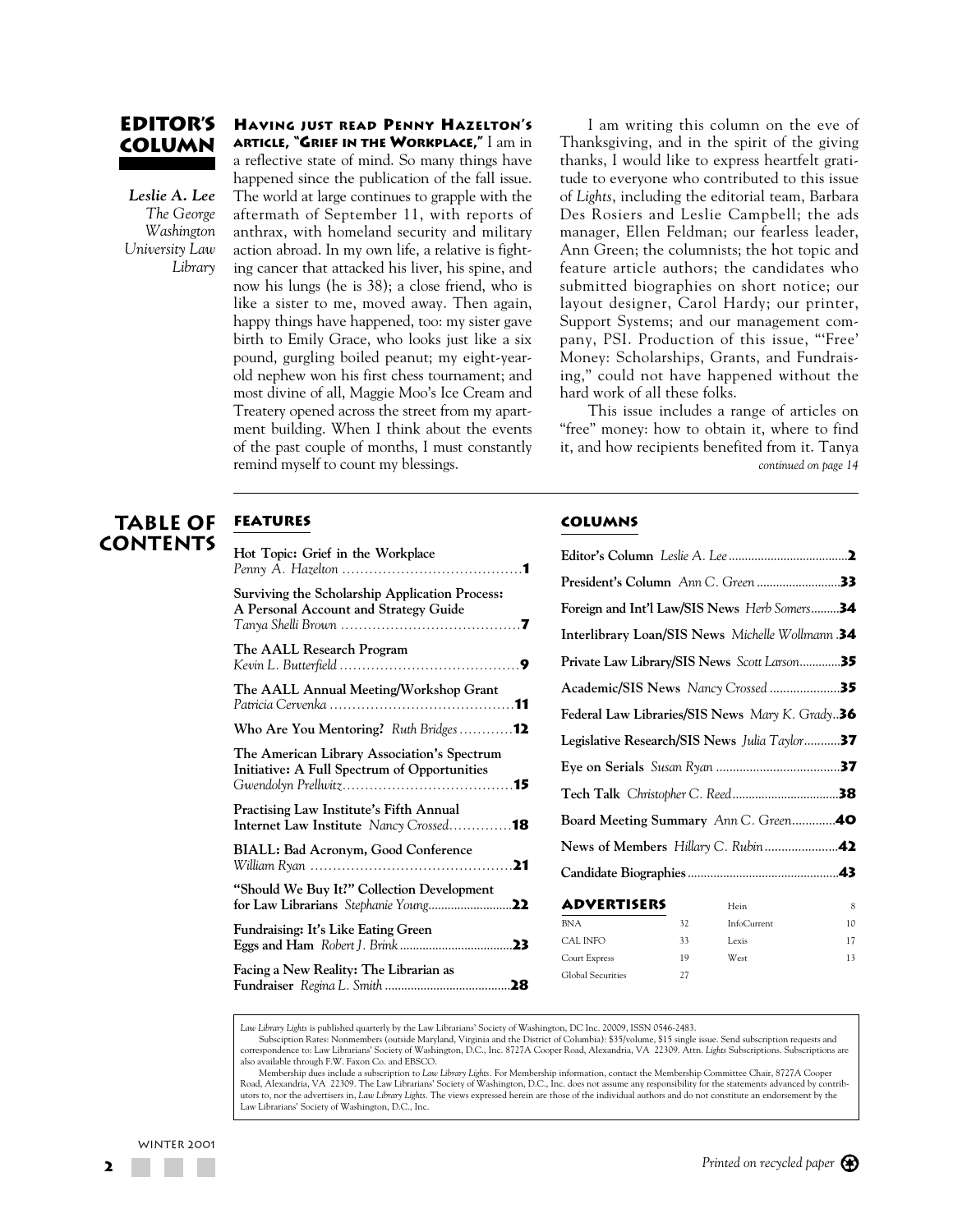# **CONTINUED FROM PAGE 1** ■ Sadness

riences, and the experiences of those around me.

I feel surrounded by grief some days, my own and the grief of those around me. A wonderful colleague and friend at the Gallagher Law Library, Melissa Landers, died of breast cancer in 1989 at the age of 35. Marian Gould Gallagher, law librarian at the University of Washington School of Law for 37 years, died suddenly in an automobile accident later that same year. Over the following years, Mary Starr and Ann Magee, law school employees who worked closely with library staff, died of cancer; Mary Louderback, our wonderful circulation librarian, died of a heart attack complicated by diabetes; and in the short span of the past six years no fewer than thirteen current library staff members have suffered the death of one or more parents.

People who have lost loved ones experience that loss in many ways. Marcia Gray classified these experiences as behavioral, cognitive, spiritual, emotional, and physical. Loss is part of life. Our efforts to understand the grief associated with loss are useful tools in coping with the pain. How many of these classic symptoms did you experience on September 11 and thereafter?

#### **BEHAVIORAL**

Common experiences of people who have encountered a loss include how we act or behave. Symptomatic of those experiencing a loss include:

- Low self-confidence
- Lack of energy
- Little social interest
- No interest in communicating
- Absence of friends or affection
- Decreased ability to make plans or decisions

#### **COGNITIVE**

Cognitive expressions of loss reflect use of our mental and analytical abilities. Common experiences include:

- Decreased ability to concentrate
- Unimaginable future
- Forgotten past
- Triviality of everyday life
- Overwhelmed by finality of loss
- Inability to understand why or what happened
- Consequences of loss

#### **EMOTIONAL**

We experience loss through the way we feel. Feelings commonly associated with loss include:

- 
- Feelings on the surface
- Longing/yearning
- Absence of positive feelings
- Helplessness
- Emptiness/loneliness
- Feeling unconnected to anyone/thing
- Guilt or shame associated with feelings of powerlessness

### **PHYSICAL**

Our physical self is not immune from a loss. Normal, physical symptoms of grief include:

- Fatigue/exhaustion
- Restlessness
- Numbness
- Crying, sobbing, sighing
- Multiple symptoms of ailments
- Eating and sleeping disturbances
- Change in sexual desire, or in needing to be shown affection or to be touched
- Crying uncontrollably

#### **SPIRITUAL**

Our soul or spirit is also affected by loss. We may find ourselves experiencing:

- Emptiness/meaninglessness
- Loss of faith or questioning beliefs
- Need to reassess life's significance
- Sensing loss of part of self
- Loss of desire to live
- Inability to see positives
- Missing the love of person who passed away
- Awareness of life's fragility
- Bottomless despair
- Profound feelings of aloneness

#### **GRIEF**

Grief is a natural response to a loss. We cannot love and lose those we love without grief. Grieving is a process that varies from person to person. Some people try to deny the grieving experience, but it will be experienced eventually. Grieving means to face the reality of your loss, feel the pain, and find a way to move beyond the hurt and vulnerability.

Grieving moves back and forth along a spectrum that begins with shock, disbelief, confusion, immobility, anger, guilt, and depression and ends, we hope, with acceptance, adjustment, new relationships and interests, greater compassion, and a realization of personal growth. The end of the process of grief does not mean we no longer love the person or persons who died or that we no longer care, just that we have adjusted to their absence and moved on in our lives.

**Death may be a natural part of life, but the death of a co-worker will make everyone feel anything but normal.**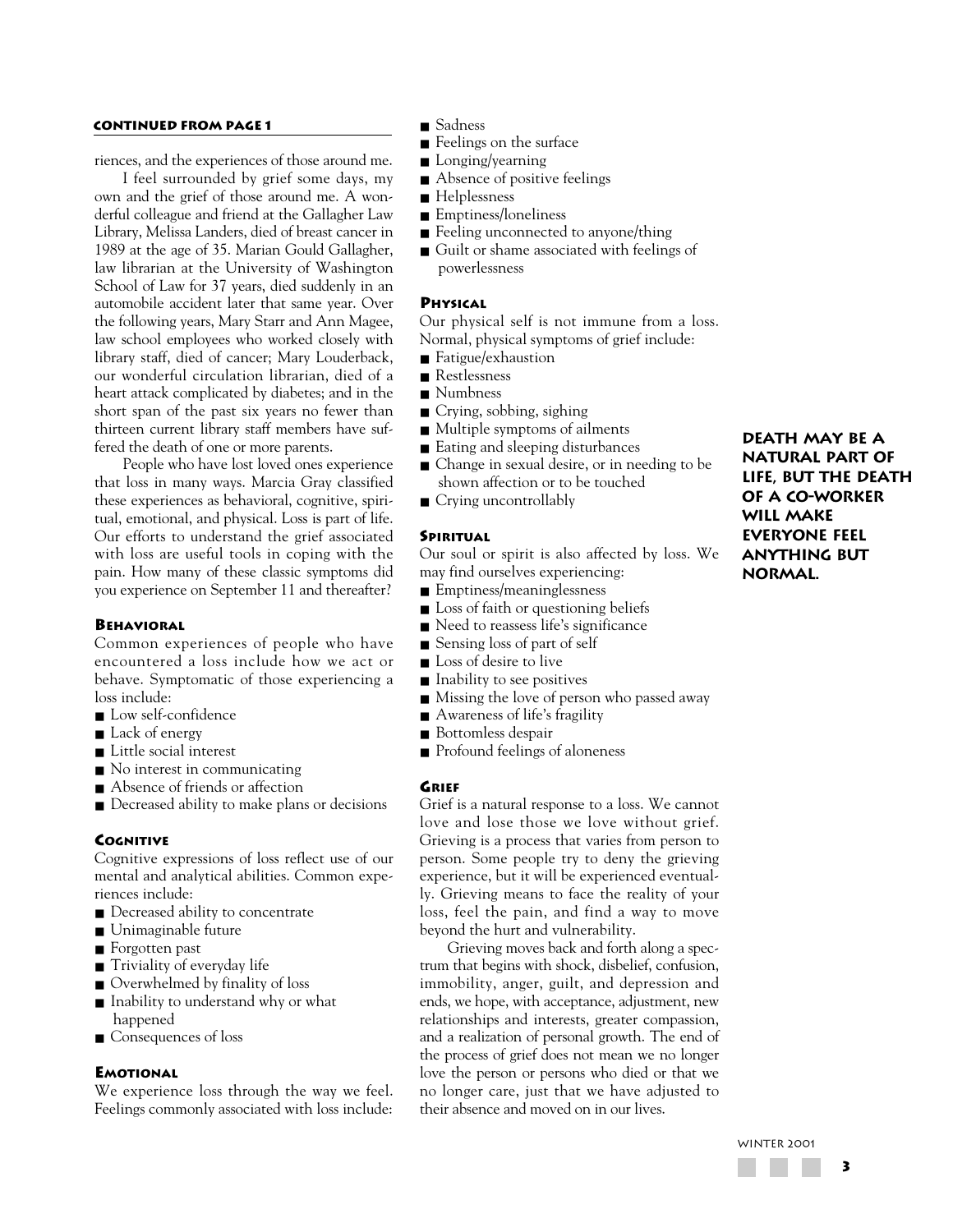**What can you do to help someone with a terminal disease? Offer to listen if the person needs to talk or rant or cry. … Pick up the person's medicine. Take him or her to the doctor. Be kind. Care. Make a freezer dinner for a night when he or she might not feel like cooking. … Let the person know you care.**

In the workplace loss can be experienced in many ways: the death of a co-worker after a long illness; the sudden death of a co-worker or death after a very short illness; the death of a co-worker's loved one; sudden catastrophic death caused by the attacks on the federal building in Oklahoma City or by the terrorist attacks of September 11. All of these losses have a consequence in a workplace and need the attention of every member of the organization.

Without intention to trivialize death of human beings, we would do well to remember that we suffer many other losses that can cause the response of grieving. The failure of a marriage or changes in other important relationships, the death of a beloved pet, even the move to a new building or creation of a new procedure can create a loss that may have to be processed through grieving.

One of my favorite books on the subject of loss is a small paperback by Peter McWilliams.<sup>3</sup> This book does not have to be read from the beginning to the end. You can read parts of it and find comfort in the normalcy of your experiences. Even my 79-year-old father found this small tome helpful as he tried to deal with the pain when my mother died suddenly a few years ago. Through this book, he realized not only that his feelings of resentment, anger, loss, regret, sadness, and shock were all normal responses, but also that his physical symptoms were identified as part of the grieving process. The book helped me to remember to chide him into taking good care of himself during the hard months following her death.

#### **SERIOUS ILLNESS OF CO-WORKER**

From the various scenarios we have experienced or can imagine, the serious illness of a coworker, particularly one that ends in death, can be very traumatic for an organization and its staff. There are two sets of concerns that need attention during the illness phase. On the one hand, the person who is ill needs our sympathy and attention. Can the person continue full employment? What happens when the person exhausts his or her sick leave? Does the person need someone to talk to about the situation? On the other hand, the co-workers also need to process how they feel and act when a co-worker is stricken with a terrible disease. Particularly where death seems a likely outcome, the process of dealing with a very serious illness by the friends, family, and co-workers of the sick person is sometimes called anticipatory grief.

Put in a completely different context,

many Americans felt the effects of anticipatory grief on September 11 and the following days as we waited to learn who and how many had died in the terrorist attacks. We began the process of grieving the loss of people we knew or perhaps did not know personally. We were shocked; we were sad; we got angry, all natural parts of the grieving process.

What helped most of us get through those days following September 11? Many of us needed to talk with others about those unbelievable events in order to process the reality of the horrible consequences: describing where you were when you first learned about the attacks; speculating about the courage of the passengers in the airplanes and on the top floors of the Trade Center; talking about who had carried out such a heinous crime; praising the remarkable outpouring of emergency and medical personnel in New York City; sharing the stories of those who died and those who lived through the experience at Ground Zero or the Pentagon. We shared this experience, this pain, with others to help process the sense of loss and helplessness that we felt.

I believe that we need to help co-workers process the anger and pain we feel when a colleague becomes seriously ill. In reality, however, something else often happens. We begin to process the fact that things will be very different. Sometimes as co-workers we begin to withdraw and avoid the sick person because we are afraid of what to say or how to express ourselves. Watching someone become more and more ill can lower our ability to cope with the normal situations of our own lives.

Knowing that someone is very ill, and perhaps dying, makes us feel vulnerable and fragile. We may be reminded of other loved ones who have died and a grieving process that is not yet finished with them. We may be reminded of our own mortality. The sick person reminds us every day of the unpleasantness and fears we associate with dying, so we pull away, trying to protect ourselves from the pain of facing these difficulties. Worse yet, we pull away from the person who is ill, at a time when he or she probably needs us the most.

When Melissa's condition seemed to be speeding out of control, her co-workers and I felt completely powerless to help her. We did not want to interfere with her private life and yet it was impossible to ignore her declining health. We knew she had to be worried about how long she could continue to work, about provisions for her husband if she died, and tasks and projects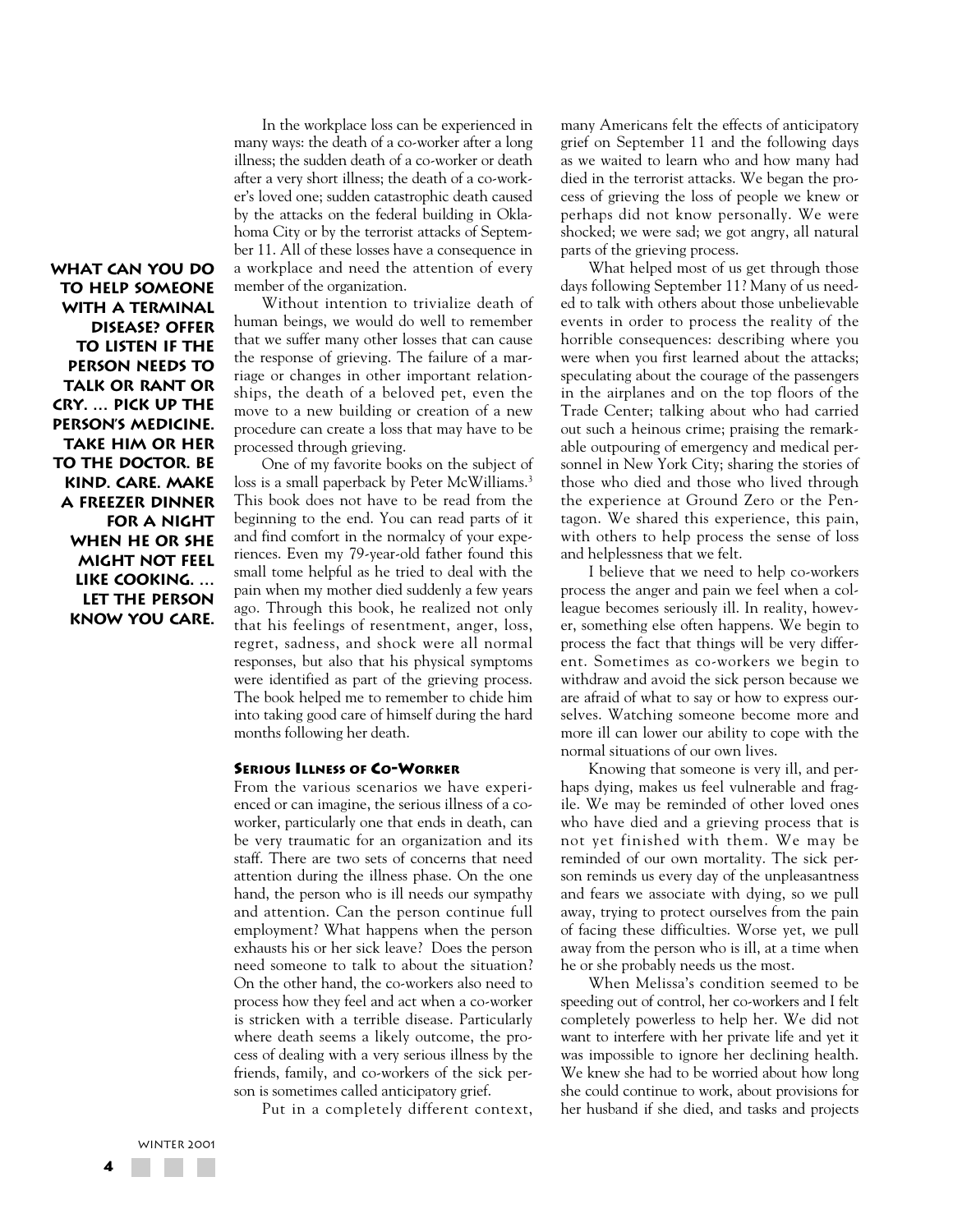she might be unable to finish. Finally, we sat down for a long talk about her illness, her family and husband, her feelings and mine.

I admit to feeling relieved to talk, finally, about what we were both thinking. This conversation was very painful for both of us. We cried, and we laughed hysterically. We made some plans and talked about contingencies and possibilities. We took some projects off the todo list and reprioritized others. Both Melissa and I felt a great sense of calm after this conversation. I was certainly not done grieving and she was not ready to give up to her disease. Facing some of the hard questions was therapeutic for us both.

Caring about someone in the workplace in this situation makes confronting hard and painful ideas very difficult, but to pretend that everything is normal is very stressful for everyone. If the sick person does not feel that he or she can have such a conversation with his or her supervisor or the library director, find out what resources are available in your organization to help with such situations, or encourage the person to talk to a close friend or relative.

What can you do to help someone with a terminal disease? Offer to listen if the person needs to talk or rant or cry. Do not give false hope to the person, but recognize the hard times he or she is handling. Ask how the person's family members are coping. Pick up the person's medicine. Take him or her to the doctor. Be kind. Care. Make a freezer dinner for a night when he or she might not feel like cooking. Ask how the person feels, but be prepared if the reply is, on occasion, short or terse. Be available to listen further, but do not push if the person is not ready to talk at the time. Let the person cry. It is okay for you to cry, too. Give the person a hug. Help the person redefine hope: hope may be to work right until the end; hope may be to die among family and friends; hope may be to try every new treatment. Let the person know you care.

#### **DEATH OF A CO-WORKER**

In the case of death being preceded by a long illness, your anticipatory grief will not make the loss of the person any less painful. Anticipatory grief, however, can give you time to adjust to the idea of the person's death. A sudden death has a shock value that often takes a long time to process. In either case, the loss felt by you and your staff will seem bottomless. Each person in the organization will grieve in a different way and be at different places along the grieving process spectrum. Keep in mind that just because everyone grieves differently does not mean that you should ignore how people feel and pretend that nothing is different. Ignoring the signs of grief will simply postpone the process; grief will not go away by itself.

Death may be a natural part of life, but the death of a co-worker will make everyone feel anything but normal. We may be angry, resentful that the person left so many projects undone. We may be listless and unable to do our own work. We may be prone to crying and sobbing. We may be sad or depressed. We may be unable to think about hiring a replacement or having others do parts of the person's job. We may be in denial that anything bad really happened. All of these reactions are coping mechanisms that help us get through the hard times.

A natural part of the grieving process is to wonder why such terrible things have to happen at all. We want to make sense of these tragedies. A book called *When Bad Things Happen to Good People*4 may help you as it has helped me. Written by a rabbi whose son died at the age of fourteen of rapid aging, or progeria, this book helped me understand that people die because they have diseases and conditions that cause death; that there is a certain randomness as to whom dies when and under what circumstances; that we should ask, *What do I do now?* not *Why did this person die?* This book has a universal appeal that gave me some comfort when I was trying to understand Melissa's death.

So how should a library react when there has been such a loss? Some find that small, informal groups meeting to talk about the person and how they feel about his or her death can be very useful. Other co-workers may not feel comfortable with a group effort, but may be helped if a professional grief counselor is brought in for individual sessions. Since grief is a process, consider several sessions.

Talk about the person. Remember his or her strengths and quirks. Think how the person would react to certain policies or ideas. Laugh and cry. Perhaps you need to hold your own memorial service to honor and remember the person. Such a service can help people process their grief and pain and give closure for others. Think of a special way to honor your former colleague. With gifts from her family and her many friends, we created a scholarship in honor of Melissa. We have encouraged non-JD librarians into careers in law librarianship with annual scholarships. Over the past twelve years, a dozen librarians have benefited from **Grieving moves back and forth along a spectrum that begins with shock, disbelief, confusion, immobility, anger, guilt, and depression and ends, we hope, with acceptance, adjustment, new relationships and interests, greater compassion, and a realization of personal growth.**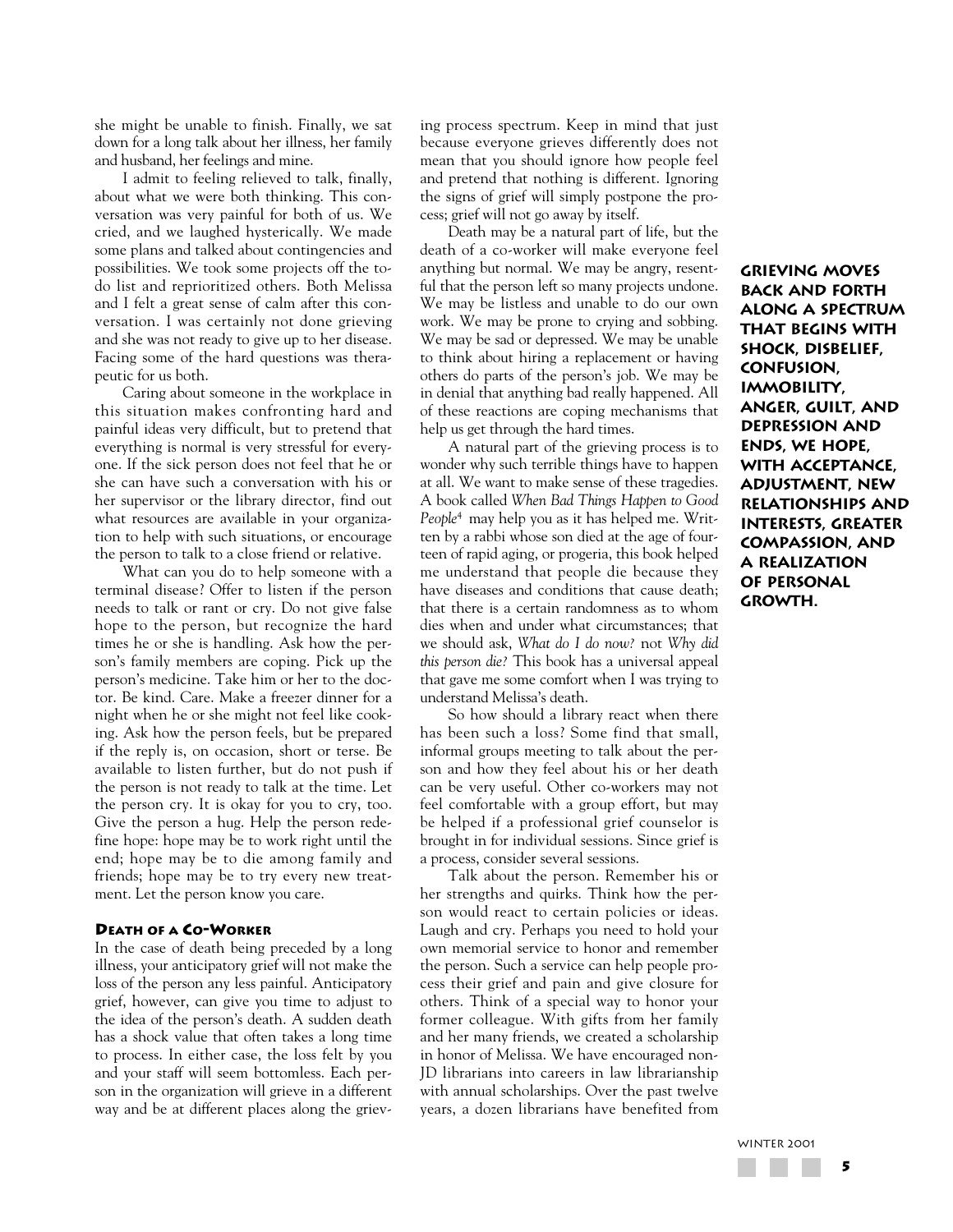this fund, and the size of the award is now \$750. Over \$30,000 is now in this fund! Every year when colleagues write checks to contribute to the fund, and when we announce the winners, we remember what our friend and colleague Melissa represented to us.

#### **GRIEVING STAFF MEMBERS**

Sometimes grief in the workplace has nothing to do with the death of a co-worker. Individual employees may be grieving the death of a child or parent or other loved one. Even though you may not know the person who died, the survivor is your colleague and co-worker. Do we recognize these losses of our colleagues, or ignore them because the losses are personal and there is no place for such concerns on the job?

**A natural part of the grieving process is to wonder why such terrible things have to happen at all.**

To fail to show sympathy and concern for the grieving co-worker is not humane. The grieving staff member will likely need time off, perhaps at a time that is hard or bad for the institution. The person is likely not to be working at full production for some time. Other staff may need to cover or add responsibilities during the interim. Even in the best of circumstances, the staff person's loss is bound to have a librarywide impact. Be sensitive to the person's needs. Provide safe places to talk and cry. Relieve the person of as much stress as possible. Support the person's needs to travel and take care of personal business that might be the result of the death. Know your institution's policies for bereavement leave. Encourage grieving staff members to take care of themselves during this time. Perhaps most importantly, be patient. Remember that grieving has no time limit. Do not assume that others grieve according to your timetable.

Marcia Gray suggests that you center yourself before talking or visiting with ill or grieving persons. Remember that the process takes time. Ms. Gray outlines the following ways to help others help themselves:

- **1.** Help the person focus on the present rather than the past or future.
- **2.** Encourage the person to set a time and place where he or she can be alone to touch base with his or her own emotions.
- **3.** Encourage the individual to lean into the pain (that is, to think about the loss and what it will mean, to face the reality of the death) when possible. Although difficult and painful, this act is extremely healing.
- **4.** Empower the person to listen to, trust, and have faith in him- or herself.
- **5.** Look for new ways to connect. Reach out to

others, especially to friends of the same sex.

- **6.** Encourage the person to examine the relationships in his or her life: with spouse, parent, surviving child, and other family members; with the deceased (note that the relationship did not end but it did change); with friends; with him- or herself; with his or her spirituality.
- **7.** Suggest keeping a journal about the grief experience. The writing process can be very therapeutic.
- **8.** Encourage the person to talk and cry with someone with whom he or she feels safe.
- **9.** Remind the person to filter advice from others and to keep only those pearls that are helpful. Also, remember that no one is a mind reader; ask if the person needs anything. Ask if you can attend to a specific task; do not say, "Tell me what to do."
- **10.** Remind the individual that although the experience may not feel normal, the pain, confusion, and distress are very normal. Remind the person to take extra good care of the whole self.

#### **CONCLUSION**

Our temptation when confronted with a terminal illness or a death in the workplace is to ignore the symptoms of loss until they seem to go away. September 11 made it clear to all of us that healing could begin to take place through confronting the painful images and their consequences. Working through our pain and anguish with discussion, education, crying, anger, and frustration can help us cope with those tragic losses. Grief is in the workplace, but we can survive its impact and consequences by helping others recognize the symptoms. Understanding the process of grief and the experiences common to all kinds of losses can make our workplaces more humane and help each of us process grief in a more normal and healthy manner.

#### **ENDNOTES:**

- 1 Many thanks to my wonderful colleagues at the Gallagher Law Library who have helped me understand the reality of grief in the workplace. Special thanks to Peggy Roebuck Jarrett who read this article and made many useful suggestions.
- 2 American Association of Law Libraries, *Educational Program Handout Materials,* "The Grieving Library," Program G-3 (AALL, 1995). *See also*, "The Grieving Library" Program G-3 in AALL 1995 Annual Meeting, Pittsburgh, July 15- 20 [sound recording] (AALL, 1995).
- 3 Peter McWilliams, *How to Survive the Loss of a Love*(1993).
- 4 Harold S. Kushner, *When Bad Things Happen to Good People* (Avon Books, 1981).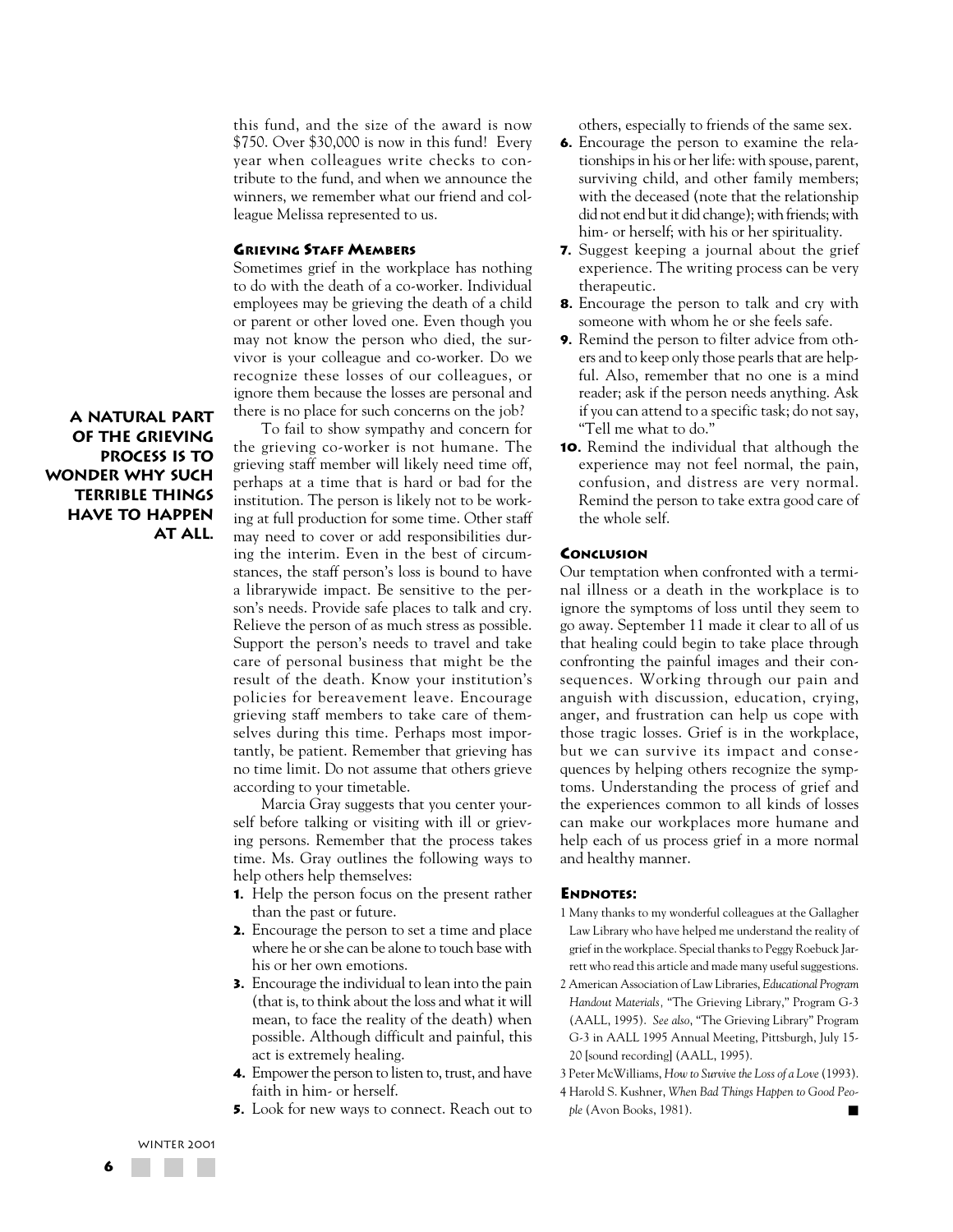# **WHY BOTHER APPLYING FOR SCHOLARSHIPS?**

There are lots of reasons to apply for scholarships for library school. Obtaining a scholarship may be the only means by which you are financially able to earn a graduate degree. Unlike student loans, scholarship money does not have to be repaid. Depending upon the size of your award, scholarships can save you hundreds or thousands of dollars and enable you to leave school in a much better financial position. Moreover, having earned a scholarship looks good on your resume, particularly scholarships that are highly coveted. Most of all it just feels wonderful knowing that you have earned a scholarship!

#### **EXPLORE ALL THE POSSIBILITIES, EARLY!!**

There are many sources of scholarship information and a great deal of work involved in the application process. It is important that you begin looking into scholarship possibilities and be ready to locate and complete applications at least a year prior to your first semester of school or prior to the semester for which you need the assistance. Try not to become frustrated; the pay off at the end is well worth the time, energy, and persistence.

Many library associations (*e.g.*, American Library Association, American Association of Law Libraries, Special Libraries Association) provide scholarship information, and often, applications on their Web sites. I applied for financial assistance through numerous library associations. I applied and won an AALL minority-based scholarship, the George A. Strait Minority Scholarship, and from the ALA, I won the Spectrum Initiative Scholarship and the Library and Information Technology/Library Systems and Services (LITA/LSSI) Minority Scholarship. Interest-specific scholarships (*e.g.*, children's literature, reference services, technology) and degree-seeking scholarships (*e.g.*, JDs earning MLS and vice versa) are also available. In addition to scholarships, I also took advantage of tuition grants from the D.C. chapter of the AALL (LLSDC) and a no-interest loan provided by the District of Columbia Library Association, a local ALA chapter. Although some associations require membership as an eligibility requirement, do not despair; all of these associations also provide discounted student memberships and grants to cover membership costs.

Student services or financial aid offices are also a valuable resource for scholarships and other financial aid information. Universities often offer large scholarships; library schools, alumni associations, and individual donors may also offer smaller scholarships. I applied for and won the Myra Wilson Scholarship through the University of Maryland; this scholarship is administered by the College of Information Studies at the University of Maryland and advertised on the library school's listserv. This scholarship required an interview.

Friends, colleagues, employers, and mentors are invaluable sources of scholarship information. Word of mouth may be old fashioned, but it is tried and true, so make sure everyone you know knows that you need financial assistance. Before I considered going back to library school my mentors provided me with a list of associations I should join, suggested listserv subscriptions, and scholarship sources and deadlines. I also received information from a former employer who contacted me one year after I resigned from my position to notify me of a newly created local library association grant.

#### **READ THE FINE PRINT**

As soon as you receive the application, read the instructions carefully. Pay attention to the required information. If the application requires a transcript from all schools you have attended, request this information as soon as possible. After a few weeks have passed, follow up to be sure that the transcripts have been sent to the proper address. If you must hand deliver a transcript, do not tamper with the seal. If it appears that the seal has been tampered with, the transcript may not be accepted. If you find that some instructions on an application are unclear, seek advice from the scholarship provider. Understand that many others before you probably asked the same questions.

# **FIND OUT WHAT WORKED FOR OTHER PEOPLE**

Improve your application techniques by talking and listening to anyone and everyone you know who has won a scholarship. People who have won can give you new ways to look at the application process that will help you to win, and they can inspire you to make the attempt. You can find out about previous award recipi-

# **Surviving the Scholarship Application Process: A Personal Account and Strategy Guide**

*Tanya Shelli Brown Covington & Burling*

**Depending upon the size of your award, scholarships can save you hundreds or thousands of dollars and enable you to leave school in a much better financial position.**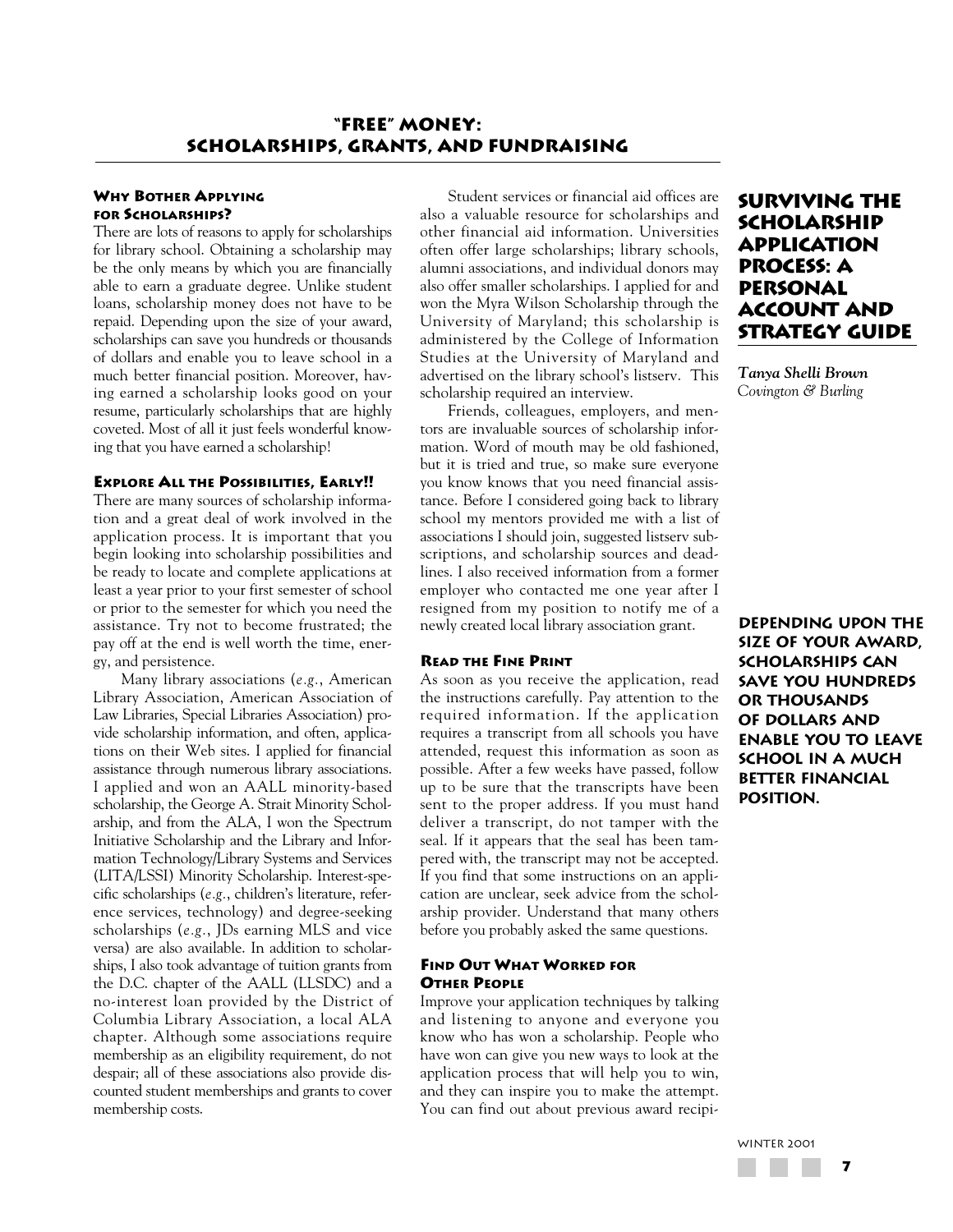# HEIN AD

ents through your school, local/national library associations, networks of colleagues, the Internet, listservs, newsletters, etc.

# **LETTERS OF RECOMMENDATION**

Ask for letters of recommendation well in advance and discuss the kind of information needed in the letter. A concrete, detailed letter from someone, usually an employer or professor who knows you and your work well, is usually worth more than three or four letters from people who do not know you. Talk to the person who is writing your recommendation and give him or her time to write a strong letter. To assist the people writing the letters, it is helpful to provide a copy of your resume and/or something written about yourself. Let the writer know the types of things you would like to appear in the letter. Information that you give them may mean a more substantial and persuasive letter. Be sure the writer knows the deadline. To ensure that the letter is sent on time, send the writer friendly reminders, perhaps once or twice before it is due. If the letter is delayed, ask whether more information is needed.

# **ESSAY WRITING: PRACTICE MAKES PERFECT**

If personal essays, statements of purpose, or paragraph-long answers to particular questions are required, rework them over a series of drafts until they are as well written as you can make them. A good essay or answer is concise, well organized, smoothly written, interesting, distinctive, and without cliches or errors; this process may require many drafts to create. Show your application to a mentor, professor, employer, or a friend with strong writing and editing skills and no fear of providing positive criticism. Leave plenty of time for rewriting and consultation.

# **THE FINISHED PRODUCT**

Type all application forms, letters, essays, questionnaires, or any other information that needs to be sent as part of the application process. Proofread all materials and make sure they are picture perfect: no traces of correction fluid, no last-minute corrections with a pen, no misspellings, no errors, and no crumpled pages. Just to be sure, after making all the corrections, have someone else proofread the application in its entirety. Just before sending your application to the scholarship review committee, make copies of all parts of the application and recommendation letters. You will want to keep these as a reference for yourself at a later date. ■

WINTER 2001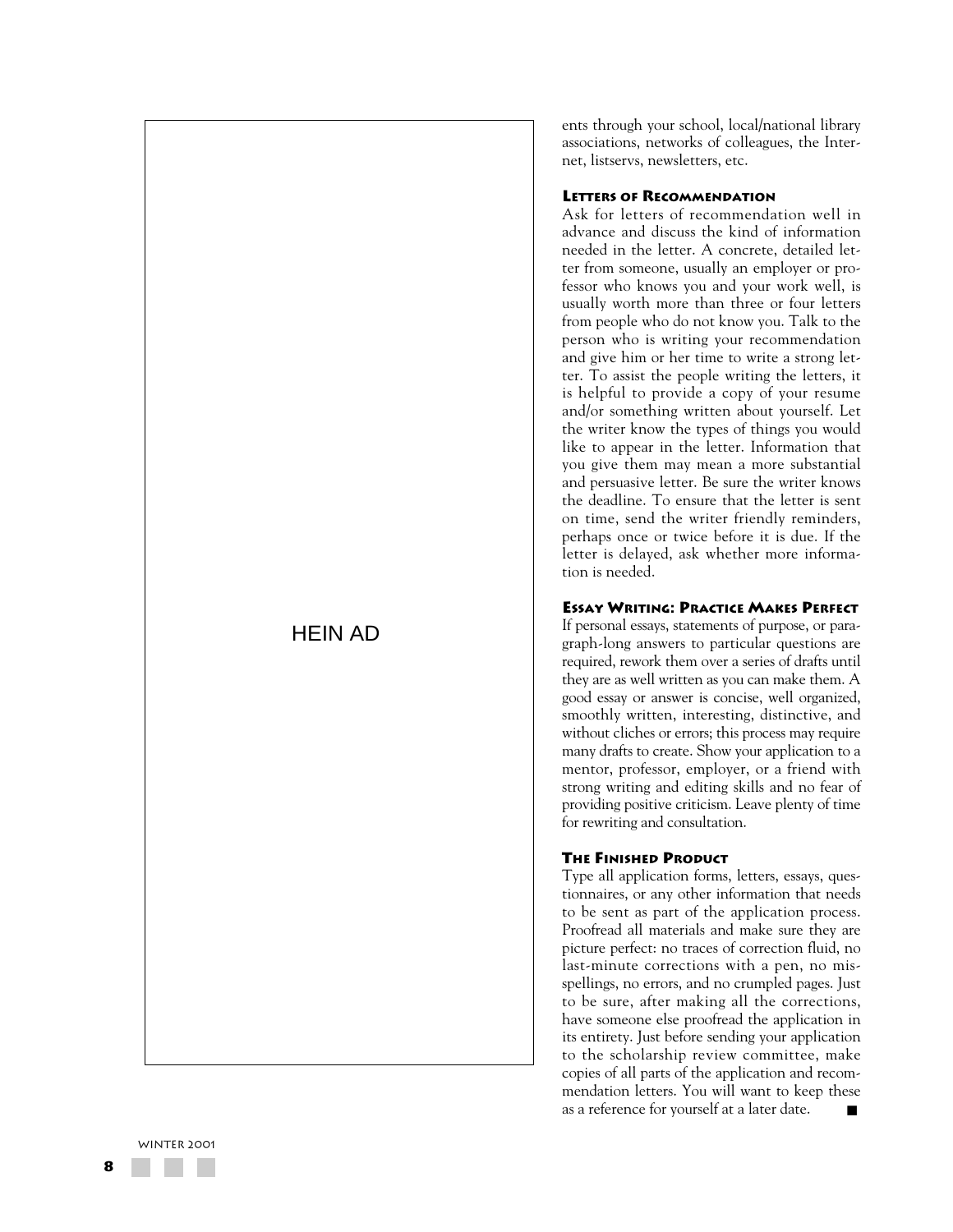**THE AALL RESEARCH COMMITTEE REVIEWS AND PROPOSES CHANGES TO THE ASSOCIA-TION'S RESEARCH AGENDA,** works within the association and with other library associations to encourage research, and administers the association's research grant program by reviewing applications, making awards, and monitoring research activities. The committee awards grants from the funds each year.

### **AALL RESEARCH AGENDA**

In 1999, AALL President Margaret Axtmann charged the AALL Research Committee with reviewing and updating the 1993 AALL Research Agenda. The Research Committee first looked at the major headings. The committee decided that the existing Research Agenda was organized into major headings that did not provide enough flexibility, seemingly concentrating only on several specific functions performed in law libraries. After significant discussion, the Research Committee concluded that the headings of the revised Research Agenda should be based on deeper facets or principles of law librarianship. The committee felt that this approach would result in a document that remained focused on who we are and why we do what we do, while allowing for flexibility in describing how we do it. The committee is hopeful that the major headings will serve as a stable framework for future revisions.

The AALL Research Agenda is available online at: http://www.aallnet.org/committee/ research/agenda.asp. The AALL Research Committee encourages grant seekers to use the agenda as a source for research topics.

### **AALL RESEARCH COMMITTEE GRANTS AALL Research Fund**

On July 17, 2000, the AALL announced the formation of the AALL Research Fund, an endowment established with a \$100,000 pledge from LexisNexis™. The fund provides a secure financial base, which enables the AALL Research Committee to carry out the association's Research Agenda. The committee awards \$10,000 from this fund annually. The application deadline is April 1. Application materials and criteria are available at http://www.aallnet.org/about/grant\_application.asp.

The AALL Research Committee awarded funding to two projects for FY 2001-2002 from the AALL Research Fund, "Web-based Distance Learning of Principles of American Legal Bibliography" and "How Lawyers Do Legal Research." "Web-based Distance Learning of Principles of American Legal Bibliography" aimed to use modern technology to further the understanding of American legal bibliography and principles of research in American law in a worldwide setting. The reach of the World Wide Web has already transformed much thinking about knowledge transfer, particularly under the rubric of "distance learning." This project aims to make information and instruction in legal bibliography and research in American law available to a domestic as well as a worldwide population. The project proposes to develop models for self-instructional and monitored instructional use of Web-based material and scenarios, and will simultaneously be developed as a teaching module for Chinese-speaking students abroad. Continuing attention will be paid to the goal of making this instructional module available in other languages (*e.g.*, Spanish). Xia Chen, reference librarian, will lead the project along with Frederick E. Smith, librarian emeritus and senior librarian for graduate and reference services, Hugh & Hazel Darling Law Library, UCLA School of Law.

The other project, "How Lawyers Do Legal Research," continues the work of Morris Cohen, Penny A. Hazelton, and Patricia DeGeorges to create a core set of data on how lawyers, new or experienced, think about all aspects of legal research with specific attention to approach/planning, format preferences, secondary source use and preferences, evaluative criteria employed, amount of time spent, and general awareness and familiarity with currently available resources. Kris Gilliland, director of the law library and assistant professor of law, University of Mississippi Law Library, will conduct the project.

#### **AALL/Aspen Law & Business Grant Program**

The AALL Research Committee also administers the AALL/Aspen Law & Business Grant Program. The committee will award \$13,000 in grants each year in 2001 and 2002. Aspen Law & Business views its contribution as an investment in research that will provide a prospective look at the role of librarians, researchers, and legal information providers and will yield results to which publishers can respond. The goal is to sponsor research that will have a practical impact on our profession and inspire products and changes in the marketplace. The application deadline is December 1. The application materials and criteria are available at: http://www.aallnet.org/about/aspen\_grant\_ application.asp.

Both of the grant funds exist to support

# **The AALL Research Program**

*Kevin L. Butterfield Chair, AALL Research Committee University of Illinois at Urbana-Champaign*

# **If your**

**proposal does not specifically address an AALL Research Agenda topic, describe how your proposal would explore preservation, access, education, or management issues vital to law librarianship.**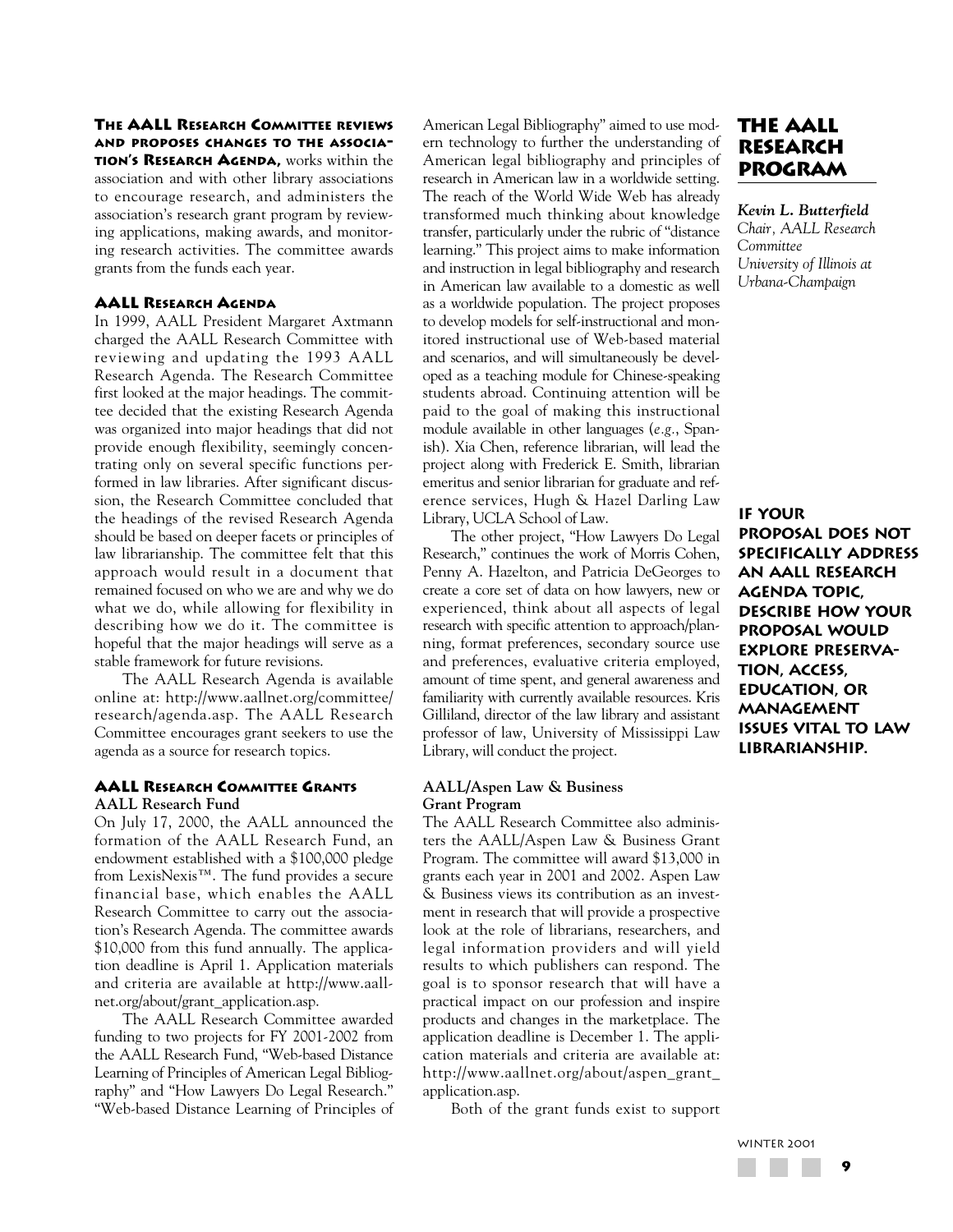**The grants exist not only to promote research within our profession, but also to remove obstacles to project completion caused by tight operating budgets.** projects of value to a large segment of those professions that create, disseminate or use legal and law-related information. Projects may range from the historical (*e.g.*, indexes, legislative histories, bibliographies, biographies, directories) to the theoretical (*e.g.*, trends in cataloging, publishing, or new service models in libraries) to the practical (*e.g.*, implementation models for collection, personnel or infrastructure management). These grants may be used to assist in small or large research projects; all applications will be considered. Possible uses for these grants include funding research assistants, photocopy projects, data entry, and research-related travel. The grants exist not only to promote research within our profession, but also to remove obstacles to project completion caused by tight operating budgets.

#### **SOME BROAD CONSIDERATIONS**

The grant process is competitive and, as such, is a comparative one. During the FY 2000- 2001, the AALL Research Committee received fifteen proposals and awarded two grants. Dur-



ing the FY 2001-2002, we will likely receive more proposals than we can fund and must therefore weigh the proposals relative merits. The selection process is part of a larger purpose, which involves supporting, improving, and building upon research in law librarianship and the use of legal information.

### **TIPS ON MAKING YOUR PROPOSAL ONE OF THE BEST**

**1. PREPARE.** Read these tips, the request for proposals, the AALL Research Agenda, and descriptions of previous winners to better understand the grant programs purpose.

**2. ORGANIZE.** In your application follow carefully the organization set forth in the criteria. Proofread your application and proposal before submitting it, and make sure that all required information is included and presented clearly.

**3. REMEMBER YOUR COLLEAGUES.** Explain how your proposed project will benefit the law library community and the clients it serves.

**4. CHOOSE A FOCUS.** The AALL Research Agenda lists areas that the AALL has identified for further research. Target your proposal to meet the criteria described in one or more of the areas listed. If your proposal does not specifically address an AALL Research Agenda topic, describe how your proposal would explore preservation, access, education, or management issues vital to law librarianship.

**5. COST.** Make the budget consistent with the project description. The budget should cover only those costs directly related to your project. **6. LONGEVITY.** Past proposals that received great consideration described projects that had a life beyond the one-year grant period.

**7. CONTACT COMMITTEE MEMBERS.** If you have questions or if you would like to discuss a research idea or proposal, please contact any member of the committee. The committee members for FY 2001-2002 include: Kevin L. Butterfield, University of Illinois at Urbana-Champaign, chair; Celeste Feather, University of Connecticut; Kevin P. Gray, Gonzaga University; Paul D. Healey, University of Illinois at Urbana-Champaign; Grace M. Mills; H. Kumar Percy, University of Texas; and Dorene S. Smith, Ater Wynne, LLP. ■

**We appreciate our advertisers ... so when you use their services, tell them you saw it in Law Library Lights!**

WINTER 2001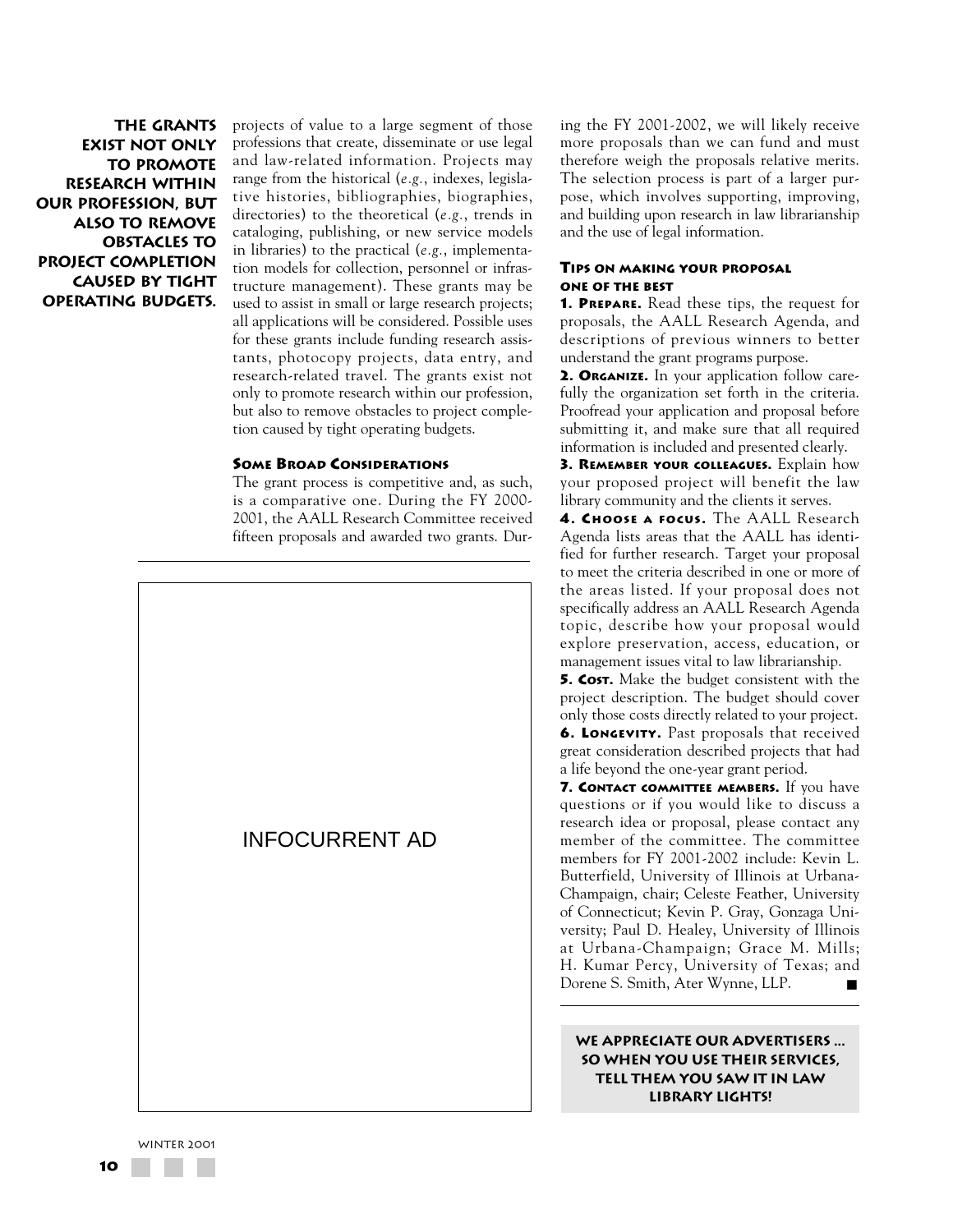*Editor's Note: The American Association of Law Libraries Grants Program makes funding available for various purposes to law librarians and library school students. Funds for this program are provided through a number of sources: commercial vendors, AALL, AALL Chapters and Special Interest Sections, and AALL members. The following article provides information about the AALL Grants Committee and the grant awarded by the committee, the AALL Annual Meeting/Workshop Grant.*

### **AALL GRANTS COMMITTEE**

The Grants Committee awards the AALL sponsored Annual Meeting/Workshop Grant which provides financial assistance towards the cost of attending either the AALL Annual Meeting or workshops. Awarding travel funds is a very pleasant way to participate in AALL committee membership. The only drawback is that the committee cannot give every applicant the funds he or she needs.

The Grants Committee is composed of six members and a chair. Almost every member of the current committee has received an AALL grant or scholarship during his or her career. Some members have worked on chapter or special interest section grant committees as well. The members view volunteering for this committee as a way to give back to the profession. The AALL Board appoints a liaison to serve as the committee's channel of communication to the AALL Board throughout the year and the grant process. The committee appointment is for two years; terms are staggered such that each year approximately half of the members depart (to be replaced by new members) and half continue on for another year.

After the annual meeting the committee reviews the procedures from the previous spring to ensure that the application process worked well and to make improvements where necessary. In the fall the committee works on the advertising and grant application forms for the coming year. Typically, the grant deadline falls in early April; applicants have from January to the end of March to submit their application. The grants process is advertised in AALL publications and on AALLNET, chapter and SIS newsletters or Web pages, and at library schools. In addition, the Grants Committee hosts a table at the Conference of Newer Law Librarians (CONELL) held at the AALL Annual Meeting to introduce newer members to available grants. The grant application and other information is available online at http://www.aallnet.org/services/grant\_application.asp.

### **AALL ANNUAL MEETING/ WORKSHOP GRANT**

In order to be awarded a grant, an applicant must be a member of either the AALL or a chapter of the AALL, must not have received a grant in the past, and must submit the application on time. The application requests information on employment history, educational background, and membership to the AALL. Additionally, a personal statement and two letters of recommendation are required.

Application materials are to be submitted directly to the AALL where, within approximately two weeks, the materials will be compiled into a review packet and distributed to each committee member. Thereafter, committee members review the applications and apply points to each application as outlined in the committee procedures manual. The points for each applicant are forwarded to the committee chair who tallies the points from all the committee members, ranks the applicants by the score, and divides the awards among the highest-ranking applicants. During FY 2000-2001, thirty individuals applied for grants; thirteen of them received travel funds to attend the AALL Annual Meeting.

After the awards are determined, letters are sent to the applicants notifying them of the award and giving them the opportunity to accept or decline. If a recipient declines an award, the money will be redistributed to the next eligible applicant on the list. The names of the recipients are published in the awards brochure distributed at the annual meeting.

Please contact the chair of the Grants Committee if you have any questions about the application process; contact information for the current chair is available on AALLNET at http://www.aallnet.org/services/grants.asp. Eligible applicants are encouraged to apply.

# **lights deadline**

Beginning with volume 45, number 1 (Fall 2001) *Law Library Lights* will be published on a quarterly basis. If you would like to write for *Lights*, please contact Leslie A. Lee, editor, at lights@llsdc.org or 202/994-2385. Submission deadlines for this year's remaining issues are as follows: February 1 (Spring 2002) and May 3 (Summer 2002).

# **AALL Annual Meeting/Workshop Grant**

*Patricia Cervenka Chair, AALL Grants Committee Saint Louis University Law Library*

**Awarding travel funds is a very pleasant way to participate in AALL committee membership. The only drawback is that the committee cannot give every applicant the funds he or she needs.**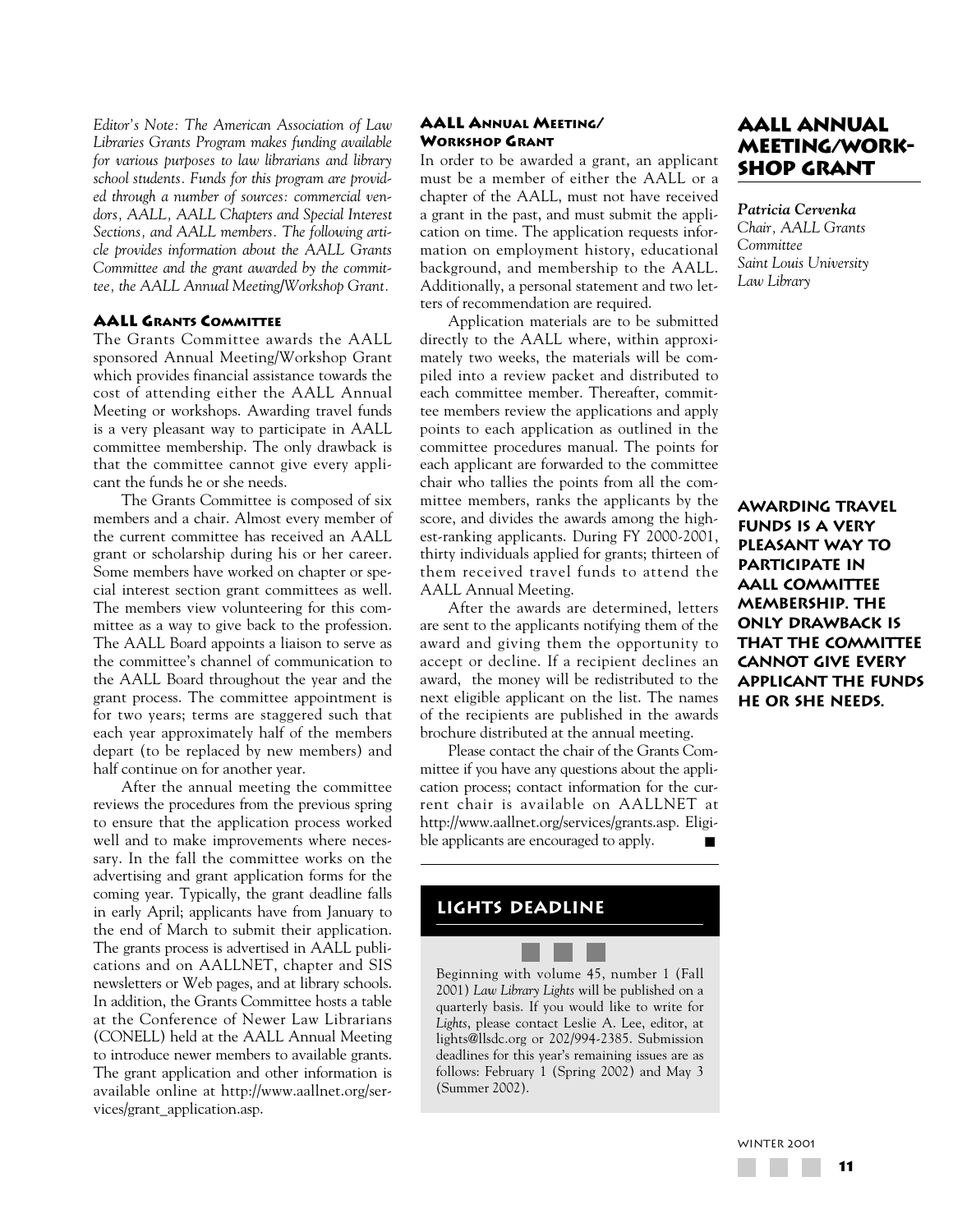# **Who Are You Mentoring?**

*Ruth Bridges Cooley Godward LLP*

**Mentoring is one way to give something back to the profession, which has given us**

**so much.**

### **GIVING BACK TO THE PROFESSION**

You made it. You are a successful law librarian. You are a member of the AALL, LLSDC, VALL and/or SLA. Your knowledge and experience are well known. You have published articles on a variety of topics in your area of expertise. Now what?

If you fit this description, perhaps now is the time for you to accept an additional responsibility that your success as a law librarian dictates: find at least one other, less experienced law librarian to help along the way. In my career path, I once worked for a director of an academic law library who, each year, requested memoranda from the librarians describing how they contributed either to the campus life of the law school community or to librarian associations. As a tangible show of his support, the director budgeted more conference funding for librarians who volunteered to serve on a committee or program at the AALL annual meeting than for those who simply attended. During this period in my career, I began to feel that giving back to law librarianship was an obligation. Mentoring is one way to give something back to the profession, which has given us so much.

Mentoring provides experienced librarians the opportunity to continue sharpening their people skills and to share what they know. Remember that power in our profession is not based on how much we know, but how often we give information, answers, and guidance to others in need. Ultimately, the real power rests in being the person to whom your colleagues turn for help.

### **IDENTIFYING A MENTEE OR MENTOR**

Establishing a mentor/mentee relationship is a common practice in many work environments. Articles from business journals frequently address the topic and serve as good resources for information and advice on mentoring. Individuals interested in finding a mentor may need to do their own research and take the initiative in actively seeking out a mentor. Although the thought of approaching a more experienced librarian and asking him or her to serve as a mentor may seem intimidating at first, in the end, it may be the most effective way to find a mentor.

One type of successful mentor/mentee relationship is personally arranged by the potential mentee or mentor, not under the auspices of a professional association or a formal program within the workplace. For instance, in my own experience, I served as a mentor for a student who came to my library as in intern when she was in library school. Our personal connection has successfully continued over the span of several years and through several career changes for each of us. More experienced librarians are encouraged to take time to notice someone newer in the profession and reach out to offer support and encouragement. Although some newer librarians may be assertive enough to seek out a mentor, in many instances, newer librarians focus on working hard on their dayto-day responsibilities. For those of you who have "been there, done that," share your experiences and knowledge to help someone else design a blueprint for a successful career.

When looking for a mentee, do not limit yourself to your own library. The AALL and LLSDC mentoring and membership committees can help match mentors and mentees with similar professional interests. These committees provide guidance and advice for both the mentor and mentee in making the relationship successful. Additionally, these committees sometimes plan functions and other activities to kick start the relationship as well as to foster its continued development. More information about these committees can be found at their respective association Web sites.

Local chapter activities provide a good opportunity to find a mentee with whom a mentor has a better chance of meeting on a regular basis. Although geography is not insurmountable (thanks to e-mail), proximity may be a factor for those mentors and mentees who prefer to have regular, personal contact with each other. Attend LLSDC-sponsored programs or volunteer for a committee.

# **STAYING CONNECTED**

The responsibilities of serving as a mentor can vary greatly depending on a number of factors, including your rapport, availability, accessibility, and geography. As mentioned above, sometimes the only time a mentor and mentee can get together is at a local chapter program. The faceto-face connection and continued reassurance that the mentor and mentee care about the relationship helps nurture a good relationship. Remember to ask questions about each other's careers, professional development activities and plans, and the quality of each other's work lives.

Always remember that a mentor's role is to help develop a colleague's professional life. If your mentee is experiencing problems, do not trivialize them; coach your mentee so that he or she develops the skills to deal with challenges effectively. Remember to listen. If your mentee works in a different library and a visit is feasible, find time to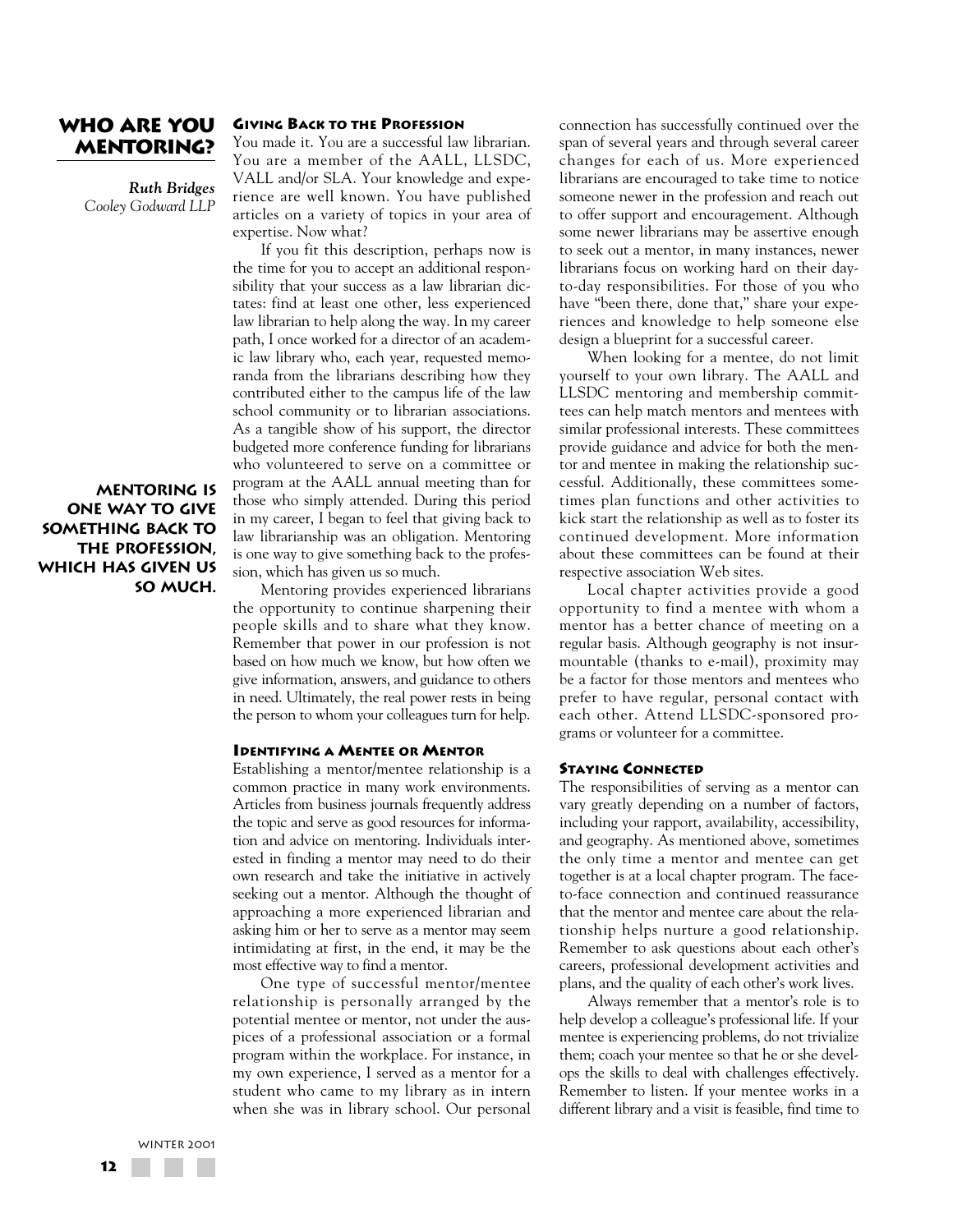stop by his or her library. Whether or not visits are practicable, take advantage of technology and communicate through e-mail. These days, everyone is busy. E-mail allows mentors and mentees to stay connected despite barriers created by geography and time. In short, maximize your involvement in your mentee's professional life.

On the flipside, the responsibility of the mentee is just as challenging. Keeping in touch is a two-way street. A mentee who expects a strong, dynamic relationship with his or her mentor must remember to make time for the mentor. Even if a mentee is not currently facing a problem for which he or she needs advice, a quick e-mail is a simple way to stay connected.

### **MENTORING IS A WIN-WIN RELATIONSHIP**

When thinking back to your early years in the profession, think about how much it meant to you when a more experienced, more established librarian, introduced him- or herself and said, "I think your presentation was great" or "Your work on the committee was fantastic. Let's keep in touch." Small gestures of kindness can go a long way, especially to someone who is new to the profession and who is working hard to build his or her career.

What you gain as a mentor is an enormous feeling of grace that comes from sharing knowledge with someone else. By virtue of your position in your library, you may already be a manager of other people. By becoming a mentor, you will have an opportunity to manage an interpersonal relationship without the structure of the employer-employee relationship, which can be very freeing for both individuals. Being a part of someone else's life in this manner, even if the mentee shifts into another branch of librarianship, can be exciting. If you stay in touch, you, too, will grow by learning about another type of librarian career.

If you have a particular interest that your mentee shares, maybe you can work on an article together or write a program proposal that you will jointly produce. You can take a background role giving the mentee the opportunity to take the lead.

Sometimes the mentor/mentee relationship can be very informal and unstructured such that communication is centered around annual conferences. Do not undervalue this approach; perhaps the mentee is stable in his or her career and needs only occasional advice or seeks simply to share events of the past year.

**Mentoring provides experienced librarians the opportunity to continue sharpening their people skills and to share what they know.**

WEST AD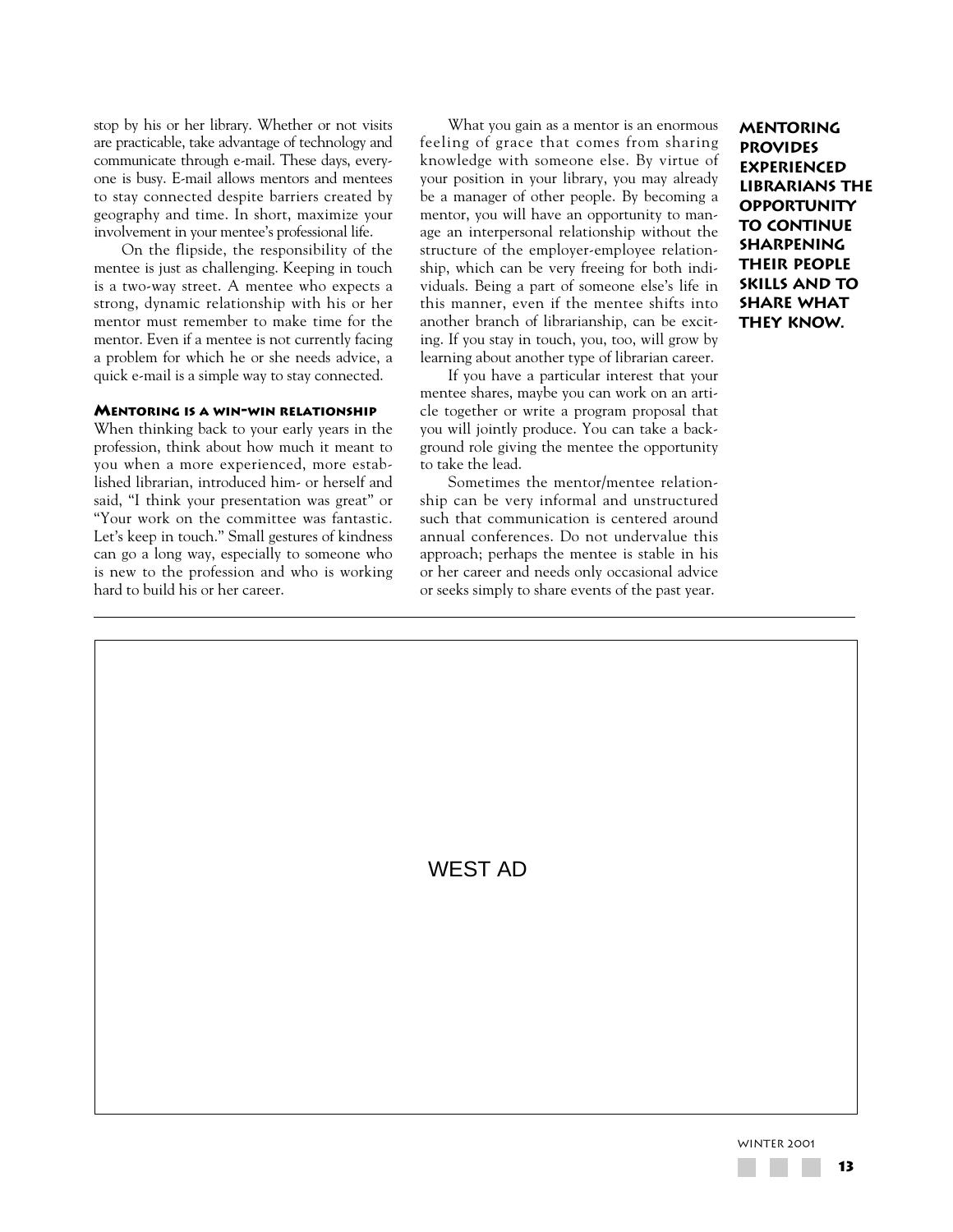**The benefits of scholarships go well beyond the money; scholarships allow recipients opportunities to network, to engage in new experiences, and to grow as librarians.**

### **AALL SCHOLARSHIPS**

One very useful way for mentors to assist mentees is to point out resources that provide financial assistance for continuing education or other professional pursuits. The benefits of scholarships go well beyond the money; scholarships allow recipients opportunities to network, to engage in new experiences, and to grow as librarians.

As a returning member of the AALL Scholarships Committee, I was surprised to learn that fewer than 25 people applied for funds in FY 2000-2001. I encourage all eligible applicants to apply for any of the scholarships available from the AALL. There are five different types of scholarships available:

**TYPE I: LIBRARY DEGREE FOR L A W SCHOOL GRAUATES** Awarded to a law school graduate working towards a degree in an accredited library school. Preference is given to AALL members, but scholarships are not restricted to members. Preference in selection is given to persons with meaningful law library experience. Evidence of financial need must be submitted.

**TYPE II: LIBRARY SCHOOL GRADUATES ATTEND-ING LAW SCHOOL** Awarded to a library school graduate working toward a degree in an accredited law school, who has meaningful law library experience and has no more than 36 semester (54 quarter) credit hours remaining before qualifying for the law degree. Preference is

#### **CONTINUED FROM PAGE 2**

Shelli Brown's article, "Surviving the Scholarship Application Process: A Personal Account and Strategy Guide," provides readers with a practical guide through the scholarship application process. Kevin Butterfield and Patricia Cervenka, chairs of two AALL committees, have written pieces about their committees and the types of grants awarded by them. Ruth Bridges, a member of the AALL Scholarships Committee, has written an article, "Who Are You Mentoring?" covering the AALL educational scholarships and the broader topic of giving back to the profession as a mentor. Wendy Prellwitz's article, "The American Library Association's Spectrum Initiative: A Full Spectrum of Opportunities," provides information about the Spectrum Scholarships, which are designed to promote diversity in the library profession. Three recipients of funds from the LLSDC Scholarships and Grants Committee, Nancy Crossed, Bill Ryan, and Stephanie Young, have written pieces about given to AALL members, but scholarships are not restricted to members. Evidence of financial need must be submitted.

**TYPE III: LIBRARY DEGREE FOR NON-LAW SCHOOL GRADUATES** Awarded to a college graduate with meaningful law library experience who is a degree candidate in an accredited library school. Preference is given to AALL members, but scholarships are not restricted to members. Preference is given to applicants working for degrees with emphasis on courses in law librarianship. Evidence of financial need must be submitted.

**TYPE IV: LIBRARY SCHOOL GRADUATES SEEKING A NON-LAW DEGREE** Awarded to library school graduates who are degree candidates in an area, other than law, which will be beneficial to the development of a professional career in law librarianship. This scholarship is restricted to AALL members. Evidence of financial need must be submitted.

**TYPE V: LAW LIBRARIANS IN CONTINUING EDU-CATION COURSES** Awarded to law librarians with a degree from an accredited library or law school who are registrants in continuing education courses related to law librarianship.

For more information about these and other AALL scholarships, please visit http://www. aallnet.org/services/scholarships.asp.

their respective experiences in attending an institute, a conference, and a workshop. For a twist on the idea of "free" money, Robert Brink and Regina Smith have written insightful articles on the topic of library fundraising.

Also included in this issue are the regular slate of columns and the candidate biographies for the 2002-2003 LLSDC Board elections. Enjoy!

# **see your name in lights!**

**Law Library Lights welcomes** submissions of feature and hot topic articles for publication. Authors whose articles are selected for publication will receive a gift compliments of the *Lights* Committee. Editorial inquiries or requests for additional information should be addressed to Leslie A. Lee, editor, at lights@llsdc.org or 202/994-2385.

WINTER 2001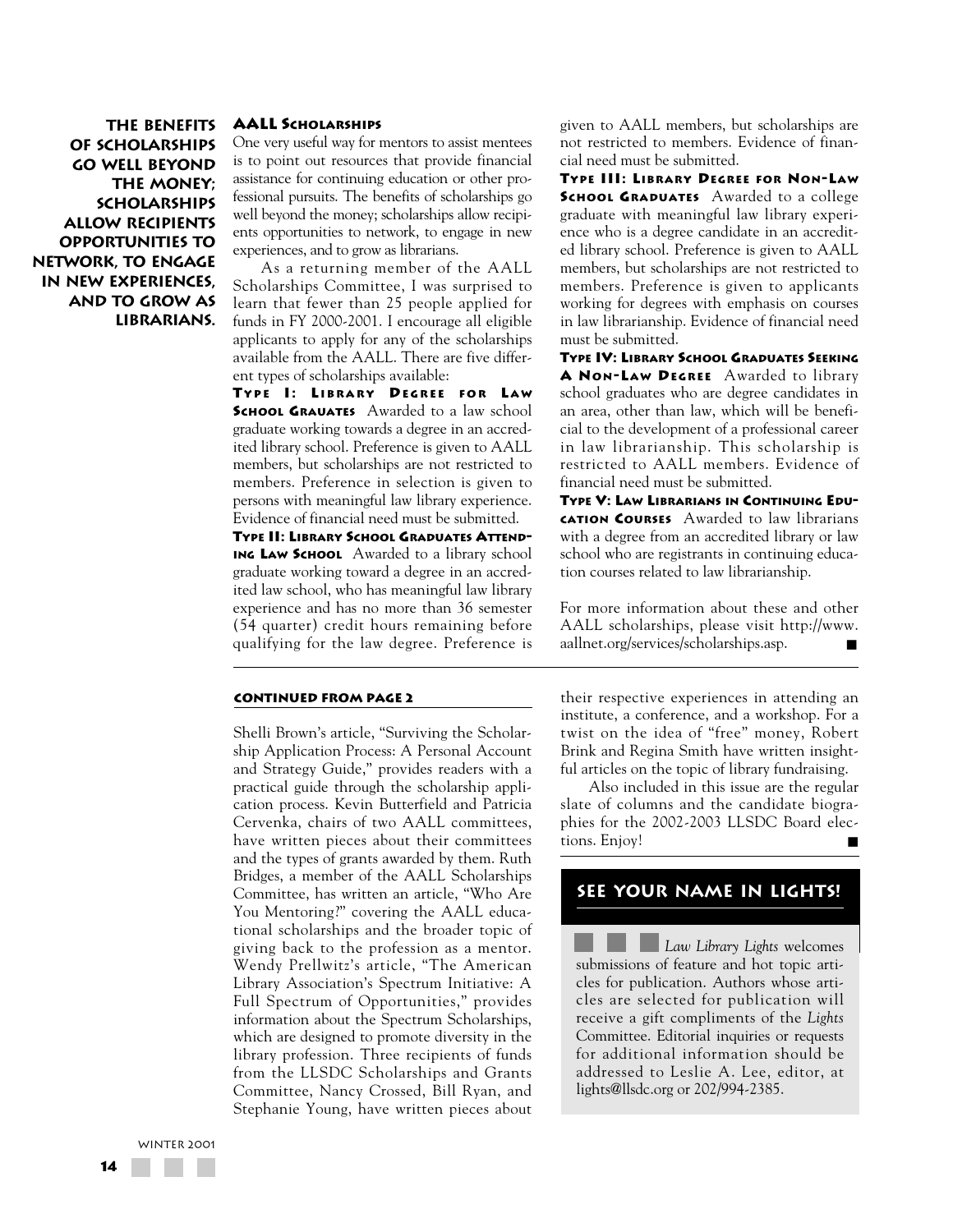#### **BLUEPRINT FOR SUCCESS**

For the past four years, the American Library Association (ALA) has been committed to providing \$5,000 scholarships annually to 50 students of African American, Asian/Pacific Islander, Latino/Hispanic, and/or Native American/Alaskan Native descent pursuing their Master's in Library and Information Studies. These scholarships, known as the Spectrum Scholarships, are part of the multimillion dollar Spectrum Initiative dedicated to improving service at the local level through the development of a representative workforce that reflects the communities served by all libraries in the new millennium.

The Spectrum Initiative was established in 1997, under Dr. Betty Turock's presidency, as an effort by the ALA to act on its longstanding concern and commitment to diversifying the profession. Although the scholarship is the most immediate and publicized aspect of the Initiative, Spectrum Scholars are part of something much larger and the benefits they reap extend far beyond the initial financial support.

#### **LAYING A FOUNDATION**

The importance of the monetary scholarship should not be underplayed. The availability of financial support has encouraged and assisted many people who may not have otherwise considered pursuing a degree in library and information studies. 1998 Spectrum Scholar Miriam Perez expressed her personal gratitude when she said:

I believe that without the scholarship I would not have been able to go to the library science program and be able to give back to a community that I really care about so abundantly. I feel that the scholarship opens a lot more doors to individuals who may be reluctant to go into this field yet may be able to contribute generously with their ideas to the profession.

The \$5,000 award significantly assists students in need, and there is considerable additional financial support in the form of matching scholarships, tuition wavers and grants from universities. Simmons College Graduate School of Library and Information Science in Massachusetts, for instance, is one of over fifteen universities that have supported Spectrum through financial assistance. Since the Initiative's inception, Simmons has generously offered a full matching scholarship of \$5,000 to Spectrum Scholars enrolled in its GSLIS Program. As noted by Claire Knowles, assistant dean and Spectrum Scholarship mentor for Simmons GSLIS, "We take pride in promoting and supporting the Spectrum Initiative Scholarship Program not only at Simmons, but also throughout the Commonwealth of Massachusetts and the New England region as we continue to encourage and support more librarians of color to enter the profession."

The initial award is given directly to the student to use to support his or her education in the way that best meets the individual's needs. Whether the scholarship recipients are purchasing textbooks or paying for daycare so that they can attend classes, the money exists to ease the financial burden of a master's program and ensure that scholars from diverse backgrounds are free to pursue an advanced degree. The financial offering is substantial enough that even if it were the only support afforded to Spectrum Scholars, it would still be an attractive opportunity. The Spectrum Initiative, however, is much more than a scholarship.

### **THE INSTITUTE: BUILDING A COMMUNITY**

As part of their experience, the cohorts of Spectrum Scholars are invited to attend an annual all expenses paid, three-day leadership conference known as the Spectrum Institute. The institute traditionally takes place immediately prior to and in the same location as the ALA Annual Conference, thereby facilitating attendance at both events. According to scholars, speakers, and participants, the 1999 institute in New Orleans, the 2000 institute in Chicago, and the 2001 institute in San Jose have all been incredible successes.

For each of the institutes, a planning committee composed of leaders for diversity in the library community has worked arduously to make the experience both meaningful and memorable for the scholars. The purpose of the Spectrum Institute is to instill strength, courage, knowledge, awareness, and opportunity for Spectrum Scholars who will soon be embarking on their library service careers. In order to realize this vision, the institute seeks to involve many individuals from diverse backgrounds and occupations, exposing the Spectrum Scholars from all across the nation to various educators, authors, poets, library directors, and individuals who are committed to the delivery of information and library services for multicultural environments. Past speakers and their presentations include: Manager of Hewlett Packard Corporate Libraries Eugenie Prime and her presentation "Paint What You Want to See"; Camila Alire, Dean of Libraries at Colorado State University-Fort Collins, presenting "Committing to the Challenge: The Task of Becoming a Leader of Color"; President of Sitting Bull College and

# **The American Library Association's Spectrum Initiative: A Full Spectrum of Opportunities**

*Gwendolyn Prellwitz Office for Diversity & Spectrum Initiative American Library Association*

**"…I'm part of a large network of people who are interested (no, thrilled) at seeing me succeed in life." – 1999 SPECTRUM SCHOLAR, LEE MCQUEEN**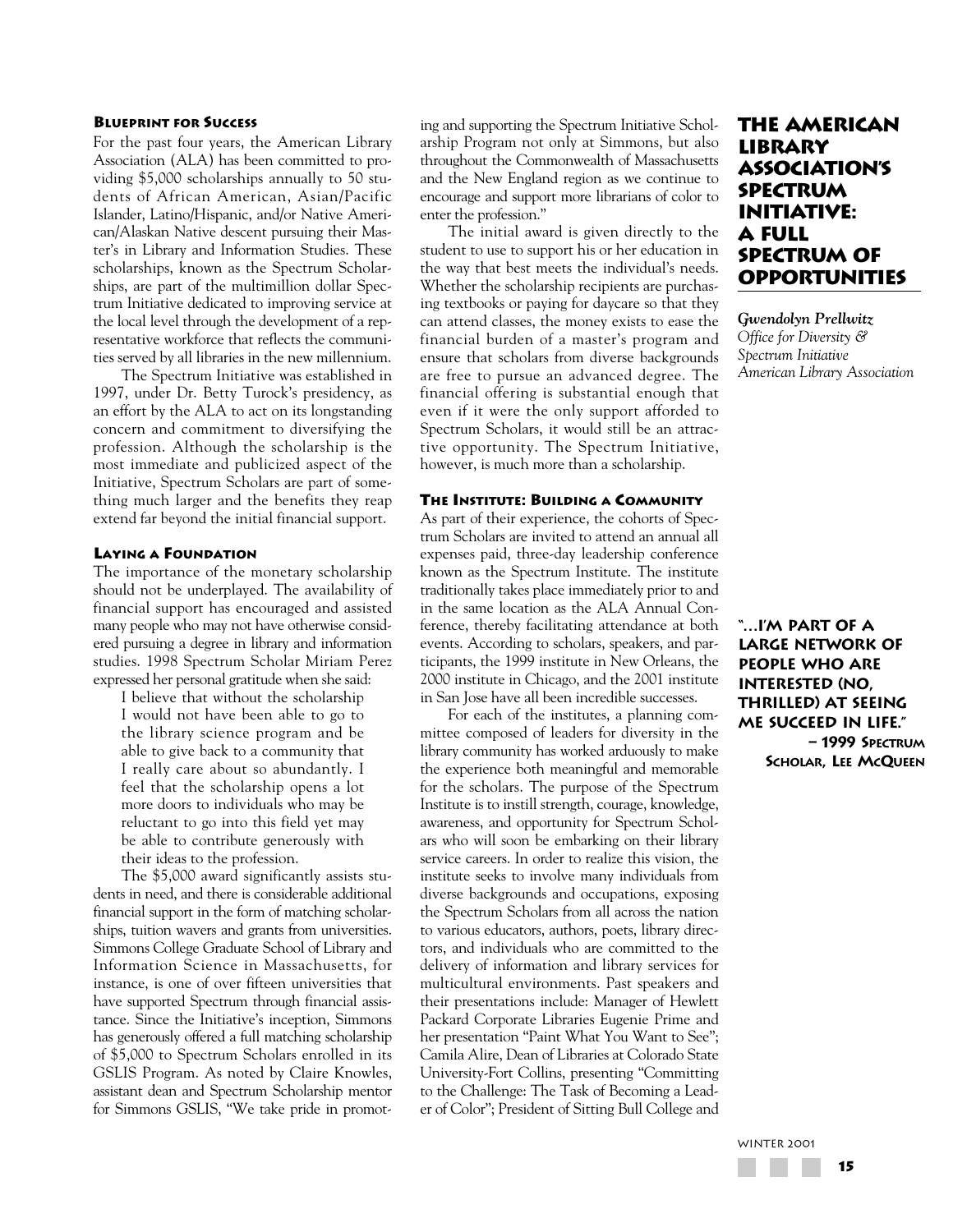great-great-great grandson of Sitting Bull Ron McNeil delivering his program "In Search of Sitting Bull"; and K.G. Ouye, Director of San Mateo Library, speaking on the "Role of Technology in 'OUR' Communities."

The diversity and broad experiences of the individuals involved in the institute exposes the scholars to skills and knowledge that scholars are not necessarily exposed to during library school. Moreover, the institute provides a supportive environment where people in similar yet diverse circumstances speak frankly about their experiences and acquire effective tools for dealing with the challenges of leading for diversity. The institute provides an intense environment of work, sharing, and creativity. Judging by their responses, the experience is well worth it. As described by 2000 Spectrum Scholar Michele Dye:

The Spectrum Institute has expanded my view of diversity. The myth that librarians are serious little old ladies who, of course, wear glasses has been dispelled. When I looked around the room at the Spectrum Institute, I realized that diversity is very much alive. I saw that there are other librarians who, to my surprise and delight, look like me. I realize I am not alone in this profession. My eyes were also opened to the diverse world of librarianship. Wow, medical librarianship, school librarianship, defense librarianship, corporate librarianship, and the list goes on and on. I did not fully realize what I was getting myself into when I decided to become a librarian, nor did I realize the full spectrum of choices it would afford me. This profession is an adventure as well as a diverse and exciting world of opportunity.

#### **FINISHING TOUCHES**

The benefits of a Spectrum Scholarship go well beyond the scholarship and the institute. While these components form the foundation and body of the Spectrum Initiative, there are a number of additional opportunities that complete the picture.

The scholars receive a number of travel grants, conference registrations and complimentary memberships to ALA divisions and affiliates. A number of the ethnic caucuses provide special opportunities to all scholars, or in some cases, to scholars reflecting the ethnic focus of the affiliation. For instance, the National Association to Promote Library and Information Services to Latinos and the Spanish-Speaking (a.k.a., REFORMA) developed a mentoring program in 1999 that connects interested Latino/Hispanic Spectrum Scholars with a mentor from REFOR-MA. Other ALA affiliates such as the Public Library Association (PLA) encourage the Spectrum Scholars to apply for travel grants to their national conferences. For the 2002 PLA National Conference in Phoenix, five Spectrum Scholars each from the 2000 and 2001 classes can receive an award of \$1,500; moreover, the PLA will also provide complimentary conference registration and an onsite conference mentor.

The availability of these chances for participation enables the Spectrum Scholars to form a vast professional and personal support network before they graduate from library school. As stated by 1999 Spectrum Scholar Lee McQueen:

I've been invited to several library conferences (LAMA, WNYLRC, ALA) that I could not afford to attend otherwise. I'm part of a large network of people who are interested (no, thrilled) at seeing me succeed in life. I don't feel so alone in the higher education system. I don't experience the 'lost' feeling of being the 'only one' in an academic institution.

Once they have graduated, Spectrum Scholars remain part of this large network, and the benefits continue. As members of an online discussion forum, Spectrum Scholars are informed about residency, internship, and job opportunities. Many libraries, universities, and organizations recruiting for diversity see the Spectrum Scholars as a rich market. As more scholars become leaders in the profession and as publicity about the Spectrum Initiative grows, the reciprocal opportunity available to jobseekers and recruiters knows no bounds.

# **INSURING THE INVESTMENT**

The ALA and its affiliates have made a huge investment in the Spectrum Scholars. Building this pool of effective leaders for diversity in the profession strengthens the design and delivery of library and information services to our diverse population of users. Spectrum Scholars have returned their investment through activism, participation, words of encouragement, and the establishment of a "Scholars for Scholars" matching Spectrum Scholarship. The success of the scholars as individuals and the realization of the mission of the Spectrum Initiative also depends on the involvement of as many organizations, institutions, and individuals as possible. For more information about the Spectrum Initiative, please visit www.ala.org/spectrum.

**"…I feel that the scholarship opens a lot more doors to individuals who may be reluctant to go into this field yet may be able to contribute generously with their ideas to the profession." – 1998 SPECTRUM SCHOLAR, MIRIAM PEREZ**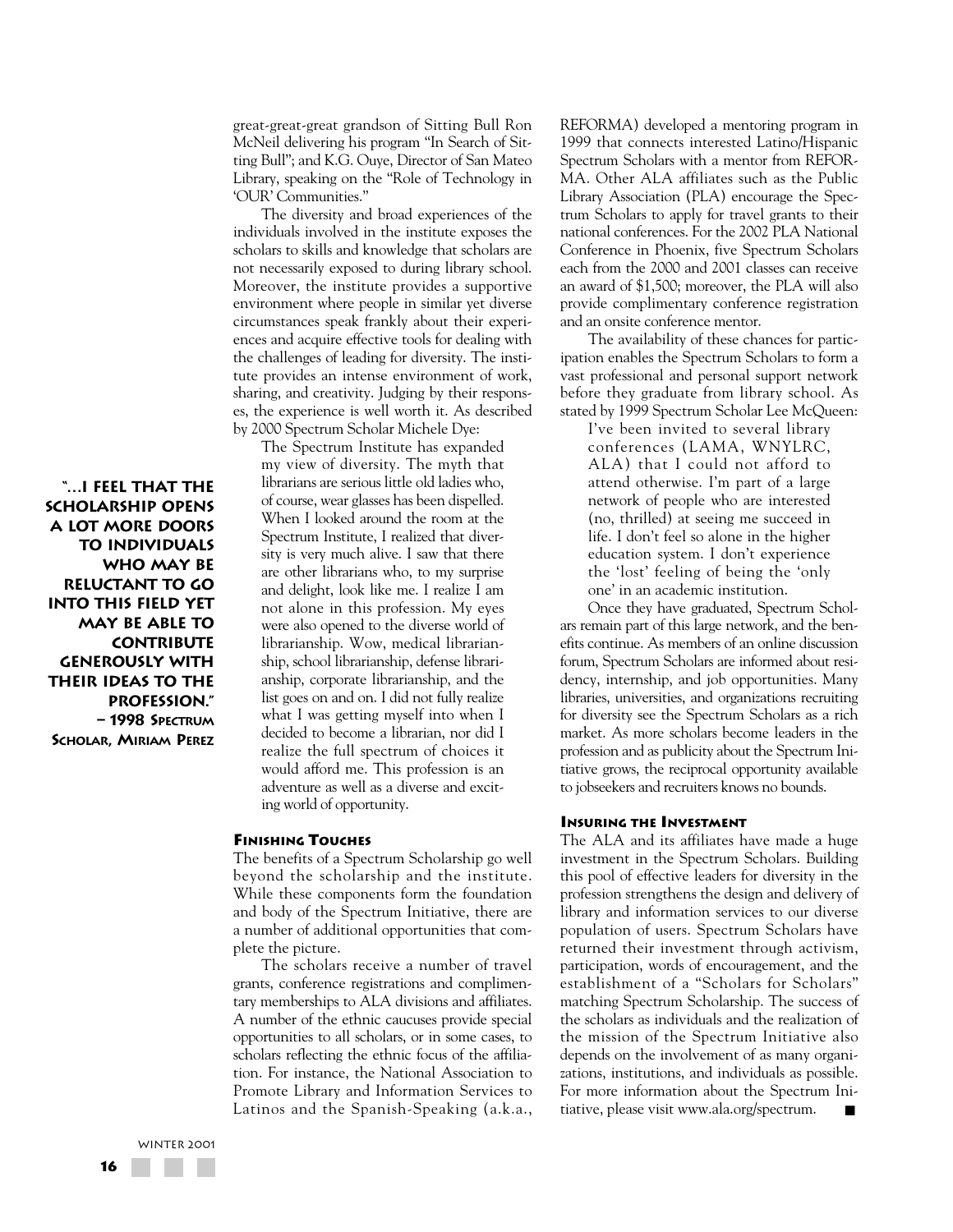LEXIS AD

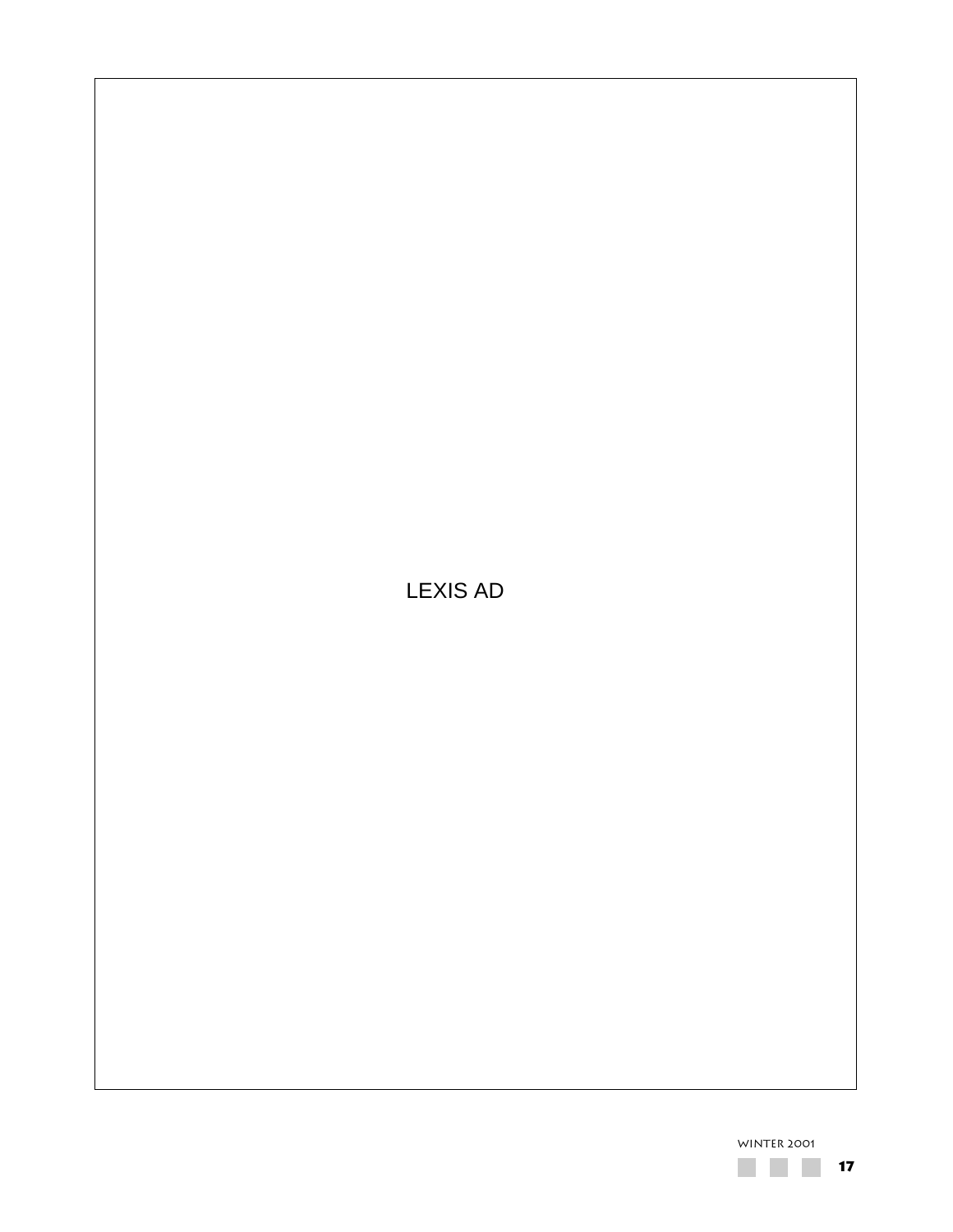# **Practising Law Institute's Fifth Annual Internet Law Institute**

*Nancy Crossed American University Washington College of Law Library*

**"Bots," a term used for smart software, spiders, web crawlers, and robots are used to extract material from many different Internet locations.** *Author's Note: Thanks to the generosity of the LLSDC Scholarships and Grants Committee, I was able to attend PLI's Fifth Annual Internet Law Institute, an informative and interesting conference in New York in July 2001. The information was current and sources were provided that will be helpful in locating materials needed for this rapidly changing area of law. I have summarized three issues presented at the institute. The course handbooks cover these issues and others in depth.*

#### **Trespass on the Internet**

Ian C. Ballon, of Manatt, Phelps & Phillips LLP in Los Angeles, one of the program cochairs and author of *E-Commerce and the Law: A Treatise with Forms*, began the first session by offering some interesting statistics on the Internet market. Currently, the United States holds 75% of the market while Europe holds 10% and the rest of the world holds 15%; the projection for 2005 is United States 30%, Europe 25% and the rest of the world 45%.1 Given these statistics and the burgeoning litigation in Internet law, Mr. Ballon focused on privacy, copyright, trademark, domain names, and the role of arbitration in settling disputes.

"Bots," a term used for smart software, spiders, web crawlers, and robots are used to extract material from many different Internet locations. In *eBay vs. Bidder's Edge*, 100 F. Supp. 2d 1058 (N.D. Cal. 2000), the defendant used bots to extract auctions from eBay and put them on the Bidder's Edge Web site whereby they received advertising revenue. eBay showed it was likely to suffer irreparable harm since the bots accessed eBay between 80,000-100,000 times daily thereby reducing the bandwidth and server capacity available. The court ruled that there was a trespass of chattels based on the "intermeddling with or use of another's personal property"2 and issued a preliminary injunction.

In *Register.com vs. Verio Inc.*, 126 F. Supp. 2d 238 (S.D.N.Y. 2000), the defendant used bots to retrieve information from Register.com's "WHOIS" database which lists all the registration information for its domain name registrants. Verio used the information to contact new registrants to solicit business for its services; in so doing, Verio misled the registrants into thinking that it was affiliated with Register.com. Register.com argued that its terms of use policy expressly prohibited Verio from using the registration information for any mass marketing purpose. Verio claimed that Register.com's terms of use were unenforceable since there was no requirement to assent to those terms. The court rejected that argument because Register.com's policy on accessing and using information gathered from its WHOIS database was clearly posted on Register.com's Web site, and ultimately formed a contract.3 The court found that using the bots to collect data from Register.com did not violate the terms of use policy; the court found, however, that Verio's use of the information for "marketing by e-mail, direct mail or telephone" resulted in a trespass of chattels.4 The preliminary injunction was granted.

Other cases which were discussed included *Ticketmaster Corp. v. Tickets.com*, 2000 U.S. Dist. LEXIS 12987 (C.D. Cal. Aug. 10, 2000), an unreported opinion which held that Ticketmaster's information constituted facts that could not be copyrighted, and therefore, Tickets.com's use of Ticketmaster's information amounted to fair use. In *Storm Impact v. Software of the Month Club*, 13 F. Supp. 2d 782 (N.D. Ill. 1998), and *Playboy Enterprises, Inc. v. Webbworld, Inc.*, 991 F. Supp. 543 (N.D. Tex. 1997), bots were used to extract information from the plaintiffs' Web sites; in both cases, the courts found evidence of copyright infringement.

#### **DOMAIN NAME ARBITRATION**

Internet Corporation for Assigned Names and Numbers (ICANN) has been providing online arbitration for bad faith cybersquatting cases in both the generic top level domains (*e.g.*, .com, .net, .org) and country-code top level domains  $(e.g., .au, .uk, .us).<sup>5</sup>$  The rules of the proceedings are governed by the Uniform Domain Name Resolution Policy (UDRP) and are available on the ICANN Web site at www.icann.org. There are four ICANN authorized dispute resolution providers: World Intellectual Property Organization (www.arbiter.wipo.int/domains/), CPR Institute (www.cpradr.org/ICANN\_Menu.htm), National Arbitration Forum (www.arbforum. com/domains/), and eResolutions (www.eresolution.ca/services/dnd/arb.htm). All of the providers follow ICANN's rules of procedure and supplement them with their own rules.

Although the decisions are not precedential, both parties and arbitrators often cite ICANN decisions to support their positions. Evaluating previous decisions also provides insight to the arbitrators' views and the opposing parties' arguments. Decisions from all the providers are available at www.icann.org /udrp/udrpdec.htm.

Arbitration for this type of dispute has definite benefits since a preliminary injunction is usually the relief requested. Arbitration is much cheaper than filing in federal court (often under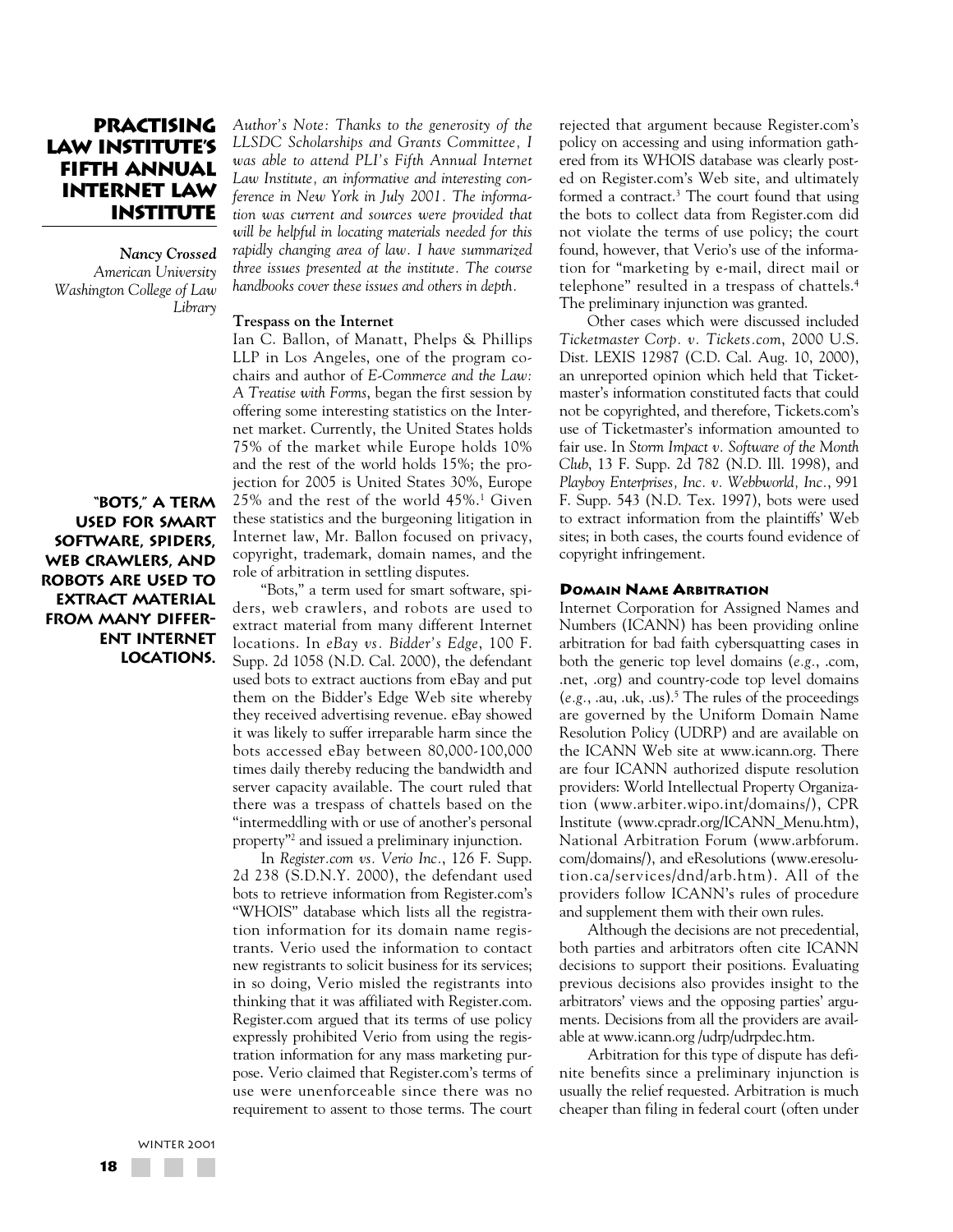\$1000), takes less time in attorney's fees, and can be filed online. Moreover, decisions are disseminated by e-mail and the case usually takes six weeks to finish. On the negative side, it is unclear if a federal court must enforce an ICANN arbitration award. In the majority of cases the trademark owner prevails.

### **CONSUMER PROTECTION AND GAMBLING ON THE INTERNET**

Thomas N. Auriemma, the Deputy Director of the New Jersey Division of Gaming Enforcement and Secretary of the International Association of Gaming Regulators, presented a view of gambling in cyberspace.

There are many justifications for the prohibition of gambling on the Internet. Each state has created its own laws on gambling to reflect the preferences and policies of the citizens and government. Gambling from home on a computer is equivalent to bringing gambling to a jurisdiction that may prohibit it.6 With gambling on the Internet, there is no way for regulators to determine the financial stability of the gaming operators or the fairness of the games.7 Minors gambling, criminal activity, taxation issues, and the misuse of customers' financial information all contributed to the introduction of the Internet Gambling Prohibition Act of 1999<sup>8</sup>, a federal bill, which is at the time of this writing, pending in the House Committee on the Judiciary. Introduced by Senator Jon Kyl, this bill makes it illegal to run a gambling business on the Internet and establishes penalties and fines equal to the amount received in bets or \$20,000 and/or four years in prison.

A number of states have either enacted legislation or have bills pending which prohibit Internet gambling.9 For example, Louisiana included in its legislation:

Whoever designs, develops, manages, supervises, maintains, provides, or produces any computer services, computer system, computer network, computer software, or any server providing a Home Page, Web Site, or any other product accessing the Internet, World Wide Web, or any part thereof offering to any client for the primary purpose of the conducting as a business of any game, contest, lottery, of contrivance whereby a person risks the loss of anything of value in order to realize a profit shall be fined not more than twenty thousand dollars, or imprisoned with or without hard labor, for not more than five years, or both.10

Mr. Auriemma also cited to legislative activity in Minnesota; specifically, he referred to a statement by the Attorney General of the State of Minnesota, which indicated that accomplice liability may be applied to Internet Service Providers and/or credit card companies "that continue to provide services to gambling organizations after notice that the activities of the organization are illegal[.]"11 Several states are attempting to make gambling debts on credit cards uncollectible.12

Mr. Auriemma also indicated that prohibiting Internet gambling raises unique jurisdictional issues.13 He illustrated this point by describing a case involving an Internet gambling operator which was dismissed because the defendant could not be served. In that case, a U.S. citizen claimed to have won \$50,000 by Internet gambling but the operation was located in Antigua and the defendant was never found. Another problem with prohibiting Internet gambling is attaching assets to satisfy a judgment issued in a U.S. court.

**With gambling on the Internet, there is no way for regulators to determine the financial stability of the gaming operators or the fairness of the games.**

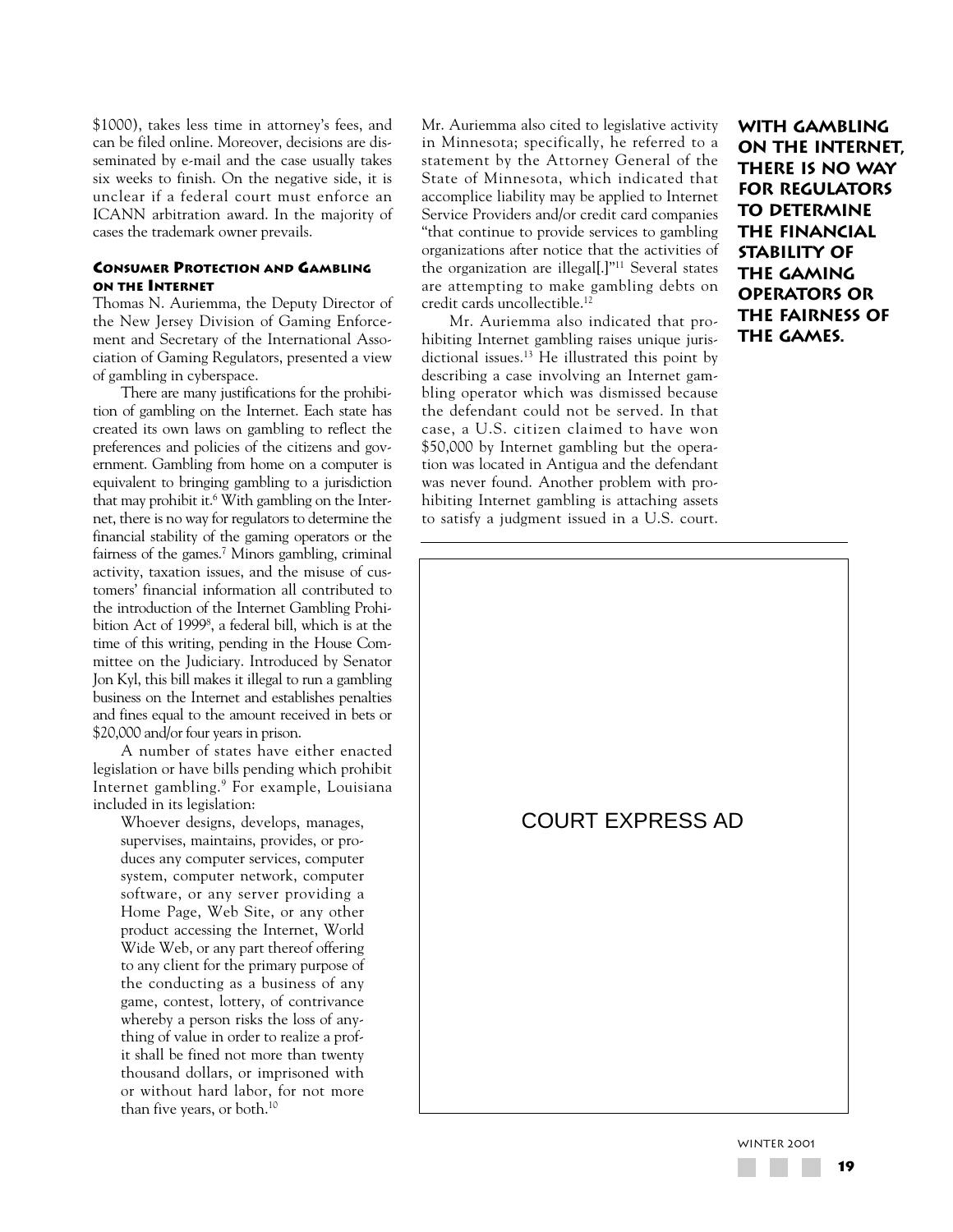**The National Gambling Impact Study Commission Report recommends that the federal government encourage foreign governments to prevent Internet gambling operators from marketing to U.S. citizens but acknowledges there is little incentive for them to do so.** The National Gambling Impact Study Commission Report recommends that the federal government encourage foreign governments to prevent Internet gambling operators from marketing to U.S. citizens but acknowledges there is little incentive for them to do so.<sup>14</sup>

### **CONCLUSION**

There is a great deal of information on many different issues in Internet law contained in the two volumes prepared for the institute as well as the accompanying material on gambling and consumer protection. Although this institute was specifically for practicing attorneys I found the information extremely valuable as a reference librarian because it provided sources with which I was unfamiliar and an understanding of the many issues involved in Internet law.

#### **ENDNOTES**

1. Ian C. Ballon, *Bots, Screen Scraping, Content Aggregation and the Evolving Doctrine of Database Trespass*, PLI 5th Ann. Internet L. Inst. 9 (2001).

2. 100 F. Supp. 2d 1058, 1070 (N.D. Cal. 2000).

3.126 F. Supp. 2d 238, 242 (S.D.N.Y. 2000). Specifically, the terms governing Register.com's WHOIS database state: "By submitting a WHOIS query, you agree that you will use this

data only for lawful purposes and that, under no circumstances will you use this data to: (1) allow, enable, or otherwise support the transmission of mass unsolicited, commercial advertising or solicitations via direct mail, electronic mail, or by telephone; or (2) enable high volume, automated, electronic processes that apply to Register.com (or its systems). The compilation, repackaging, dissemination or other use of this data is expressly prohibited without the prior written consent of Register.com. Register.com reserves the right to modify these terms at any time. By submitting this query, you agree to abide by these terms."

#### 4. *Id.* at 250.

- 5.Ian C. Ballon, *April 2001 Update Chapter 11 Domain Names,* PLI 5th Ann. Internet L. Inst. 39 (2001).
- 6.Auriemma, Thomas N., *Gambling on the Internet: The Legal Perspective,* GAMBLING ON THE INTERNET, REP. TO THE INT'L ASS'N OF GAMBLING REGULATORS 3 (2001), at http://www. iagr.org/iagrwebgpaper.PDF.

7. *See id.*

8. S.692, 106th Cong. (1st Sess. 1999).

9. Auriemma, *supra* note 6, at 6.

10. LA. REV. STAT. ANN. § 90.3 (2000).

11. Auriemma, *supra* note 6, at 7-8.

12. *Id.* at 10-11.

14. The Final Report and Final Report Recommendations are available at http://www.ngisc.gov/.

### **ALAN HOLOCH MEMORIAL TRAVEL GRANT**

### **AMERICAN ASSOCIATION OF LAW LIBRARIES SOCIAL RESPONSIBILITIES SPECIAL INTEREST SECTION STANDING COMMITTEE ON LESBIAN AND GAY ISSUES**

The Alan Holoch Memorial Travel Grant provides \$500 for travel to the American Association of Law Libraries Annual Meeting. This grant, sponsored by the Standing Committee on Lesbian and Gay Issues of the Social Responsibilities Special Interest Section of the AALL, is awarded in late May or early June of each year.

The grant is funded by a generous bequest to the Lesbian and Gay Standing Committee from former Ohio State University Law Library Director and AALL Treasurer Alan Holoch, who died in 1991. Those whose lives he touched will long remember and cherish Alan. These grants, given in Alan's memory, are a tribute to his spirit and to his vision of making the AALL better through member involvement. Individuals chosen to receive a grant have the potential to make a significant contribution to law librarianship through their involvement with the AALL and the Social Responsibilities Special Interest Section's Standing Committee on Lesbian and Gay Issues.

The grant application will be made available on AALLNET in the spring and will be due in late April or early May of 2002. Applicants must be members of the Social Responsibilities Special Interest Section at the time of application. In addition to a personal statement, applicants will be required to include two letters of recommendation, one from an employer and one from a peer. Recommendations should be sought from those who are familiar with you and your library related activities.

Interested members should feel free to contact Carol Alpert, chair of the SIS's Holoch Memorial Travel Grant Committee, at 212/998-6316 or alpertc@juris.law.nyu.edu.

<sup>13.</sup> *Id.* at 11-12.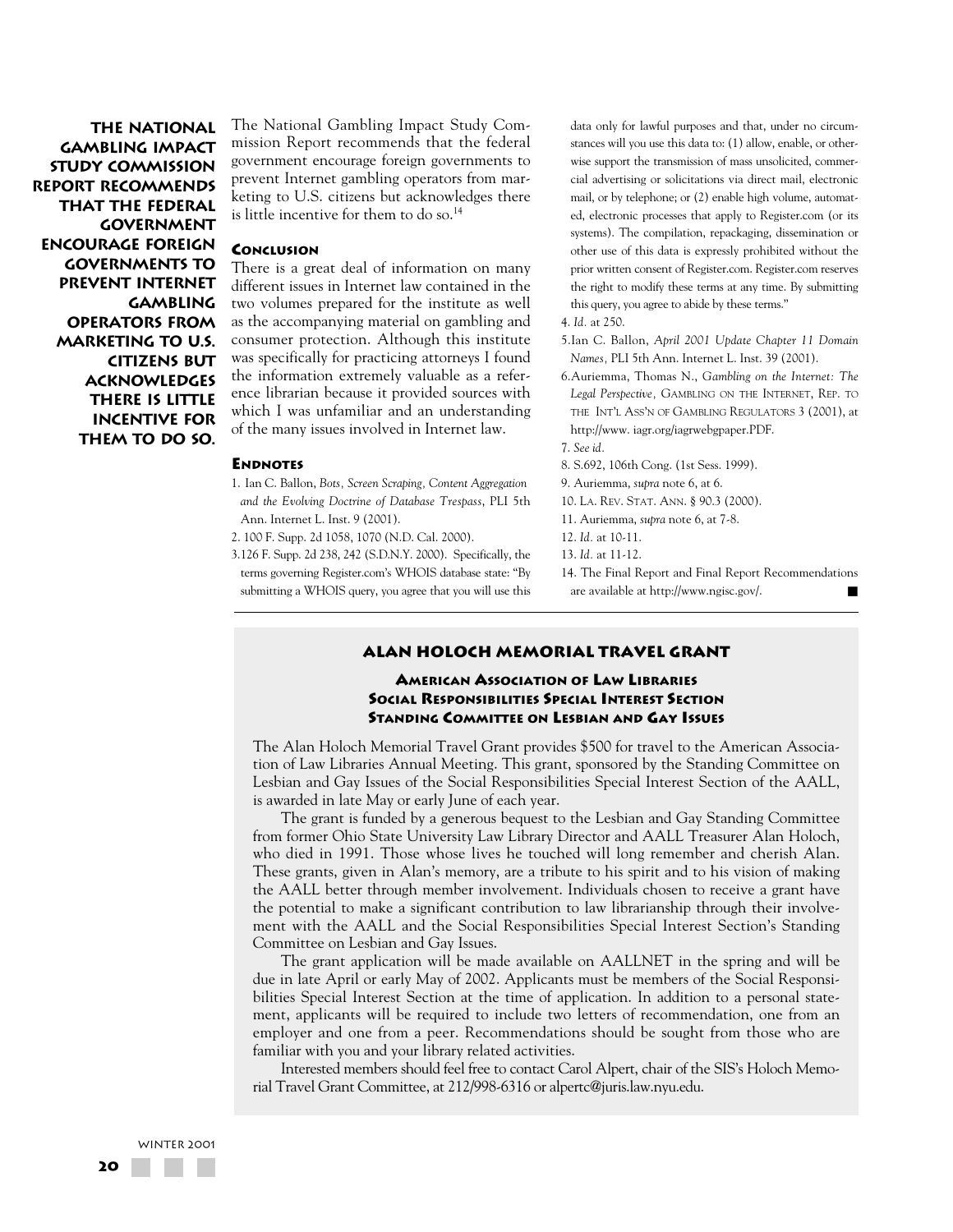*Editor's Note: The author of this article received funds from the LLSDC Scholarships and Grants Committee to attend the BIALL's 32nd Annual Study Conference in Cork, Ireland. The following is a summary of his conference experience.* 

# **SIZE AND FOOD MATTER**

Perhaps because the acronym for the association is somewhat unusual, the British and Irish Association of Law Librarians (BIALL) works hard to make its annual meeting an event not to be missed. Held in Cork, Republic of Ireland from June 8-11, the theme of  $32^{\text{nd}}$  Annual Study Conference was "Keeping the Customer Satisfied: The Delivery of Legal information." I can state without reservation that I was thoroughly satisfied.

Unlike the AALL Annual Meeting and Conference, the BIALL meeting usually offers only one program rather then several running concurrently. This structure allows delegates to interact more easily and to have the time to get to know one another. Another major difference between the two annual meetings is size. While the AALL meeting attracts a couple thousand attendees, the BIALL meeting is much smaller, attracting a few hundred folks at the most. Fewer attendees makes for a more manageable conference and increases the opportunity to meet people. One other area of departure between the two meetings is composition of the attendees. That is, at the AALL meeting, all types of law librarians are relatively well represented, whereas at the BIALL meeting, firm librarians predominate. While firm librarians are the largest group of delegates, there is no shortage of information and discussion of issues relevant to law librarians from other types of library environments, or for that matter, from overseas.

Another difference between the two meetings is that at the BIALL meeting, much of the social activity revolves around meals. While gastronomy is a priority for attendees of the AALL meeting, the BIALL meeting takes meals to a higher level. The highlight of the opening night was an informal dinner and quiz on British news and pop culture. While overseas delegates are typically not much help to their table mates, the evening was a great deal of fun to experience regardless of whether you are participating or simply observing. The annual association dinner followed on the second evening of the conference, and the final evening included traditional Irish music, song and dance (known as "ceili"). Each event was punctuated by traditional Irish hospitality. In addition to the meals, delegates had a choice to visit the Blarney Castle and kiss the famous stone, to tour the University College Cork (the home of George Boole), or to visit the Jameson distillery in Middleton.

### **PRESENTATIONS**

Irish Republic Attorney General Michael Mac-Dowell delivered the keynote address, "The Delivery of Law," which concentrated on the Republic's efforts to make legal information available to its citizens and ultimately the rest of the world. Mr. MacDowell discussed the government's efforts to codify Irish law by bringing together the statutes as well as the statutory instruments. Statutory instruments are analogous to the *Code of Federal Regulations* (CFR), but unlike the CFR, the Irish statutory instruments have not been collected together in any systematic way. Ireland has a unique problem in that the law of the United Kingdom – as it stood in 1922 – may still be good law in the Republic if it has not been changed by the Irish Parliament. Like the Irish statutory instruments, these preexisting U.K. laws are also unpublished. Mr. MacDowell discussed the Irish government's successes and challenges in placing legal materials on the Web. Many of my Irish colleagues praised their government's efforts in these areas and hoped for continued progress towards the ultimate goal of having all current legal materials available on the Internet for free.

Robert Oakley, former AALL president, presented "Lobbying on Information Policy Issues: A Case Study of an American Library Association," a paper on the development of the AALL's Washington Affairs office and the association's role in lobbying the federal government on information issues. The latter topic was of particular interest to many attendees of the BIALL meeting, since that association is contemplating developing a lobbying strategy.

Other programs included a presentation on the copyright issues facing librarians in the United Kingdom and Ireland as well as in the EU and a presentation on materials from the Scottish Parliament. The conference also includes a small exhibits and vendor area.

The annual conference of the British and Irish Association of Law Librarians proved to be both educational and fun. If you are interested in having a more manageable, less harried conference experience in a faraway, exotic location, you may want to consider the BIALL meeting. For more information about the organization and details regarding upcoming conferences, visit the BIALL Web site at http://www.biall.org/. ■

# **BIALL: Bad Acronym, Good Conference**

*William Ryan American University Washington College of Law Library*

**If you are interested in having a more manageable, less harried conference experience in a faraway, exotic location, you may want to consider the BIALL meeting.**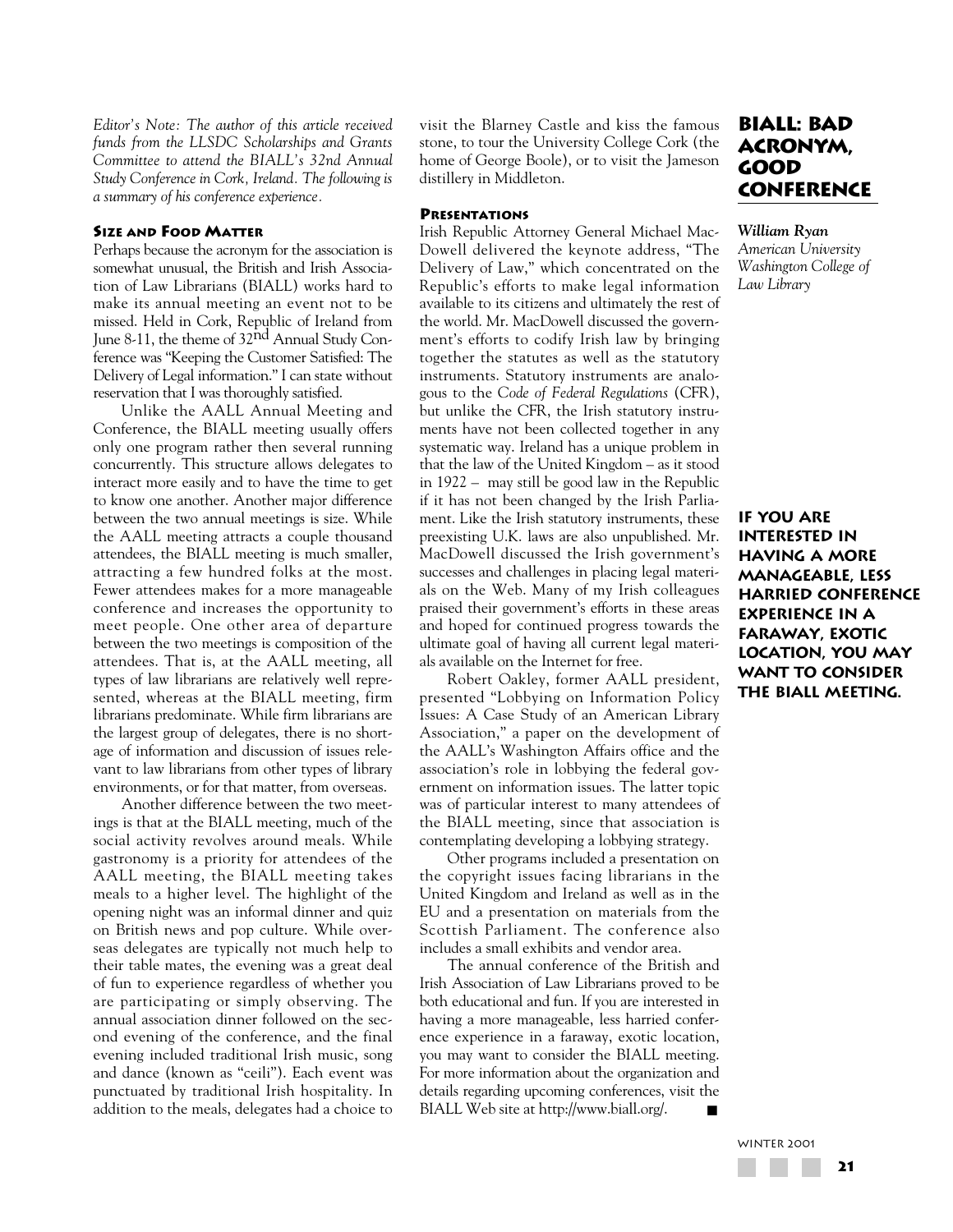# **"Should We Buy it?" Collection Development for Law Librarians**

*Stephanie Young Bryan Cave LLP - Washington, D.C.*

**As more resources are made available online and more outsourcing services appear in the market, law librarians in private settings find themselves defending their existence.**

*Editor's Note: The author of this article received funds from the LLSDC Scholarships and Grants Committee to attend her first AALL workshop, the AALL Professional Development Workshop: New Perspectives on Law Library Acquisitions and Collection Development. The workshop was held on November 2-3, 2001, at American University's Washington College of Law in Washington, D.C.*

#### **THE AGENDA**

Recently, I joined the library staff of Bryan Cave LLP. One important issue for me involved gaining more practical knowledge on law library collection development. I was fortunate to have the opportunity to attend an AALL workshop that covered a variety of issues relating to acquisitions and collection development. Discussions included designing and implementing a collection development policy; outsourcing; budgeting; acquiring and using electronic resources; ordering practices and ethics; decision making for selecting and de-selecting materials; and forecasting the future role of law librarians and libraries.

#### **THE PLL PERSPECTIVE**

Guest speakers from diverse library environments participated in the workshop. Scott Larson, librarian at Beveridge & Diamond, P.C., hosted presentations of particular interest to private law librarians (PLL). Although keeping costs down is a concern for any library, in making collection development decisions, PLLs constantly face the question, "Can it be billed back to the client?" As more resources are made available online and more outsourcing services appear in the market, law librarians in private settings find themselves defending their existence. PLLs constantly compete with the other needs of the firm. For instance, space is always an issue; some attorneys believe that trimming parts of the library collection might create offices for additional attorneys who, in turn, will bill hours for the firm. Luckily, many attorneys realize the value in maintaining a print collection.

In some cases, outsourcing services and selecting electronic resources (instead of print versions) may be cost effective and minimize routine tasks for the library staff. For example, cost savings can be realized not only by freeing up time for the reference staff to focus on more reference requests, but also by providing access to information for many attorneys without having to purchase multiple office copies of a print publication. Clear guidance in the collection development policy about selecting electronic resources can ensure that funding will be properly distributed to meet the library's many needs.

### **WHAT ABOUT OUR FUTURE ROLE?**

Several breakout sessions were scheduled to provide workshop attendees from each type of library (*i.e.*, academic, private, and government) an opportunity to analyze how acquisitions and collection development policies affect their libraries. The workshop concluded with an interesting final session on forecasting the future roles of libraries and law librarians.

In my breakout session, we discussed the benefits of establishing various consortia. Because of competition for limited resources, private law librarians from the D.C. area determined that a more elaborate consortium could eventually exist among their firms. This arrangement would be similar to the existence of branch libraries in public and academic library systems. With the increasing cost of office rental space and little or no increases in library budgets, PLLs regularly face the decision to de-select larger portions of their collections to create space for other firm uses. For these reasons, establishing a consortium for private law libraries might prove to be extremely beneficial.

Likewise, we discussed a consortium for dealing with vendors, similar to the AALL's Committee on Relations with Library Vendors (CRIV). The two dominant publishers, Lexis-Nexis™ and West Group, have acquired nearly all of the smaller legal publishing companies – a situation that leaves little room for competition. During the breakout session, some librarians expressed that they felt trapped with very few alternatives or bargaining power. Participants in the session suggested that contract negotiations and subscription terms might become less lopsided if PLLs present a united front when working with vendors.

#### **MY GRATITUDE**

I found this workshop to be an enlightening experience. I am very grateful to both the members of the LLSDC and the LLSDC Scholarship and Grants Committee for providing me with the opportunity to attend this event. I look forward to participating in more events as my law librarian career progresses. ■

**We appreciate our advertisers ... so when you use their services, tell them you saw it in Law Library Lights!**

WINTER 2001 **22** a se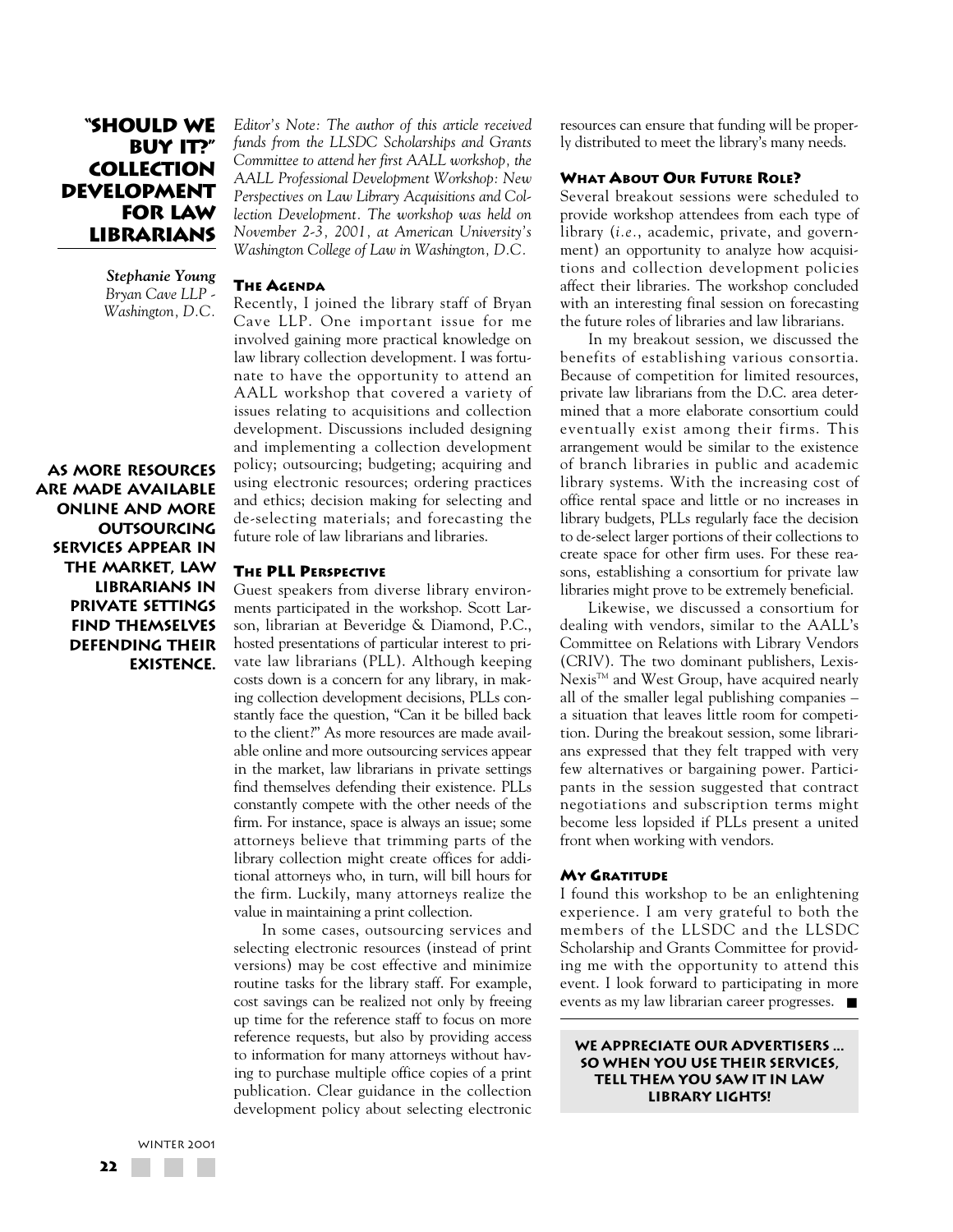*Editor's Note: Robert J. Brink, Esq., is the executive director of the Social Law Library in Boston, Massachusetts. During his career, he has raised over \$9,000,000 from foundations, law firms, and government grants for endowments, annual drives, and diverse special projects. He recently raised over \$500,000 to underwrite the purchase and installation of a new integrated library computer system for the Social Law Library. The following article summarizes a presentation by the author who participated in a program entitled, "Facing a New Reality: The Law Librarian as Fundraiser," at the 94th Annual Meeting and Conference of the American Association of Law Libraries in Minneapolis, MN in July 2001.*

I feel a little like the Dr. Seuss character, Sam-I-Am. Convincing people to try fundraising is a bit like getting them to eat green eggs and ham. Unfortunately, fiscal realities are now *forcing* many librarians to try something that seems similarly unappetizing.

There are plenty of "how to" guides that explain the best way to design and implement various fundraising methods, everything from simple bake sales to sophisticated strategies to increase deferred giving. There are also resources to help identify the vast array of potential funding sources, especially foundations and government grants. A list of fundraising resources is appended to this article.

Even with so much readily available information, most people still resist fundraising. Perhaps they feel that they do not have the expertise, but cannot afford professional consultants. Their fears of asking for support, and their fears of rejection, also hold them back.

Like Sam-I-Am, my task is to get you to overcome your reservations. I have eaten the dreaded green eggs and ham, and I like them.

### **IF YOU ARE COMMITTED, YOU CAN DO IT YOURSELF!**

I am not a professional fundraiser. My expertise has been developed by a seat-of-the-pants experience. I recommend that you consider doing fundraising yourself. Do not delegate the responsibility entirely to your development staff (if you have one) and most especially not to professional fundraising consultants. My experience has been that consultants spend an ordinate amount of time to learn about your institution or project – it is a great learning experience for them – but they very rarely master the subject well enough to be convincing spokespersons.

I engage in fundraising because I am committed to my library's mission. You, too, are likely to be the most informed and convincing spokesperson for your library. Is your library's mission personally important to you? If the answer is "yes," then remember the old saying: "Where there is a will, there is a way!"

# **OVERCOMING THE FEAR OF FUNDRAISING**

I am not certain if people ever overcome fear; the trick is not to be immobilized by it. You will not be successful in fundraising unless you can muster the courage to ask. You must also accept that "no" is sometimes the answer. Rejection is part of the business. To minimize rejection, you must first develop enough of a relationship before you ask so that you can get a sense of whether your request will be well received, then you must make the request as appealing and compelling as possible. You must get to know the potential funding source (whether it is a foundation, government agency, or individual) to determine if your project is a good match with the funding source's priorities and giving history. To keep fear at bay, keep in mind the following:

- **1.** It is not begging; it is business. Foundations and government agencies are in the business of giving money. Most corporations and large law firms budget for philanthropy; fundraising requests are a regular part of their businesses, too.
- **2.** Cultivate and convey the conviction that your project will be done, whether or not a particular prospect funds the project. A word of warning: confining the success of a project to a single source of funding introduces an element of desperation that sends the wrong message. It also tells the potential funding source that the project has no larger constituency. Convey that you are committed to its successful completion. Funding sources do not want to save other organizations; they want to support (and be affiliated with) success.
- **3.** Be idealistic. In every fundraising project, search for – and sell – the true meaning of your organization's mission. Fundraising requires a bit of imagination and hope; if you can inspire potential funding sources, you may improve your chances of securing their business.

# **LET'S GET PRACTICAL**

How do you identify and locate potential funding sources? For librarians, the answer is simple: you do research. In addition to formal research, remember that foundations are everywhere in daily life. Local philanthropies with ties to the community are customarily listed in newsletters and annual reports of nonprofit organiza-

# **Fundraising: IT'S LIKE Eating Green Eggs and Ham**

*Robert J. Brink, Social Law Library, Boston*

**Like Sam-I-Am, my task is to get you to overcome your reservations. I have eaten the dreaded green eggs and ham, and I like them.**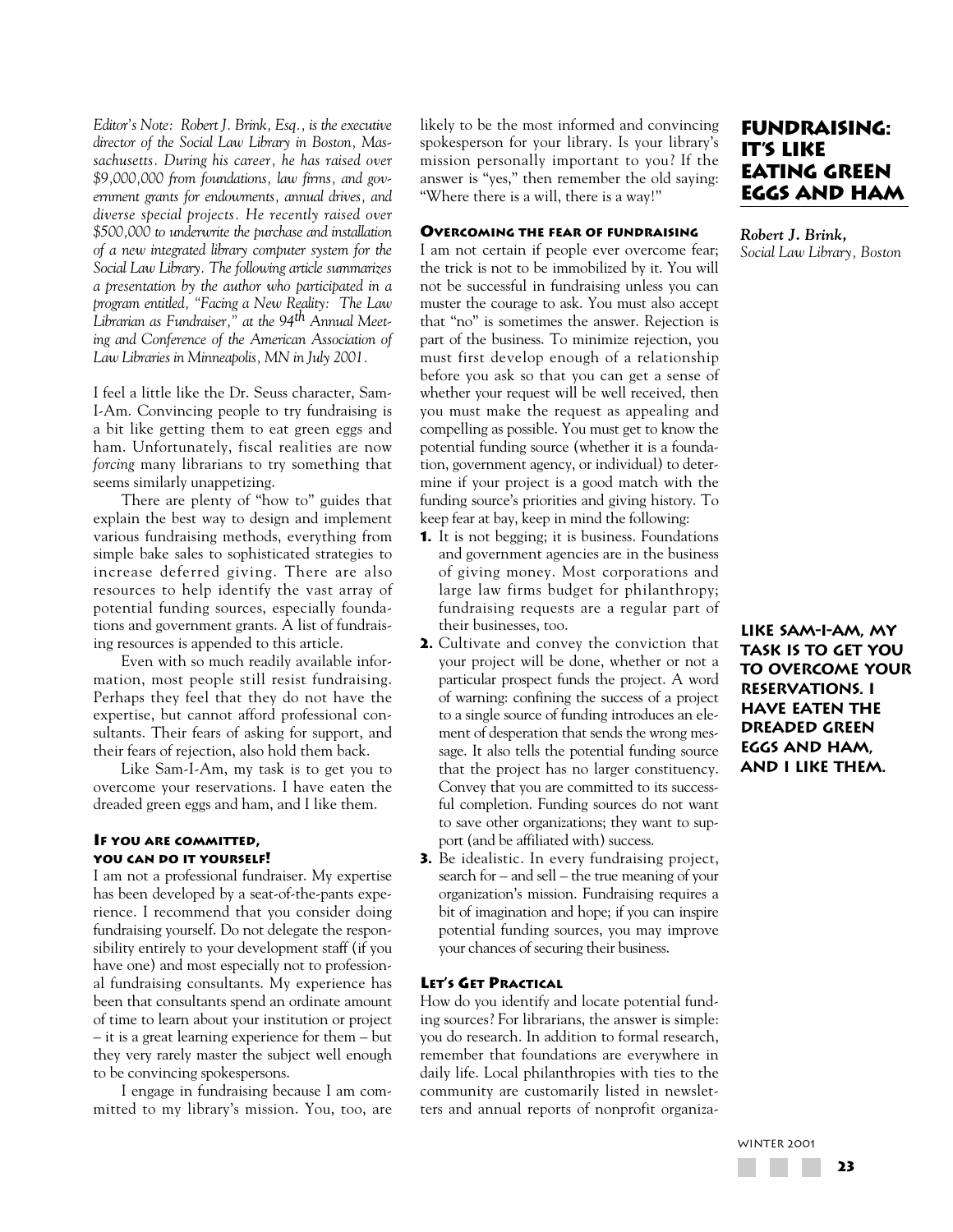tions, as well as the playbills for the symphony and community theater. Keep your eyes open and gather foundation names; research the trustees and become familiar with the personalities of various foundations.

# **WHAT DO YOU NEED TO KNOW ABOUT FOUNDATIONS?**

To familiarize yourself with particular foundations, gather Internal Revenue Service 990 forms or some other kind of document that identifies the trustees and the grant guidelines and priorities. Find the list of trustees and cross-reference it with your bar or alumni directory to see if any trustees are lawyers or alumni. Make connections by inviting them to your functions, putting them on your newsletter mailing list, and finding out which members of your library's board, or other key supporters, knows them.

Lawyer-trustees are advantageous because they have a better chance of understanding and appreciating the importance of a law library. When comparing social services causes with law-related causes, many foundations have a bias against anything affiliated with the law. "Let the lawyers pay for it" is a common refrain. Under these circumstances, lawyertrustees can help.

In sum, IRS 990 forms identify a foundation's decision-makers, provide insight as to how much you can credibly ask for, and reveal the kinds of projects the foundation actually supports.

#### **MATCHING GRANTS**

Matching grants are valuable for a number of reasons. For one, a matching grant is advantageous because such a proposal compels you to think through the long-term funding requirements of your project. Another reason is that a matching grant provides an independent endorsement of your project, which is especially important when your institution is not well known. A matching grant request also indicates to foundations that you are willing to work harder for your project and that you are looking for a broad base of support. In short, few foundations want to do it all. Nearly all foundations want their money to leverage other supporters. As such, matching grant proposals are usually viewed more favorably than other types of proposals.

#### **LOBBYING THE GRANT PROPOSAL**

It is critical to show that there is a constituency for your institution and fundraising project. Although the grant request is for your organization, the ultimate beneficiaries are frequently others. Recruit members of your constituency to make calls and send letters on behalf of the library and the fundraising project. Even if you have to draft the scripts yourself, do it because you know the key points that must be made and how to present them.

### **CASE STUDY & CONCLUSION**

In December 1998, I received a letter from the vendor of our library computer system, Virginia Tech Library Systems (VTLS), stating that it would no longer provide a service contract, and because of the current system's "aging components," warned of the pressing need for a "total system replacement." With such an ominous forecast, finding the funding for a replacement system was of some urgency. If our library catalog crashed, for instance, we would not know what books were on the shelves or which items were out on loan. Failure could paralyze our most basic library operations.

The first step was to appoint a committee with a six-month mandate to recommend a new system and provide a full budget covering not only the purchase price, but also the implementation costs. The committee proposed a total budget of \$534,000 to purchase, install and implement the Millennium integrated library computer system produced by the California-based company, Innovative Interfaces Incorporated. In all honesty, much of what happened was luck, rather than skill; it is interesting how serendipity is the story behind much fundraising success.

In our ongoing efforts to collect and review lists of funding sources from annual reports from colleges and large cultural institutions serving the Boston area, we found four or five foundations substantial enough to make large grants. One, in particular, struck us. We noticed that one of the city's most venerable cultural institutions, the Boston Athenaeum, listed a grant for computers from Foundation X (which has requested to remain anonymous). This discovery was significant because many foundations do not give for capital projects and fewer still for computers. The IRS 990 forms revealed that Foundation X was relatively large and gave a number of \$250,000 grants. Under the circumstances, we knew how much we could reasonably request in a matching grant; the amount would fund about half of the project.

Although there was no history of giving to law-related organizations, the IRS 990 forms

**Is your library's mission personally important to you? If the answer is "yes," then remember the old saying: "Where there is a will, there is a way!"**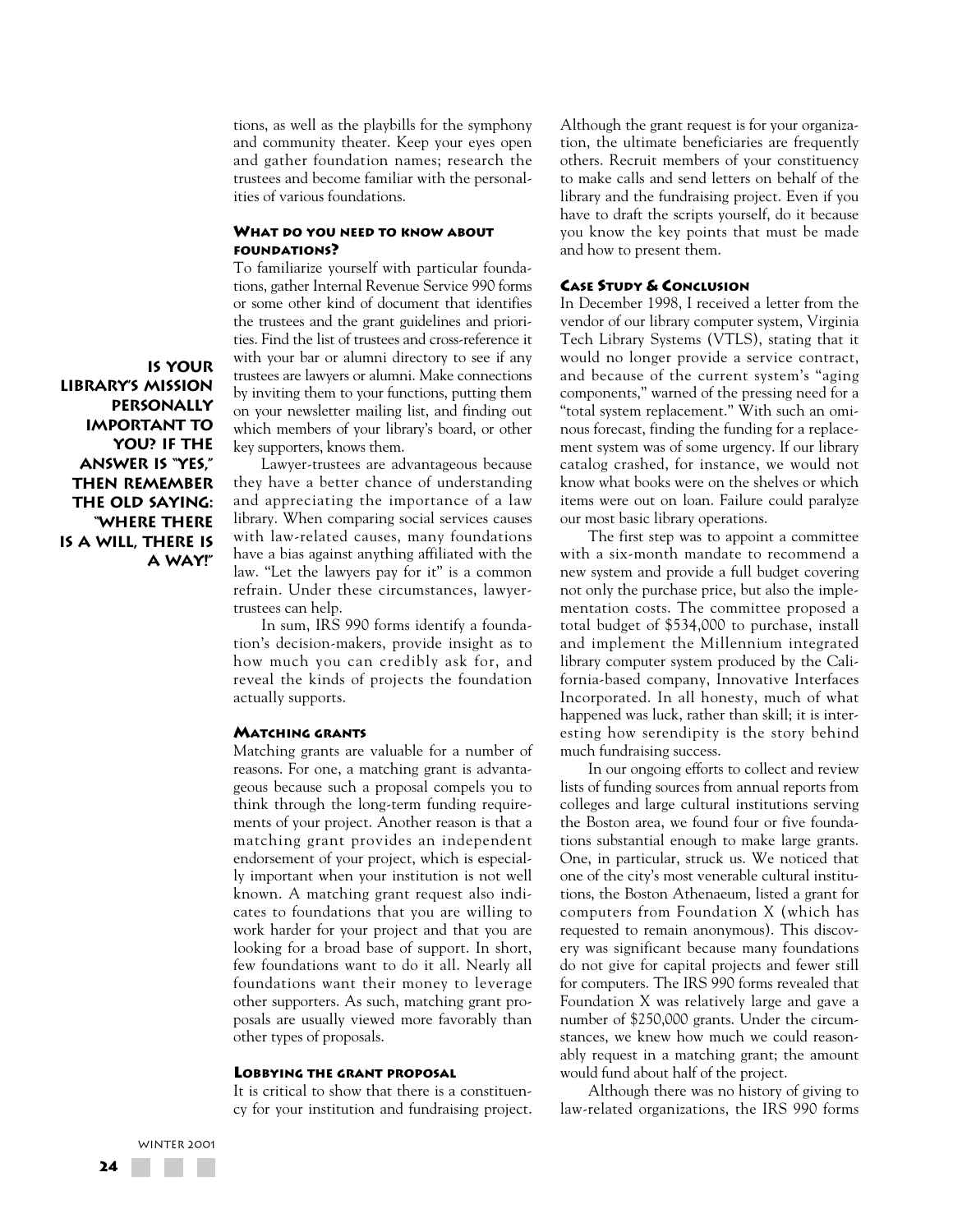revealed a strong emphasis on cultural organizations on one end of the spectrum and social service organizations on the other. We, therefore, spent the first half of the proposal on the Social Law Library's history and its social service mission, so that we could convince the foundation's trustees that ours was the type of organization they typically supported. We emphasized our venerable history, how the Social Law Library was established in 1803, and how it was older than most of Boston's more well known cultural organizations (including a number of prominent nonprofit organizations which Foundation X had a history of supporting). Noting the involvement of Daniel Webster, Oliver Wendell Holmes, and other famous Boston personages in our history, we did some cultural name dropping as well.

To establish the social service aspect of the Social Law Library, we emphasized how we provided free access not only to every legal services organization in Massachusetts, but also to other civic organizations well known throughout the city. We listed those organizations benefiting from these free memberships, many of which the foundation had previously supported. The overarching message was that the Social Law Library supported the very same organizations that the foundation had historically supported. As an added bonus, the IRS 990 forms also revealed that one of Foundation X's trustees was a lawyer. As it turned out, a former trustee of the Social Law Library worked at the same firm as the Foundation X lawyer-trustee; a connection was made and the former agreed to put in a "good word" to the latter for the project.

We also secured a letter from the Chief Justice of the Supreme Judicial Court to vouch for the Library. (Note: Do not be entirely fooled by the general prohibition against judicial involvement in fundraising. In most states, judges are allowed to make recommendations to public and private fund granting agencies on behalf of projects that improve the administration of justice.) We secured a second letter from the executive director of the New England Law Library Consortium (NELLCO) who commented as an outside authority on the importance of an integrated law library system and how it could greatly expand the Social Law Library's services. The letter also vouched that the Social Law Library is a respected member of the law library community throughout New England.

The second half of the proposal focused on the need for a new system and the thorough research the library committee conducted in selecting the Innovative Interfaces system.

The foundation ultimately awarded a \$250,000 matching grant to the Social Law Library. We were then able to leverage the remaining \$284,800 in the proposed budget from the legislature. The foundation's matching support provided persuasive credibility that the library's project was needed and necessary. Moreover, the vice chair of the Senate Ways and Means Committee wrote a letter crediting the foundation's leading support as the key to securing the special appropriation.

The catalog and the circulation modules of our new integrated library computer system have been on the Web since February 2001. Since then, the number of books circulating from the library to our patrons (*i.e.*, judges, lawyers in both big and small firms, as well as legal service lawyers) has seen a 33% jump!

Admittedly, when I first received notification that the Social Law Library needed to replace its automated library system, the prospect of raising so much money had "stomach ulcer" written all over it. Once the library received the grant, and especially now that the new system is successfully running, however, I sound like the once reluctant, but now enthusiastic, character in Dr. Seuss's famous children's book: "Say! I like green eggs and ham! I do! I like them, Sam-I-Am!"

#### **APPENDIX: FUNDRAISING RESOURCES ORGANIZATIONS Association of Fundraising**

# **Professionals (AFP)**

Formerly the National Association of Fundraising Executives, Inc., AFP is a membershipbased organization that provides educational programs in fundraising throughout the country for AFP members and the public. The AFP's Resource Center maintains a collection of over 3,200 reference works plus past and present issues of periodicals relating to fundraising and the development process.

Web Address: www.afpnet.org

Mailing Address: 1101 King Street, Suite 700, Alexandria, VA 22314-2967 Telephone: 800/666-3863

### **Forum of Regional Associations of Grantmakers**

A national service association for philanthropy, the Forum consists of 28 regional associations of grantmakers (RAGs) across the country. Many RAGs offer library services and educational programs to assist both grantmak-

WINTER 2001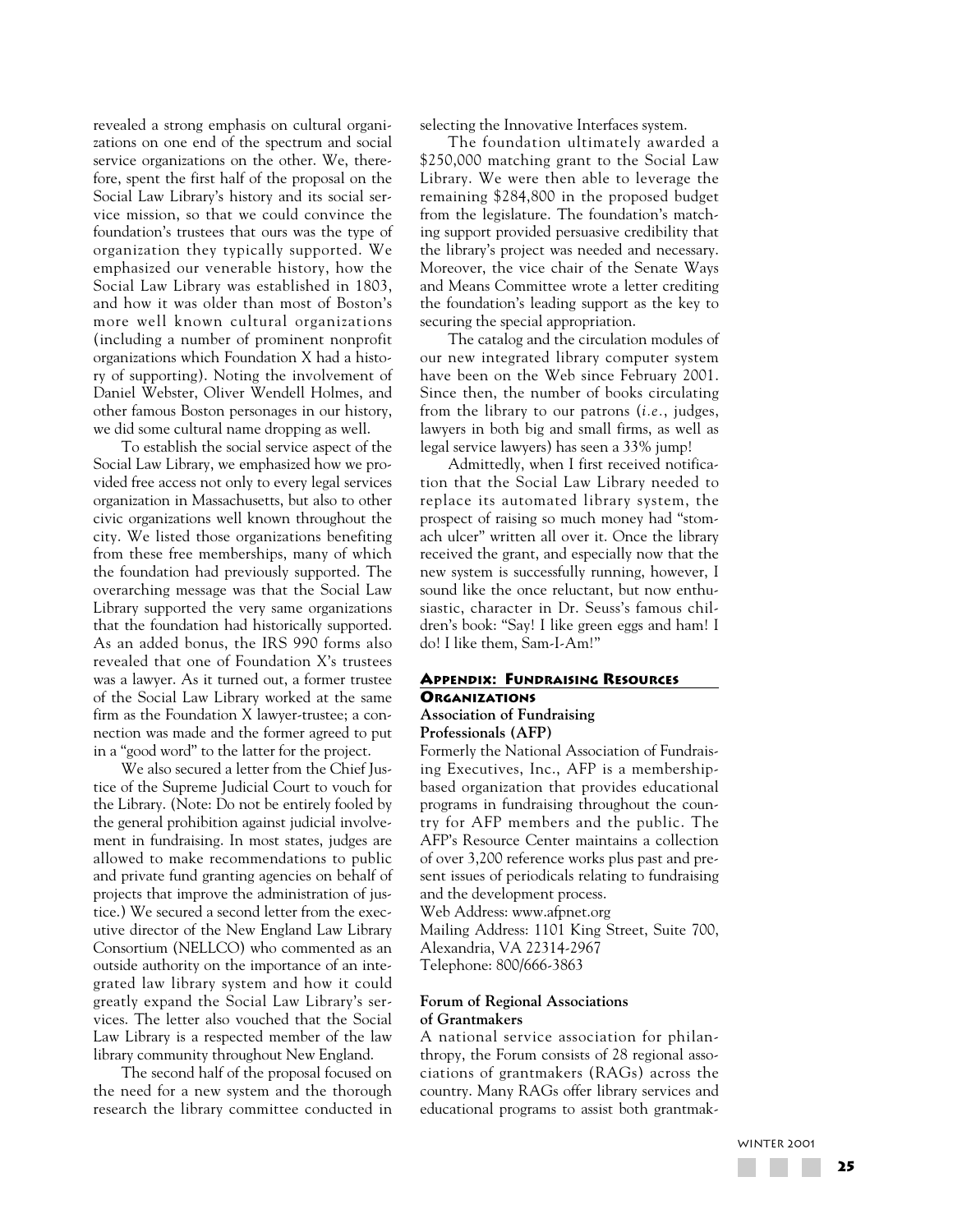ers and grantseekers. Contact the Forum to see if there is a RAG in your area. Web Address: www.rag.org Mailing Address: 1828 L Street, NW, Suite 300, Washington, DC 20036-5168 Telephone: 202/467-0383

#### **Foundation Center**

The Foundation Center is an independent nonprofit information clearinghouse established in 1956. The Center's mission is to foster public understanding of the philanthropy field by collecting, organizing, analyzing, and disseminating information on foundations, corporate giving, and related subjects. The Center not only publishes *The Foundation Directory* and 50 other directories, guides, and reports, but also maintains a comprehensive database on foundations and corporate giving which is available via subscription and is also searchable for free at its five Foundation Center libraries and 200 cooperating collections throughout the country. The Center provides free educational programs as well as fee-based training and other services. Web Address: www.fdncenter.org Mailing Address: 79 Fifth Avenue, New York,

**You will not be successful in fundraising unless you can muster the courage to ask. You must also accept that "no" is sometimes the answer.**

NY 10003

Telephone: 212/620-4230

#### **Philanthropic Research, Inc.'s GuideStar.com**

Produced by Philanthropic Research, Inc., a 501(c)(3) public charity founded in 1994, this Web site provides descriptive information and IRS 990 forms for over 40,000 grantmaking and grantseeking organizations. A look at an organization's 990 filing is especially important, as it provides a snapshot of its financial health and expenditures for the calendar year. (Note: There is generally at least a year's lag time from the original filing of a 990 to its ultimate publication online or in hard copy. For the most recent 990 forms of all nonprofit organizations within your state, visit your state office building. In Massachusetts, 990 forms are on file in the Public Charities Division of the Attorney General's Office). GuideStar.com also provides a number of links to other Web sites of interest to nonprofit organizations, including fundraising vendors for online giving, individual donor and institutional funding resources, and volunteering/volunteer management, etc. Web Address: www.guidestar.org

Mailing Address: Philanthropic Research, Inc., Attn: GuideStar Customer Service, 427 Scotland Street, Williamsburg, VA 23185

Telephone: 757/229-4631

#### **Institute of Museum and Library Services (IMLS)**

The IMLS supports all types of museums, libraries, and archives, from public and academic to research and school. Of particular interest to libraries are grants for the Preservation or Digitization of Library Materials, and Model Programs of Library-Museum Collaboration. Web Address: www.imls.gov Mailing Address: 1100 Pennsylvania Avenue, NW, Washington, DC 20506 Telephone: 202/606-8536

#### **National Endowment for the Humanities (NEH)**

This independent grantmaking agency of the U.S. government supports research, education, and public programs in the humanities. The NEH is especially useful for providing notices on upcoming grant deadlines as well as forms and guidelines for grant applications. Web Address: www.neh.gov Mailing Address: 1100 Pennsylvania Avenue, NW, Washington, DC 20506 Telephone: 202/606-8400

# **National Historical Publications and Records Commission (NHPRC)**

The NHPRC is a statutory body affiliated with the National Archives and Records Administration (NARA). The NHPRC supports a wide range of activities to preserve, publish and encourage the use of documentary resources relating to the history of the United States. Web Address: www.nara.gov/nhprc

Mailing Address: NHPRC, National Archives and Records Administration, 700 Pennsylvania Avenue, NW, Room 111, Washington, DC 20408-0001

Telephone: 202/501-5610

#### **KEY REFERENCE WORKS**

*The Foundation Directory* provides information on the finances, governance, and giving interests of the nation's 10,000 largest grantmaking foundations that were among the top 10,000 in terms of awards made in the latest fiscal year of record. *The Foundation Directory* is arranged alphabetically by state (within states, by foundation name), and contains seven indexes: (1) Index to Donors, Officers, Trustees, (2) Geographic Index; (3) International Giving Index, (4) Types of Support Index, (5) Subject Index, (6) Index of Foundations New to the Edition,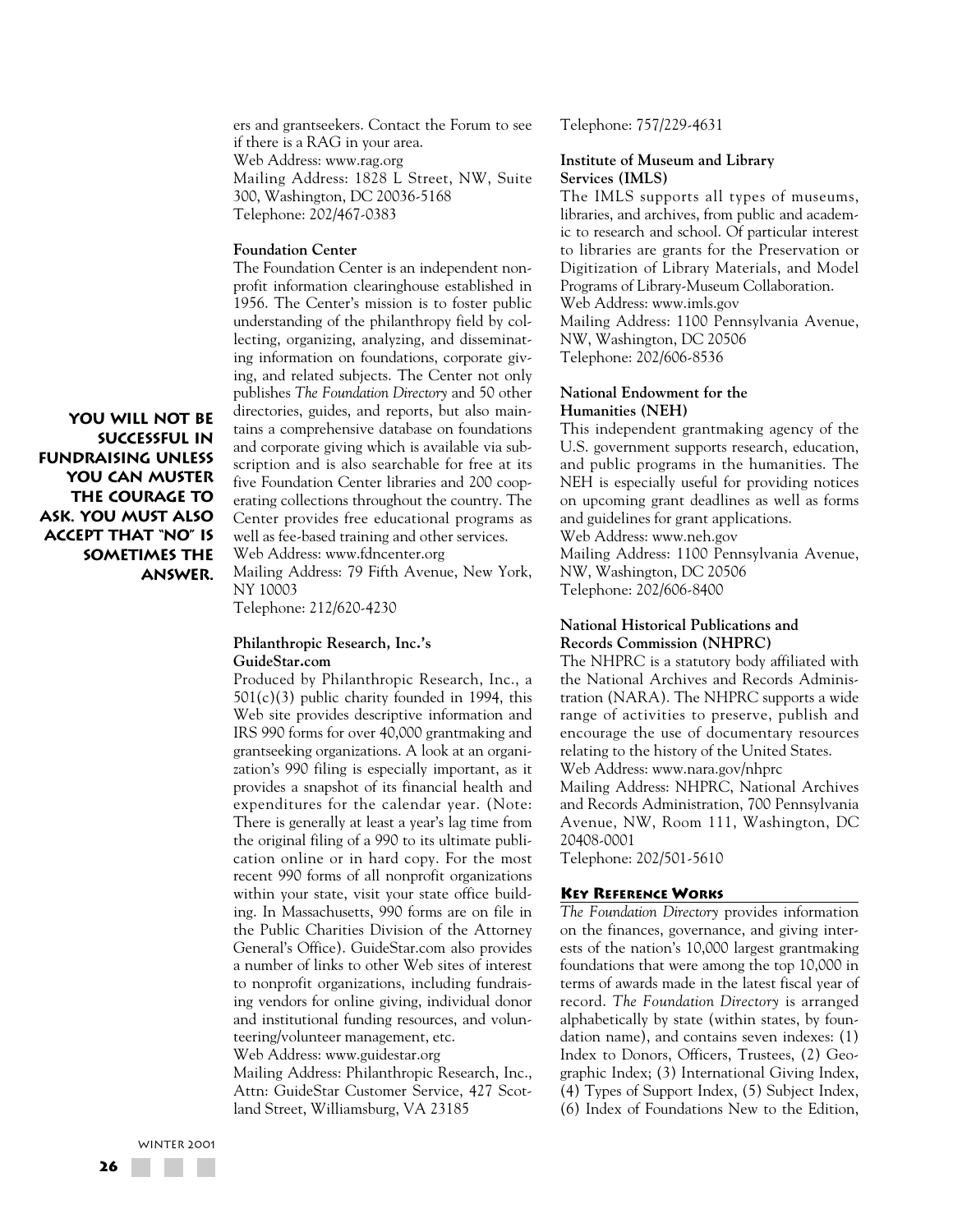and (7) Foundation Name Index. *The Foundation Directory* is compiled by the Foundation Center, David G. Jacobs, associate editor.

*The Foundation Grants Index* identifies a foundation's giving interests by subject and geographic focus, types of organizations funded, types of support awarded, and population groups served. This resource is most useful to grantseekers in developing an initial list of potential funding sources based on a foundation's giving program, its application procedures, and other relevant information. *The Foundation Grants Index* is compiled by the Foundation Center, Rebecca MacLeod, editor.

*National Directory of Corporate Giving* provides basic descriptions of large and small companies with foundations and direct corporate giving programs. Arranged alphabetically by company name, this resource contains seven indexes: (1) Index of Officers, Donors, Trustees; (2) Geographic Index; (3) International Giving Index; (4) Types of Support Index; (5) Subject Index; (6) Types of Business Index; and (7) Corporation and Corporate Grantmaker Index. The *National Directory of Corporate Giving* is compiled by the Foundation Center, David L. Clark, editor.

### **OTHER USEFUL NETWORKING TOOLS**

- Alumni directories provide networking and contact information.
- Directories of directors provide information on who sits with whom on which boards and list corporate, institutional, foundation leadership by constituent groupings (*e.g.*, Banks and Trust Companies; Corporations and Institutions; Architects and Engineers; Stock Exchange Members).
- Directories of corporate counsel identify inhouse counsel of those corporations you are targeting. In-house counsel can introduce you and your program to the decision makers.
- *Martindale-Hubbell Law Directory* identifies possible contacts within a firm who might be able to help your fundraising cause.
- The *Who's Who* series provide useful background information on fundraising prospects (*e.g.*, information on family members, memberships in clubs, honors received from various institutions).
- Annual reports of law schools, bar associations, etc., provide information on the types of fundraising projects that foundations, corporations, and other major donors are contributing to in your community.

# GLOBAL SECURITIES AD

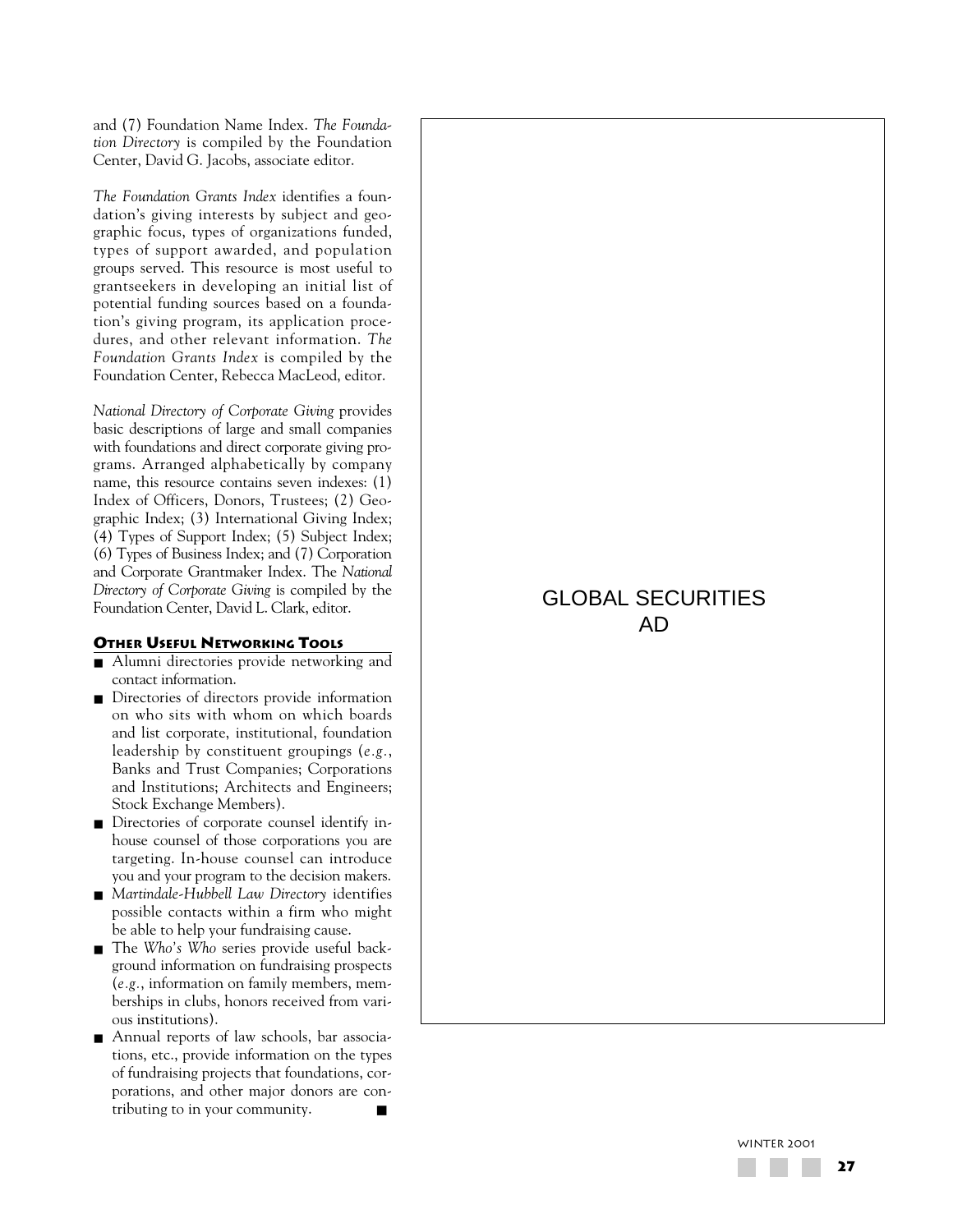# **Facing a New Reality: The Librarian as Fundraiser**

*Regina L. Smith Jenkins Law Library*

### **INTRODUCTION**

One of the most challenging aspects of my career as a law librarian has been fundraising. This topic is given little if any coverage in library school programs, yet in today's world in which few libraries have an unlimited supply of revenue for their initiatives, librarians should have some background knowledge of the subject. Readers should be advised that this article is an introduction to the nuts and bolts of fundraising and is by no means a comprehensive treatment of the subject.

*Editor's Note: The following article summarizes a presentation by the author who participated in a program entitled, "Facing a New Reality: The Law Librarian as Fundraiser," at the 94th Annual Meeting and Conference of the American Association of Law Libraries in Minneapolis, MN in July 2001.* 

As a preliminary matter, know why you need to raise funds for your library. The first question you will be asked is, "Why do you need to raise funds for your organization?" Few funding sources want to underwrite your operating costs; if this is your goal, be prepared to have a difficult journey ahead. Funding sources are interested in special projects, such as an online catalog that will make your resources available to more users or a project with the local public library that will provide legal reference services to the public. Funding institutions want to back a winner, so they are interested in funding an ongoing operation with the resources to support its mission. Likewise, your library will need a mission statement. Your library's mission statement will reveal to funding organizations what your library is all about and why it should be considered a worthy recipient of their money.

Libraries are in a unique, and sometimes awkward, position with respect to fundraising. Libraries are usually part of an organization that has a fundraising entity, which will at times be in competition with the library. For example, an academic law library will be competing with the law school's development office for the same dollars from alumni. Likewise, a bar association law library will be competing with the bar's charitable arm, usually a foundation, for dollars. To make things a bit more difficult, many patrons of court and bar libraries are also alumni of law schools; each organization must compete for funds from the same pool of constituents. In short, know your competition, keep abreast of their fundraising activities, and develop a strategy for selling your campaign successfully.

# **FUNDRAISING CAMPAIGNS**

*Endowments.* Endowed funds are named after an individual; donations are made in his or her name. The funds or the interest earned from the invested funds will be used for a specific purpose. The premise of an endowment is that friends or family of the individual will provide a list of potential donors. The family and friends will commit funds and then contact the individuals on their lists to join the group by making a contribution. Establish levels of contributions (by amount) for this type of campaign; many organizations name the levels of giving, such as "contributor," "sponsor," "donor." Know your audience and set realistic limits. This type of campaign is usually very successful if you have a prominent individual for whom the endowed fund is named.

*"Piece of the Rock."* Another campaign favorite involves a new building or renovated space in which donors are invited to have their name commemorating a room, reading alcove, staff area, or furnishings. I like to refer to this kind of fundraising as the "piece of the rock" campaign. On the downside, this type of donation is a one-time contribution, and if your facility does not have a permanent home, it may be difficult in fifteen years to go back to a sponsoring company for additional dollars. On the upside, allowing a donor to buy a piece of the rock can be for a large sum and provides the opportunity for naming a library after a major donor or a computer learning center after a vendor or law firm.

*Special Projects.* Libraries can raise funds for special projects, such as having a \$500,000 fundraising campaign to install an online catalog. For these types of projects, the library staff contacts its users to inform them of the benefits of undertaking this special project and asks for contributions. This approach is sometimes easier said than done, but if the cause is worthy, and the campaign well organized, many organizations can achieve their goal through this approach.

*Annual Giving.* At the end of each year, libraries can solicit funds by sending letters to patrons. The letters can detail how funding helped the library achieve some of its goals as well as lay out projects for which funding is needed. Although some donors will loyally donate funds annually, this campaign can become stale after a few years. Keep your annual fund mailings fresh by using a new letter

**In short, know your competition, keep abreast of their fundraising activities, and develop a strategy for selling your campaign successfully.**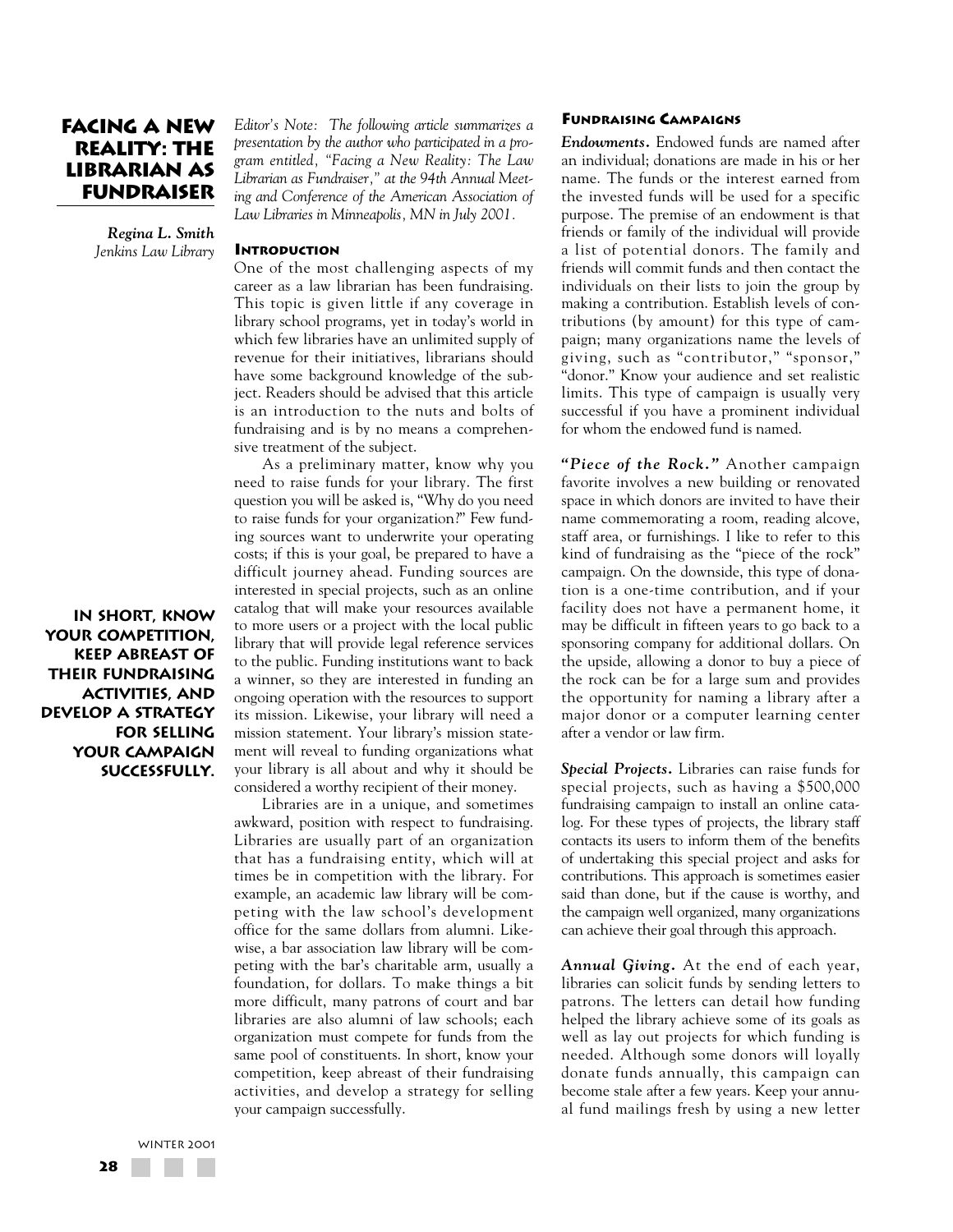each year. Try to use different letterhead or a new format; find a creative way to present why your library needs the donor's support. A fresh face on the annual campaign may be just the incentive a potential donor needs to open the envelope (rather than toss it out as a junk mail solicitation). For some fundraisers, annual campaigns involve a tremendous amount of work and result in a small return; for others, the gains may well exceed expenses and prove to be the appropriate vehicle for the institution.

On a related note, the same analysis applies to other smaller scale fundraising drives such as bake sales, dinners, silent auctions, and raffles. Think about your library's image in light of these kinds of fundraising activities. Will you raise that much money? In the end, will the effort invested be worth the funds raised? These types of activities and events are not bad ideas, but make sure that you are left with something meaningful after you have covered your expenses.

*Matching Grants.* Matching grants are an attractive fundraising technique, particularly in the face of comments such as, "Well, you are a law library and all the rich lawyers use you. Why don't you let them fund you first?" With matching grants, you must secure funds or pledges before approaching a foundation or similar entity for matching funds. Matching grants show that you have made an effort to obtain funding from your constituents and that the project is meaningful. Moreover, matching grants also demonstrate that you do not expect a handout from any single donor.

*Friends of the Library.* Friends groups have been successful in raising funds and establishing a dedicated funding stream from loyal library users. When you build a friends group, you have ready-made cheerleaders to promote your organization. Draw on the group's resources and talents and make a point of showing them your appreciation on a regular basis.

*Fee-based Library Services.* Another way to raise funds is to be an entrepreneur. Promote your organization and its services. Review the services that your library could offer with its existing resources. Determine if your library could add value to those services and charge a fee. Could you make arrangements to deliver items to users' offices by negotiating a special rate with a courier service and then putting a small markup fee on that service? Could you offer extended or expanded reference services to library users for a fee? Surf Web sites to see the types of services that other libraries offer and take note of the fee-based ones. Although this approach may seem to "nickel and dime" patrons, libraries with limited resources may need to pursue creative ways of generating a steady stream of funding.

*Other Sources.* There are a number of other effective fundraising mechanisms available to libraries. Funding from the Libraries Services and Technologies Act (LSTA)<sup>1</sup> has provided the start-up money for many projects and has enabled libraries to acquire equipment and institute programs that benefit not only individual libraries but also many libraries in a consortium. LSTA funds are available at the state level through state library systems. Another possible funding source is federal agency grants for preservation through the National Endowment for the Humanities. Likewise, foundation grants, such as the Gates Foundation, might fund your reference desk computers. Finding funding sources takes detective work. A list of resources is appended to this article.

#### **TIPS FOR FUNDRAISING**

How do you get started raising funds? At the outset, define the purpose of the campaign. Provide justifications to support your campaign; you cannot just say, "We are short on money this year and need more to cover our expenses." Research and develop a list of prospective donors. Get the best people on your team for the campaign; they should be well-connected in the communities in which you plan to seek funding and they should be people who you can rely on to get the job done.

Research your target audience. How are area law firms doing? Are they contributing to other causes? To which causes are they donating? Is it election time? Review how much local law firms donate to political campaigns. Know your audience and its contribution patterns. Most importantly, know that you are not alone in the fundraising game. Recognizing this fact and positioning your library so that you have a sound campaign will help you achieve your goals.

Plan to work closely with the team to develop marketing materials that inform potential donors about your organization and its capabilities. Make sure that those who are asking for funds are well-informed about your organization and its programs. If your library does not have a development or marketing per**Before spending money on events… keep in mind that your goal is to raise funds and to spend minimally and wisely along the way.**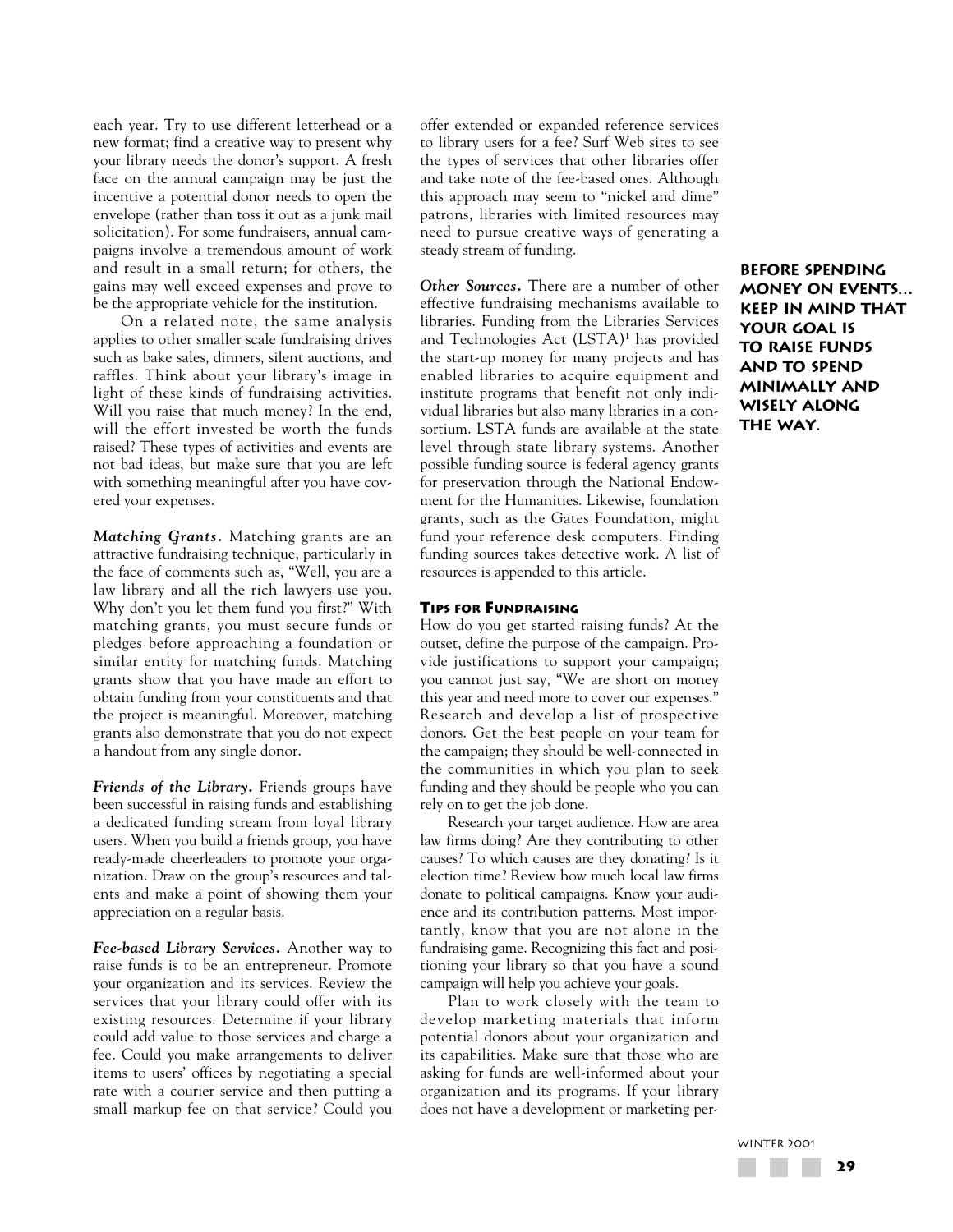son or department, find other ways to meet this objective. For example, you may be able to work with students from a local university marketing program or an art institute to assist you with this aspect of the campaign; you may be able to get a quality product for very little money. Once you have prepared the marketing tools, set your fundraising team loose into the community to solicit funds.

Acknowledge gifts as they are received. If your organization has a print publication such as a newsletter, add donors to your mailing list to keep them informed about your organization. Remember to invite donors to the library for a lunch and to attend a program. At the end of the campaign, consider sponsoring a reception to acknowledge and honor donors. Some campaigns, especially those that solicit matching funds, often host a dinner or reception to honor those who are already on board. Before spending money on events, however, keep in mind that your goal is to raise funds and to spend minimally and wisely along the way. Some organizations arrange to have full sponsored dinners or receptions. This option is always worth exploring, as it preserves your capital.

There are also some traps to avoid. Be wary of an outside fundraiser who promises to raise funds for your organization for a percentage of the overall funds raised. Avoid special events where the effort and costs are high and the overall dollars realized are low. Frequent mass mailings produce a low rate of return because eventually people will see your library's name on an envelope or flyer, associate it with junk mail, and toss it in the trash, never to be read.

#### **CURRENT FUNDRAISING CLIMATE**

What is the reality in today's market with respect to fundraising? Since I initially wrote this article, events have occurred which have dramatically affected the fundraising world. Every fundraiser must take into account the events of September 11, 2001. Can your library compete for funds at this time with the Red Cross or the United Way? You may have to wait until the economy and world at large recovers from the catastrophic events. Perhaps the spring of 2002 will be a better time for your library to forge ahead with a fundraising campaign.

#### **CONCLUSION**

I cannot stress enough the importance of being an ambassador for your institution. Whether you are at a bar association, faculty meeting, or next to a commuter who asks you what you do, take advantage of every opportunity to educate others about your library. Have materials about your library and fundraising activities with you, and should an appropriate opportunity present itself, share the materials with others. Make sure that members of your governing body and those on fundraising committees also have materials about your library that they can share with others. In short, get the word out whenever you can.

Make excellence in customer service a priority for your staff. You never know who is asking a question at the front desk; potential donors rarely wear neon signs that blink "Ask me for money." If your staff provides good service and treats all patrons with respect, you might be the recipient of an unsolicited donation. My library once received an unsolicited \$100 donation from a member of the general public who wanted to express appreciation for our kind and helpful service.

If you are serious about fundraising in your library, join a local fundraising association and attend its meetings. Subscribe to fundraising publications; not only will you learn tips and techniques, but also you will make useful contacts. In the end, remember that asking for funds is a gamble; the worst someone can do is say no.

### **APPENDIX**

**Suggested Resources:** The Foundation Center (FC) 79 Fifth Avenue New York, NY 10003 www.fdncenter.org

The Grantsmanship Center (TGCI) P.O. Box 17220 Los Angeles, CA 90017 www.tgci.com

PhilanthropySearch.com Philanthropic search engine www.philanthropysearch.com

#### **Suggested Associations**

National Society of Fund Raising Executives (NSFRE) 1101 King Street, Suite 700 Alexandria, VA 22314 www.nsfre.org

National Network of Grantmakers (NNG) 1717 Kettner Blvd., Suite 110 San Diego, CA 92101

#### **Suggested Publications:**

Boss, Richard W. *Grant Money and How To*

**Whether you are at a bar association, faculty meeting, or next to a commuter who asks you what you do, take advantage of every opportunity to educate others about your library.**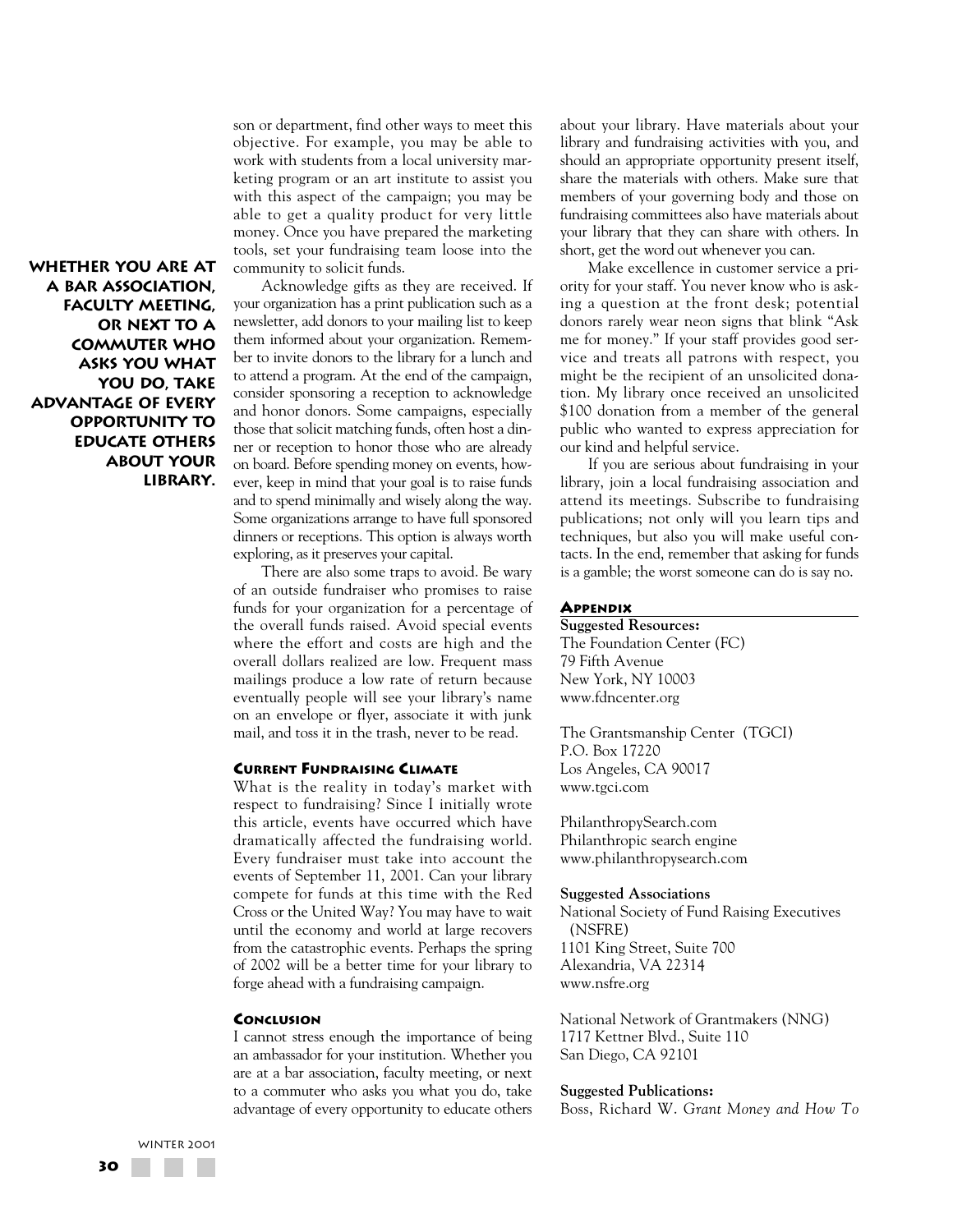*Get It: A Handbook for Librarians*. New York: Bowker, 1980.

*Chronicle of Philanthropy*. Washington, D.C.: Chronicle of Philanthropy, 1988-. Also available online, at philanthropy.com.

Clow, Faye, *Forming and Funding Public Library Foundations*. Chicago: Public Library Association, 1993.

Greenfield, James M., ed. *The Nonprofit Handbook: Fundraising*. New York: John Wiley, 2001.

Hall-Ellis, Sylvia D. et al. *Grantsmanship For Small Libraries and School Library Media Centers*. Englewood, Colo.: Libraries Unlimited, 1999.

Klein, Kim. *Fundraising For the Long Haul*. Oakland, Ca.: Chardon Press, c2000.

### **Publications by the Foundation Center\*:**

The Foundation Center. *Foundation Directory*. New York: The Foundation Center, 2001.

The Foundation Center. *The Foundation Grants Index*. New York: The Foundation Center, 2001.

The Foundation Center. *Grant Guide* series. New York: The Foundation Center, 2001.

The Foundation Center. *Guides to U.S. Foundations, Their Trustees, Officers, and Donors*. New York: The Foundation Center, 2001.

\*NOTE: Additional information about the Foundation Center's publications is available in the Marketplace section of its Web site, at http://fdncenter.org/marketplace/.

Schaff, Terry. *The Fundraising Planner A Working Model for Raising the Dollars You Need*. San Francisco: Jossey-Bass, Incorporated Publishers, April 1999.

Stallings, Betty and Donna McMillion. *How to Produce Fabulous Fundraising Events: Reap Remarkable Returns With Minimal Effort: Includes Step-By-Step Guide to the Perfect Fundraising Event*. Pleasanton, Calif.: Building Better Skills, c1999.

Steele, Victoria, and Stephen D. Elder. *Becoming a Fundraiser: The Principles and Practice of Library Development*. Chicago: American Library Association, 1992.

Swan, James. *Fundraising For the Small Public Library: A How-To-Do-It Manual For Librarians*. New York: Neal-Schuman Publishers, 1990.

Smith, Amy Sherman and Matthew D. Lehrer. *Legacies for Libraries: A Practical Guide to Planned Giving*. Chicago: American Library Association, 2000.

*Workshop on Grant Writing and Fundraising* [sound recording.] American Association of Law Libraries. Meeting (82th: 1989: Reno, Nevada) Valencia, Ca.: Duplicated by Mobiltape Company, Inc., 1989.

### **ENDNOTES:**

1 20 U.S.C. §§ 9121-9163. (Supp. IV 1998). ■

**counsel update**



*Chair, LLSDC Publications Committee American University Law Library*

LLSDC members will have a choice between electronic or paper when the upcoming 16th Edition of *COUNSEL* is ready for publication in 2002.

The Publications Committee and the board are now working to create a searchable Web-based *COUNSEL*, in addition to the traditional paper edition. We are now seeking to hire a programmer to create a field-searchable *COUNSEL* database. We will not forget the paper; we will also retain a new publisher to produce the paper version.

We will keep you informed about the process of publishing the 16<sup>th</sup> Edition of *COUNSEL*. In the meantime, if you have questions, please contact Ann C. Green at agreen@sonnenschein.com or 202/408- 6452, or me at slewis@wcl.american.edu or 202/274-4330.

**Make excellence in customer service a priority for your staff. You never know who is asking a question at the front desk; potential donors rarely wear neon signs that blink "Ask me for money."**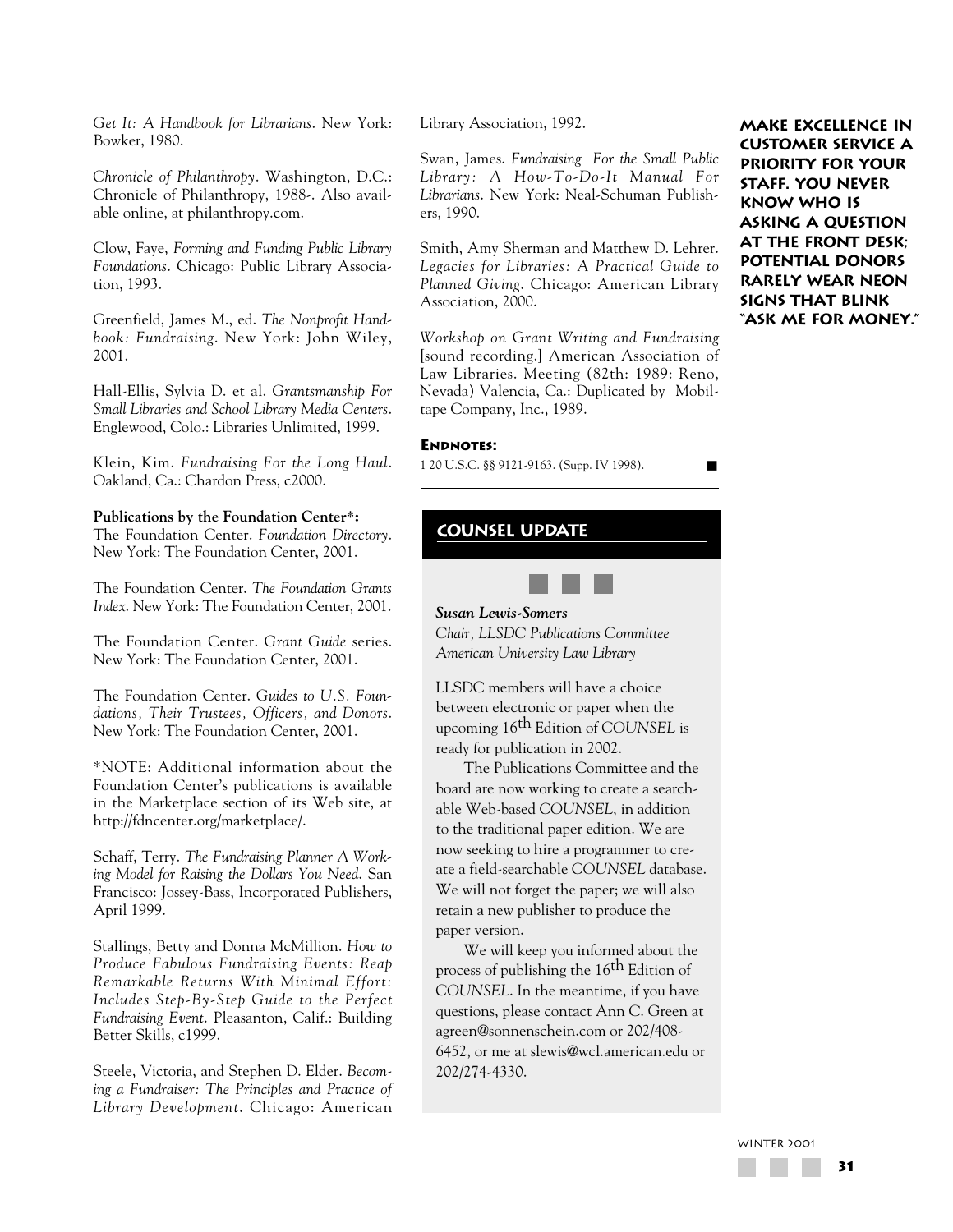

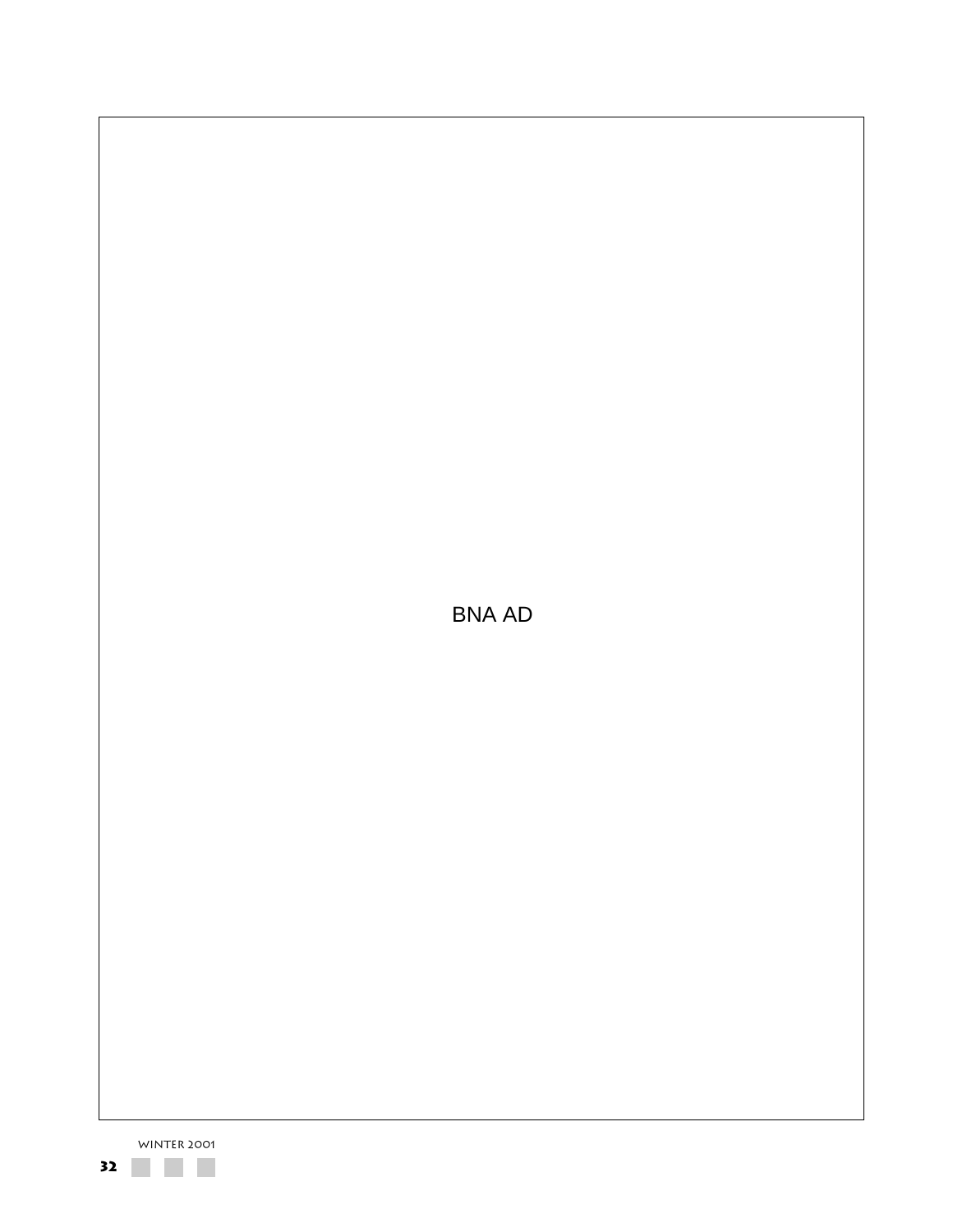**LLSDC OPENING RECEPTION/BREAKFAST:**

Over 70 LLSDC members met at the Metro Marriott over breakfast on October 2, 2001, for our first society-wide meeting of the year. I was delighted to welcome our special guests, Bob Oakley, past president of the AALL and Elmo Dattalo, board member of the AALL. Both AALL and LLSDC tabletop exhibits were displayed. (Note: New photos of our members and events are always welcome for the LLSDC exhibit; please share them with us!) Thank you to all the LLSDC board members and SIS and committee chairs who were able to attend and to tell members about their positions. I extend a heartfelt thank you to Leanne Battle and Linda Hutchinson and the LexisNexis<sup>TM</sup> Librarian-Relations Group, who generously sponsored the breakfast. They held a "Win Lunch with Your LexisNexis™ Librarian Relations Representative" raffle and will escort several lucky LLSDC members to lunch.

**LLSDC NEW MEMBER BREAKFAST:** Hillary Rubin, Membership Committee chair welcomed the new LLSDC members with a breakfast on October 17, 2001, at the Old Ebbitt Grille. Coffee and good cheer flowed freely. Pens with the new LLSDC logo were distributed. Another new member event will be planned for spring. If you would like to help with the event, please contact Hillary.

**LLSDC SOCIETY-WIDE EVENTS:** The two remaining society-wide events of the LLSDC year are the Town Meeting/Luncheon on March 27, 2002, and the Closing Banquet/Dinner on May 14, 2002. Please keep these dates open on your calendars. Watch for details on the LLSDC Web site and in *Dates to Remember*. Volunteers are needed to plan and staff both of these events. We need help with menus, invitations, nametags, and programs. We will also need greeters at the door. Please contact me at president@llsdc.org or 202/408-6452.

**LLSDC EDUCATIONAL OPPORTUNITIES:** The LLSDC offers a full menu of choices for everyone in our chapter. Choose from traditional programs or more informal brown bag lunches sponsored by our special interest sections, committees, and focus groups. Again this year, the LLSDC is cosponsoring a joint meeting with the Virginia Association of Law Libraries (VALL) on Friday, January 11, 2002. In the morning segment, Roger Skalbeck will present "Legal Technology: How Far Have We Come? How Far Do We Have To Go?" Later in the day, Leanne Battle will showcase "60 Sites in 60 Minutes: 60 Useful Web Sites for the Law Librarian." On February 21, 2002, the AALL is bringing its copyright workshop to Washington, D.C. The Legal Research Institute will be held on March 21, 2002, at Howard's new law library. The LLSDC is also participating in the Joint Spring Workshop on April 16, 2002, which will include a presentation by Gary Price, "Round the Web in 80 Sites." Please join your colleagues for these upcoming events.

# **PRESIDENT'S COLUMN**

*Ann C. Green Sonnenschein, Nath & Rosenthal*

# **LLSDC publications**

The holidays are right around the corner. Send the perfect gift to your loved ones: a subscription to *Lights*! Order forms for *Lights* and other LLSDC publications are available at http://www. llsdc.org/committees/publications/publications\_list.htm or by contacting the LLSDC management company at 703/619-5033.

CAL INFO AD

WINTER 2001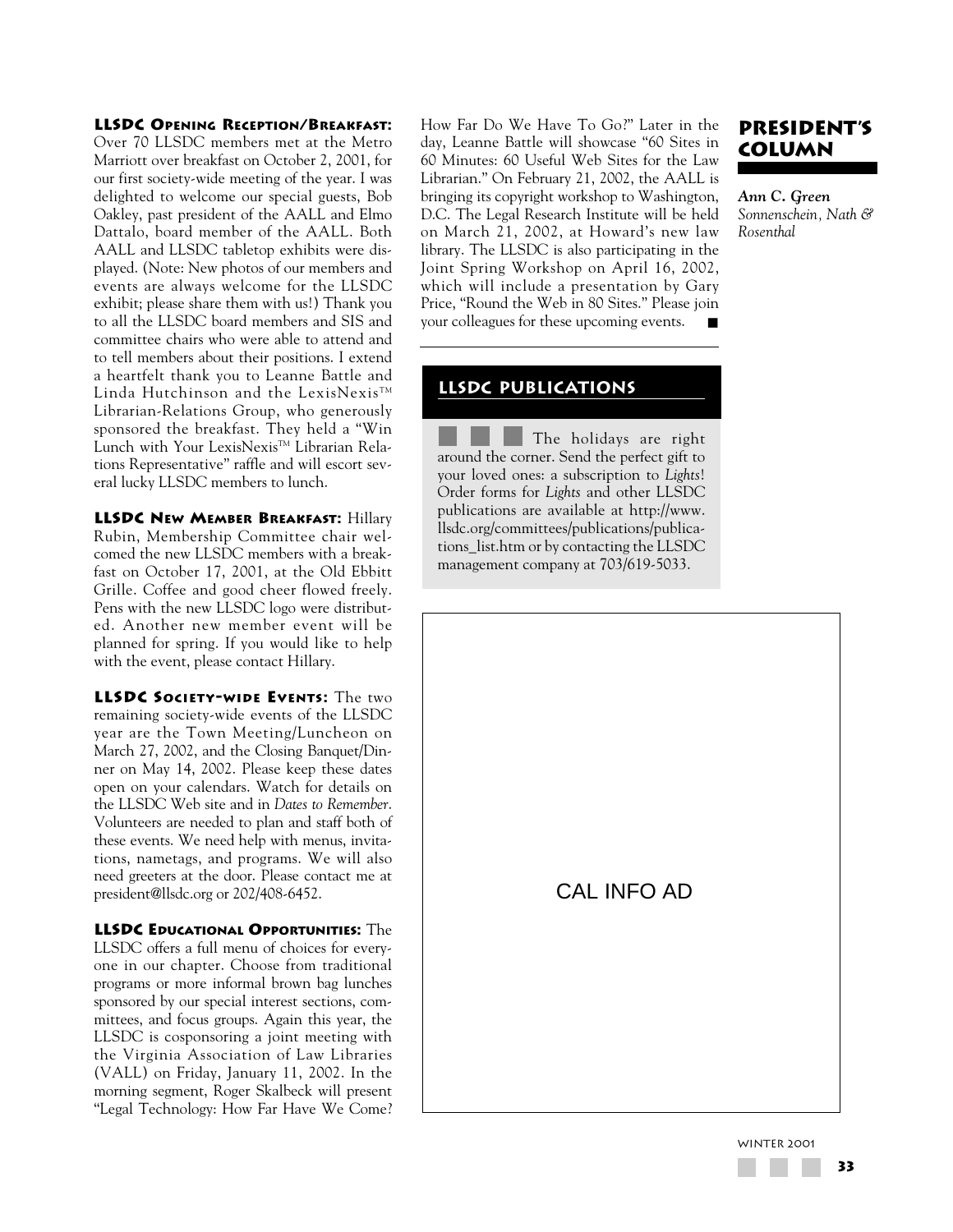# **FOREIGN & INTERNATIONAL LAW SIS NEWS**

*Herb Somers The George Washington University Law Library*

# **TH E FOREIGN & INTERNATIONAL SIS LAUNCHED ITS 2001-2002 CALENDAR OF EVENTS AT THE GEORGE WASHINGTON UNI-VERSITY LAW SCHOOL** on November 9, 2001,

with the fourth installment in its series, Fundamentals of Foreign Legal Research. Guest speaker, Dr. Christa McClure, assistant general counsel of the Library of Congress, lectured on the major features of the German legal system and provided research strategies for handling legal issues involving this important jurisdiction.

A future event of interest to SIS members is a workshop entitled "Creating Commercial Connections — Trade Laws of Latin America (Argentina, Brazil, Costa Rica and Mexico)," scheduled for Wednesday, March 13, 2002, at the Law Library of Congress. The workshop will be cosponsored by the Law Library of Congress, the LLSDC, the American Society of International Law, and the AALL Foreign, Comparative and International Law Special Interest Section (FCIL SIS). This one-day workshop will focus on trade in Latin America with associated topics such as taxation, labor, and investment. With the Free Trade of the Americas Agreement (FTAA) gaining momentum, faculty, lawyers, students, and librarians in the United States should be well equipped to find relevant information and laws related to many of the major jurisdictions in Latin America: Argentina, Brazil, Costa Rica and Mexico. This workshop will highlight the major issues surrounding this topic and focus on the best resources for obtaining legal information. Relevant sources will include print and electronic in both English and the vernacular.

The speakers at the workshop will include Dr. Rubens Medina, Law Librarian of Congress; Patricio Grane, Associate, Powell, Goldstein, Frazer & Murphy; Norma C. Gutiérrez, Library of Congress Senior Legal Specialist for Mexico and Costa Rica; and Graciela Rodriguez-Ferrand, Library of Congress Senior Legal Specialist for Argentina and Brazil.

Advanced registration will begin in January 2002. Registration includes a continental breakfast and lunch. Beginning at 8:30 A.M. on the day of the program, registrants can check in; the program will run 9:00 A.M. - 4:00 P.M. For more information, please contact Marci Hoffman at 202/662-9159 or hoffmamb@law.georgetown.edu. See also http://www.ll.georgetown.edu/intl/presentations/latamworkshop.html.

For future Foreign & International SIS events, visit the SIS's page on the LLSDC Web site at http://www.llsdc.org/sis/forint/. Also, be sure to check the master calendar at http://www.llsdc.org/calendar.htm or the monthly *Dates to Remember*.

The Foreign & International SIS is always looking for volunteers with great ideas for future programs and events that meet the educational and professional needs of its members. Please contact Herb Somers at 202/994-5177 or hsomers@burns.nlc.gwu.edu. ■

# **INTERLIBRARY LOAN SIS NEWS**

*Michelle Wollmann Sonnenschein, Nath & Rosenthal*

# **OUR OCTOBER MEETING WAS A SUCCESS, AND I WOULD LIKE TO THANK THE LIBRARY STAFF FROM THE DEPARTMENT OF JUSTICE FOR LET-TING OUR GROUP TOUR ITS INCREDIBLE FACILI-**

**TY.** I would like to give a special thanks to Eloise McDowell for inviting us and arranging everything and to Maggie Hansen for her presentation on legislative histories. Maggie spent part of the time discussing the types of documents included in a legislative history. She also provided us with materials, including Web sites where we could find additional information. Finally, she went through the references that she, as a legislative librarian, uses in her daily activities. For those who were not able to attend, the staff was gracious enough to invite us back.

For our November 12, 2001, meeting (rescheduled from September), we toured Howard University's new law library. I extend my thanks to Felicia Ayanbiola for organizing the tour. The December meeting features our

annual holiday party at Shaw Pittman. At this meeting, I would like to brainstorm ideas for future meetings

In the upcoming year, I hope to tackle some new issues in our monthly meetings, including online courier services, grants and scholarships for MLS degrees, and changes to the union (*GLP*) and serials (*COUNSEL*) lists. If anyone has suggestions for future meetings, please contact me at mwollmann@sonnenschein.com.

# **Mark your calendars**

Applying Copyright in Libraries: **2/21/02** Legal Research Institute: **3/21/02**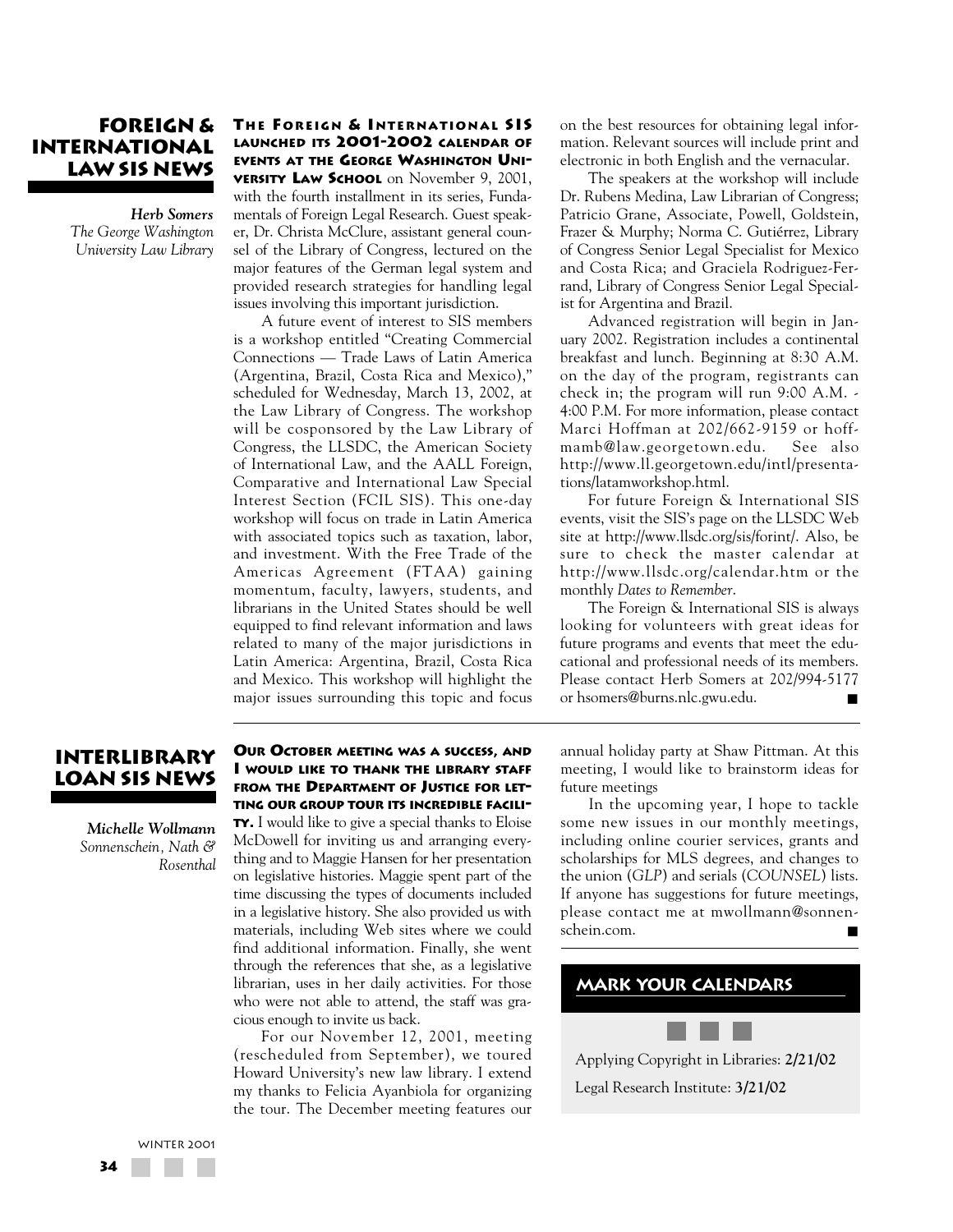**THE PLL SIS COMMITTEES HAVE BEEN BUSY SCHEDULING A SERIES OF EVENTS FOR THE FALL AND WINTER.** A summary of recent and forthcoming activities appears below. Please check issues of *Dates to Remember*, the LLSDC Web site, and the LLSDC listserv for more information about the dates and times for upcoming PLL programs.

The Education Committee has planned a series of events that began in November and will continue into 2002. The first event, a onehour session entitled "What's New with DIA-LOG: Now and Into the Future," was held on November 15, 2001, at Kirkland & Ellis. Pete Vay, the chair of the PLL Education Committee, reported that DIALOG Corporation representatives Yared Berhane and Elizabeth Simmons demonstrated a variety of new products, databases, and search features to a packed house at this brown bag lunch. Other Education Committee events covering disaster planning, law firm mergers, and other topics have been tentatively scheduled.

The Social Committee's first event of the fall season was a happy hour held in the café of the Borders located on the corner of 14th and F streets, NW, on September 26, 2001. A somewhat loud and perhaps overcaffeinated group met for a couple of hours during the happy hour, and by all accounts everyone had

# an excellent time. The Social Committee has similar events planned for the future, including an ice skating outing.

The PLL Holiday Party, one of the LLSDC's most attended events each year, will be held on Thursday, December 6, 2001, 6:00 P.M.-8:00 P.M. at McKenna & Cuneo. The Holiday Party, organized by the PLL Social Committee, is supported by a generous grant from Bernan Associates. The PLL wishes to thank Kate Martin and her staff for hosting this year's party. An invitation is extended to **all** members of the LLSDC to attend. Food and beverages will be served, and admission is just \$15.00. A copy of the registration form for the party is on the LLSDC Web site at http:// www.llsdc.org/sis/private/meeting3.htm. I would like to extend thanks on behalf of the PLL SIS and all who attend this event to Keith Gabel, the party's chief planner, and Steve Mellin, chair of the Social Committee, and the rest of the committee for their hard work.

The PLL Education and Social Committees are eager to have additional volunteers join the ranks. If you are interested, please contact Pete Vay at 202/454-7475 or peter. vay@shawpittman.com about the Education Committee and/or Steve Mellin at 202/639- 6012 or smellin@jenner.com about the Social Committee.

# **PRIVATE LAW LIBRARIES SIS NEWS**

*Scott Larson Beveridge & Diamond, P.C.*

# **LLSDC Internet LISTSERV**

The LLSDC's listserv is offered to provide effective communication and resource sharing among members of the Law Librarians' Society of Washington D.C.

To subscribe, send a message to **listproc@gmu.edu.** Leave the subject line blank, and enter into the text of the message: *sub llsdc* [*First Name*] [*Last Name*].

To post a message, send a message to **llsdc@gmu.edu**.

To unsubscribe, send a message to **listproc@gmu.edu**. Leave the subject line blank, and enter into the text of the message: *unsubscribe llsdc* [OR: *signoff llsdc*].

For questions regarding a subscription or potential problems with receiving listserv messages, please send a message to **listadmin@llsdc.org**.

**OCTOBER 6, 2001, WAS A BEAUTIFUL DAY FOR OUR 30TH ANNUAL PICNIC.** The sun shone brightly and the sky was a rich blue, all of which made for a beautiful view from the balcony of Howard University's new law library. Capital Q served a delicious, catered meal to approximately 60 attendees. I was very pleased that a number of firm and court librarians attended. I hope that is a continuing trend. Many people took advantage of the tours given by Howard's librarians. I would like to thank Rhea Ballard and her terrific staff for their hospitality.

Herb Somers and I are preparing a session on international legal research. Details will be announced at a later date.

We are always interested in your ideas for programs; please feel free to offer suggestions on topics that interest you, tours that you would like to take, or social events that would be fun for the group. Contact Nancy Crossed at 202/274-4344 or crossed@wcl.american.edu.

I would also like to extend warm wishes to all for a joyous holiday season.

# **ACADEMIC LAW LIBRARIES SIS NEWS**

*Nancy Crossed American University Washington College of Law Library*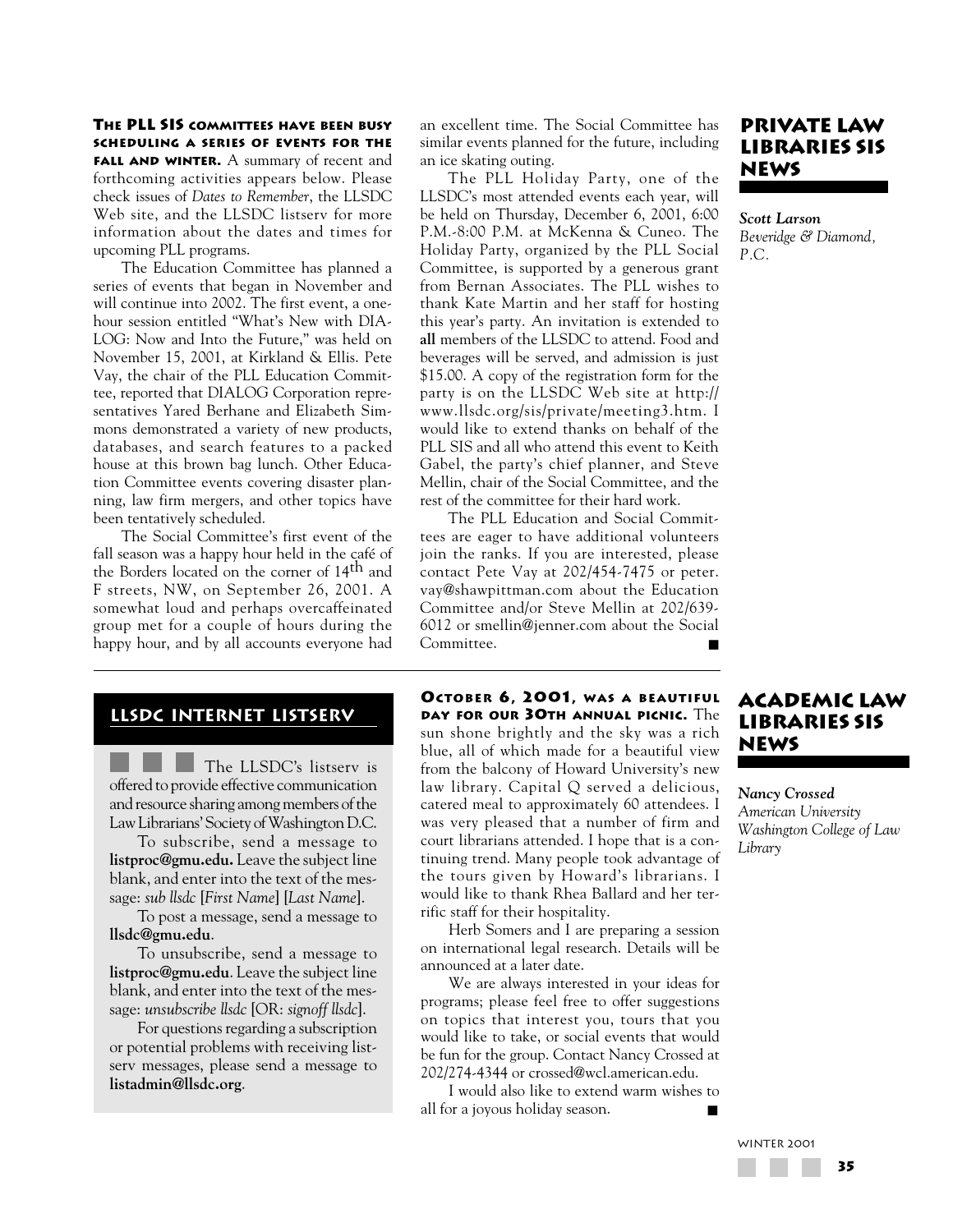# **FEDERAL LAW LIBRARIANS SIS NEWS**

*Mary Grady U.S. Environmental Protection Agency Law Library*

#### **THE FEDERAL LAW LIBRARIANS SIS MET ON OCTOBER 10, 2001, AT THE EQUAL EMPLOYMENT OPPORTUNITY COMMISSION.**

Thank you to Holly Wilson, EEOC's research librarian, for hosting this meeting. Librarians attending the meeting reported that security procedures have been tightened or strengthened at their agencies in the aftermath of the events of September 11, 2001. Members of the public are advised to call federal agency libraries in advance of their visit to inquire about security arrangements.

Three agencies had offices in the World Trade Center complex: Commodity Futures Trading Commission, Internal Revenue Service, and the Equal Employment Opportunity Commission. All employees in those offices were evacuated safely. Legal publishers such as West, Matthew Bender, and CCH have offered to replace free of charge any law books that were damaged or destroyed in the attacks.

The SIS has volunteered to compile a directory of federal law libraries in the Washington, D.C., metropolitan area as a service to the LLSDC members. The directory will be published as a supplement to a future issue of *Law Library Lights*, and the information will also be posted on the LLSDC Web site. The project will take about two months to complete.

The main topic of the meeting was sharing marketing tips and techniques. Federal law libraries are becoming increasingly innovative in their efforts to market library services. Most of the attendees manage their library's Intranet or Internet Web sites. Several librarians gave examples of other promotional programs held at their institutions.

Using interactive video teleconference, the law library staff of the Internal Revenue Service has provided training on citation checking to IRS legal support staff in locations outside of Washington, D.C. The librarians wrote and presented the scripted training, and trainees phoned in additional questions during the session. The librarians used this opportunity to provide a civics refresher on the three branches of government.

The Law Library of the Pension Benefit Guaranty Corporation publishes an electronic newspaper, which includes Westlaw Intraclip articles and articles from various BNA publications. The law librarian also tries to visit each attorney personally to promote library services.

In trying to be as proactive as possible, the law library staff at the Federal Deposit Insurance Corporation vigorously advertises and markets library services. The staff has presented training via video teleconference, which, although it takes a lot of staff preparation time, is a wonderful way to showcase the library's expertise. Each librarian's e-mail signature includes a catchy tidbit called "We Have the Answer" to draw attention to the library's capabilities and willingness to provide research assistance. Additionally, the staff produces "HotDocs From the Library," a bimonthly e-mail service that provides information on new reports, presidential documents, or other information useful to its library customers. The bimonthly publication "On Top Of It" highlights new Internet resources, library acquisitions, articles, and other materials targeted to specific divisions within the agency.

The law library staff of the State Department publishes an electronic newsletter called *The Legal Eagle*. Each issue contains an "Internet Challenge," a contest in which participants must answer a research question using the Internet. A prize is given to the winner and competition is keen! For example, can you guess how many square kilometers make up the District of Columbia? Which actor and actress received the first Academy Awards in 1928? Who said, "The brain is a wonderful organ. It starts working the moment you get up in the morning and does not stop until you get into the office"?

*Justice Libraries' Review,* the newsletter of the library of the Justice Department, Civil Division, has won an AALL marketing award. The library staff held an open house after the library underwent renovations and used the opportunity to undertake a major promotion of library services. The library has both marketing and training committees to develop services for agency staff.

At the Equal Employment Opportunity Commission the library staff provides training in a variety of ways: hands-on Internet training, LEXIS and WESTLAW sessions, and participation in national agency training sessions designed to teach specialized research skills.

The United States Senate Library publishes a list of "hot" bills on its intranet Web page. The library's brochure includes both a pull-out rolodex card and laminated bookmark showing the library's phone numbers, hours, and e-mail address.

The SIS will meet next for a holiday party on Tuesday, December 4, 2001, at the library of State Department's Office of the Legal Advisor.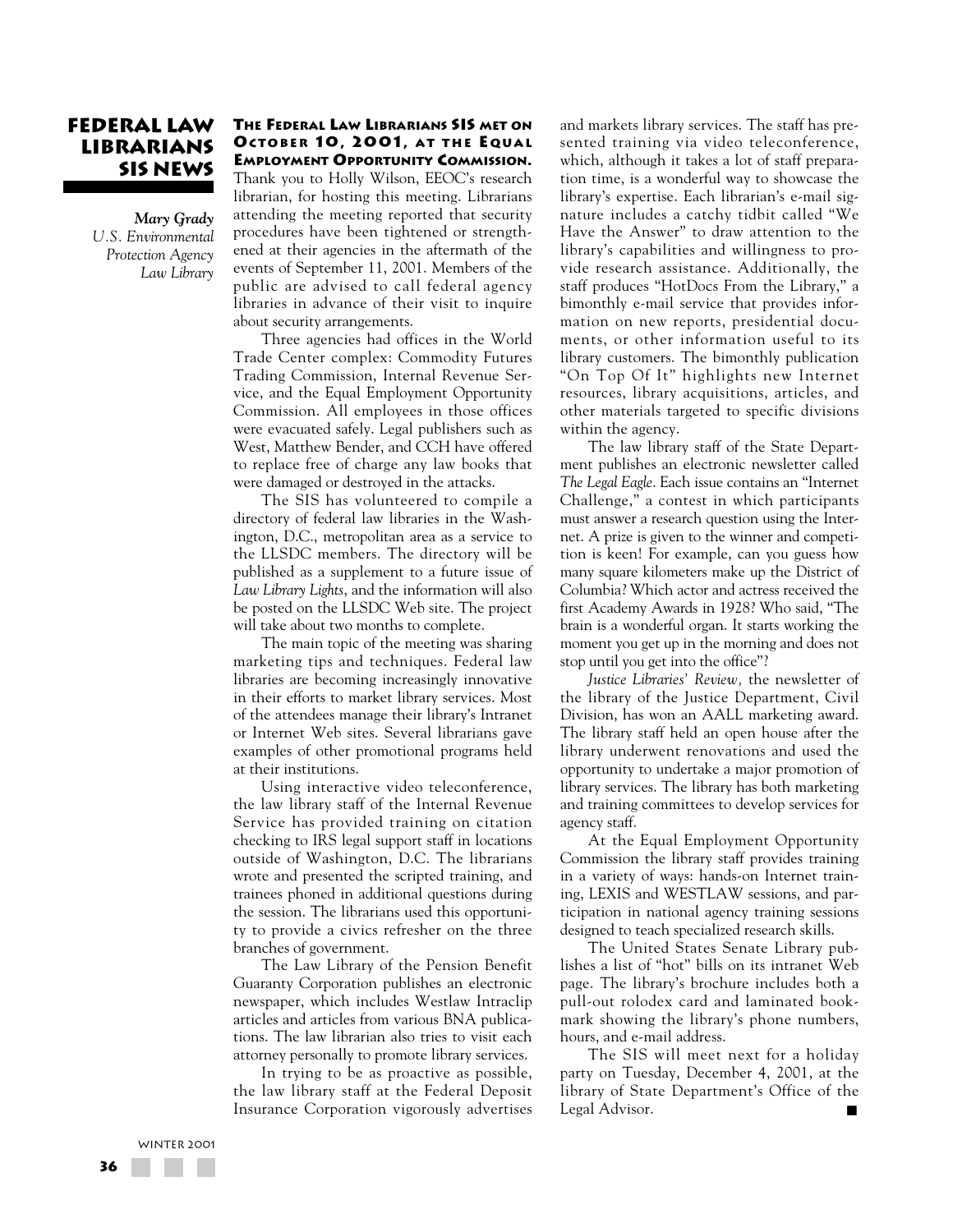### **THE LEGISLATIVE RESEARCH SIS HELD A BROWN BAG MEETING ON SEPTEMBER 19, 2001, TO DISCUSS THE AGENDA FOR THE UPCOMING YEAR.** For a description of these activities, see our column in the fall 2001 issue of *Law Library Lights*.

For our first SIS event of the year, we held a brown bag luncheon on October 30, 2001, to demonstrate the Internet Webcast service, Fed-Net. FedNet President Keith Carney put the service through its paces and received several questions and comments from attendees. The overall feedback was very positive, and Carney indicated FedNet would like to work with us to

#### **PRINT PUBLICATIONS**

### *Texas Review of Entertainment & Sports Law, 2000-*

Published annually by the University of Texas at Austin School of Law Publications, P.O. Box 149084, Austin, TX 74714-9084; Phone: 512/232-1149; E-mail: publications@mail.law. utexas.edu; Web site: www.utexas.edu/law/ journals/tresl/tresl.html.

Price: \$25.00 per year.

This journal addresses issues in the areas of entertainment and sports law, both in Texas and in the United States generally. Recognizing that this area of law does not have welldefined boundaries, the articles cover a wide range of topics in these fields.

### *Code of Nebraska Rules, 2001-*

Updated monthly by Weil Publishing, P.O. Box 1990, August, ME 04332-1990; Phone: 800/877-WEIL; Fax: 207/621-0069; Web site: www.weilpublishing.com.

Price: \$1,895.00 for the set, which includes eleven months of update service.

This publication is an exact copy of all Nebraska administrative rules. Included with a set of the *Rules* is a copy of *Weil's Guide to Nebraska Laws and Rules*, which provides several detailed indices to the administrative rules.

#### **ONLINE SUBSCRIPTION**

### *Library Technology Reports Online, 2001-*

Updated bimonthly by the American Library Association, 50 East Huron Street, Chicago, IL 60611-2795; Phone: 800/545-2433 ext. 4272; Fax: 312/440-9374; E-mail: jfoley@ala.org; Web site: www.techsource.ala.org Price: \$350.00 per year.

This publication, available online and in print, provides comprehensive overviews of

improve some of the features of the service. Thank you to Dickstein Shapiro Morin & Oshinsky for hosting the event.

In the coming months, we are looking forward to having our annual holiday party at Fried Frank Harris Shriver & Jacobson organized by Margot Gee. For early next year, we are hoping to have a program on compiling legislative histories for Washington, D.C. We also plan to continue our program on using Adobe Acrobat to create legislative histories, courtesy of Mike Welsh from Shaw Pittman.

Please check future editions of *Dates to Remember* for more details on all of these events! ■

current technology and comparative evaluations of available products. The online version of this publication includes three issues not available in print.

#### **TITLE CHANGE**

#### *U.S. Master Estate And Gift Tax Guide, 2001-*

Published annually by CCH Incorporated, P.O. Box 5490, Chicago, IL 60680-9882; Phone: 800/449-6435; Fax: 847/267-2400; Web site: onlinestore.cch.com

Price: \$52.00 per year.

Formerly *Federal Estate And Gift Taxes Explained*, this new publication began with the 2001 volume. The last volume of the previous title was dated 2000.

# **A reminder for all planners of society events**

# **ALL MEETINGS, EDUCATIONAL PROGRAMS**

and other LLSDC events must be coordinated on the society's master calendar. Each person who is planning a meeting must check with Susan Ryan, corresponding secretary, at 202/662-9142 or ryan@law.georgetown.edu, to ensure that the date is available, and that the function does not conflict with any other gathering. A current list of scheduled LLSDC activities is available at http://www.llsdc.org/ calendar.htm.

# **LEGISLATIVE RESEARCH SIS NEWS**

*Julia Taylor Dickstein Shapiro Morin & Oshinsky, L.L.P.*

# **EYE ON SERIALS**

*Susan Ryan Georgetown University* 

*Law Library*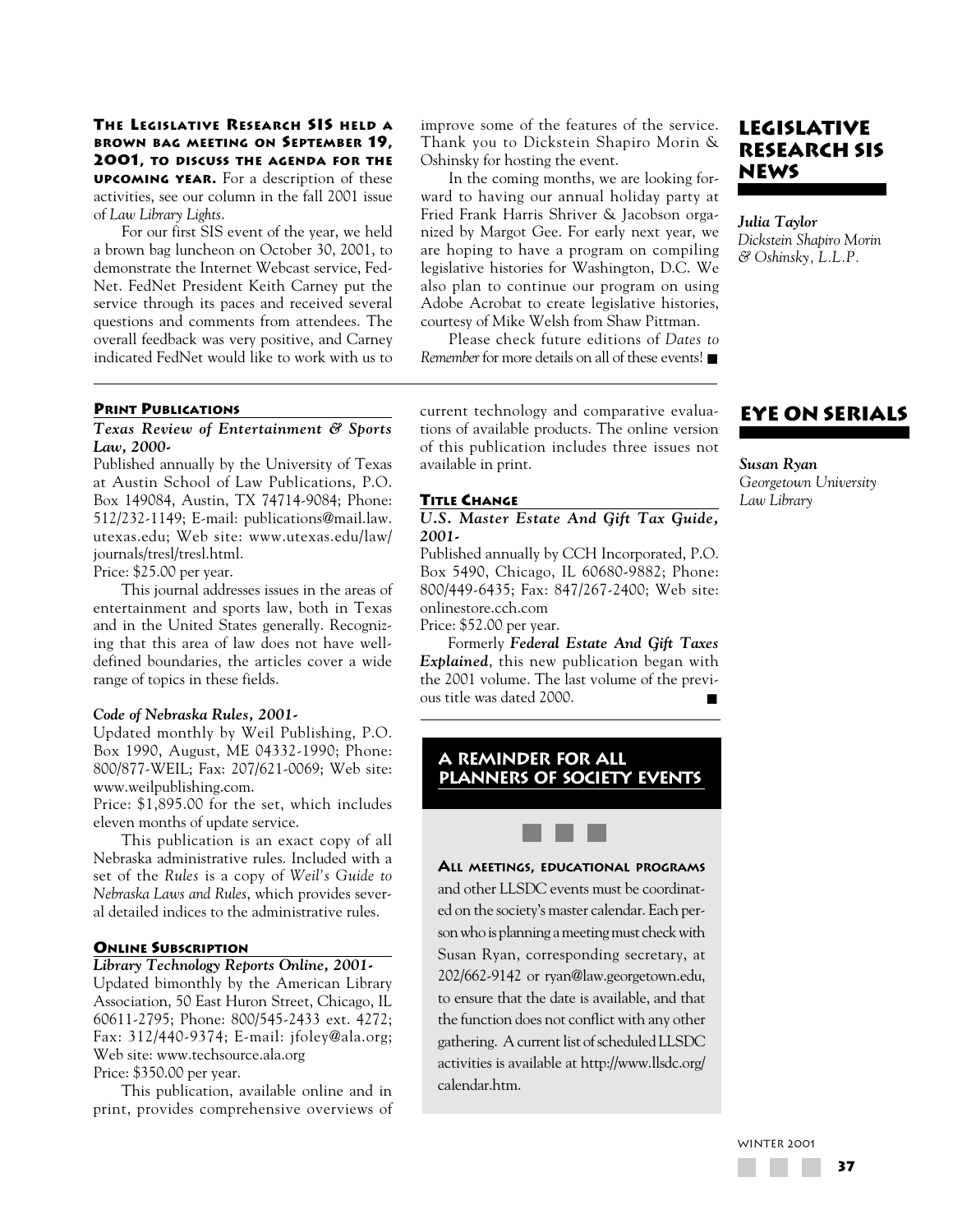# **TECH TALK: GET CONNECTED**

*Christopher C. Reed The George Washington University Law Library*

**Perhaps the simplest and most obvious step when facing a problem with loading a Web page is to tell the browser to try again.**

### **IT IS AN ALL-TO-FAMILIAR SCENARIO IN THE LIFE OF A LAW LIBRARIAN: YOUR ATTEMPT TO REACH A CRUCIAL WEB SITE FAILS OR SEEMS TO TAKE FOREVER TO CONNECT AND LOAD WITH-**

**IN THE BROWSER.** Why does this always seem to happen at the worst time, when it jeopardizes a research deadline or compounds your problems on a high blood pressure day? Unfortunately, I cannot give you a single, solid answer. Dozens of failure points, human and technological, exist between that distant Web server and your desktop computer, so many, in fact, that it is often easier just to chalk it up to Murphy's Law.

I can give you guidance, however, on dealing with this connection or transmission problem, including a few workaround steps and utilities to determine where to start looking for help (or where to start laying blame, if that will make you feel better).

Perhaps the simplest and most obvious step when facing a problem with loading a Web page is to tell the browser to try again. In Netscape, this is as simple as clicking the "Reload" button on the toolbar or the "Refresh" button in Internet Explorer. You may first need to tell the browser to stop its attempt to load the current page; in either browser, click the "Stop" button.

This stop-and-reload routine often solves your problem. Sometimes, though, it only adds to your frustration. If your commands to the browser to reload the Web page are met with maddening inactivity, try closing the browser program then reopening it and trying to reach the Web site again. Taking this step may fix unseen process errors within the browser software that were preventing it from working properly. In my experience, these unseen software errors sometimes can be so insidious that closing and reopening the browser are not sufficient. For example, a 4.7x version of Netscape used in my library has been known to fail to close completely so that reopening the browser really just renews the same faulty instance of the program. The solution to this problem is to ensure that the browser really is closed. In Windows NT/2000, hit control-alt-delete and use the Task Manager to "End Task" from the "Applications" tab or "End Process" from the "Processes" tab (look for iexplore.exe or netscape.exe). In Windows 9x/ME, control-alt-delete will allow you to choose a program to close by selecting the application and clicking "End Task."

Another simple step to take when faced with an unresponsive Web page is to try to load the page using a different browser. If you are using Netscape, try Internet Explorer, or vice versa. This step serves as an alternative to closing and reopening the initial browser, and may work in situations were the culprit is a software error in that browser. Loading the page using a different browser may also work in situations where the Web page employs controls or scripts that work better in one browser program than the other.

If you suspect that recurring problems with loading Web pages are the fault of a specific browser, check the version number of the software and investigate the availability of an upgrade or a "patch" on the software company's Web site. The version number may be found by selecting "About ..." on the "Help" menu of the browser.

The suggestions I have provided up to this point are based on the premise that your connection points to the Internet (*i.e.*, your computer, your network, the distant Web server hosting the pages you wish to view) are all in working order. As this may not necessarily be the case, you may want to use the "ping" and "traceroute" utilities to gather information about your connection points and transmission paths.

Ping is a very basic program that has a variety of Internet-related diagnostic uses. Its most basic use is to tell whether a particular computer on the Internet is connected and responding to requests for information, such as your attempt to view a crucial Web page on a distant server. Ping simply sends small packets of information to the destination address and documents the response. Not receiving a reply is an indication that something is wrong with that distant Web server; in that case, you will have to wait until service resumes. Getting an "unknown host" reply is an indication that something is wrong with your Internet connection, which should be addressed with your library's technical support.

How do you use ping? Assuming that your computer operating system is Windows, go to the MS-DOS command prompt, which usually is available under Start > Programs or Start > Programs > Accessories. Type "ping" (without the quotes) followed by a space and the host computer name (*e.g.*, ping www.yahoo.com), and hit Enter. The results of your "ping" will appear on the screen.

One thing the ping utility tells you is the IP address of the host computer. Typing the IP address of a Web site into your browser instead of the host computer name can be a useful step. Using the IP address may help you cir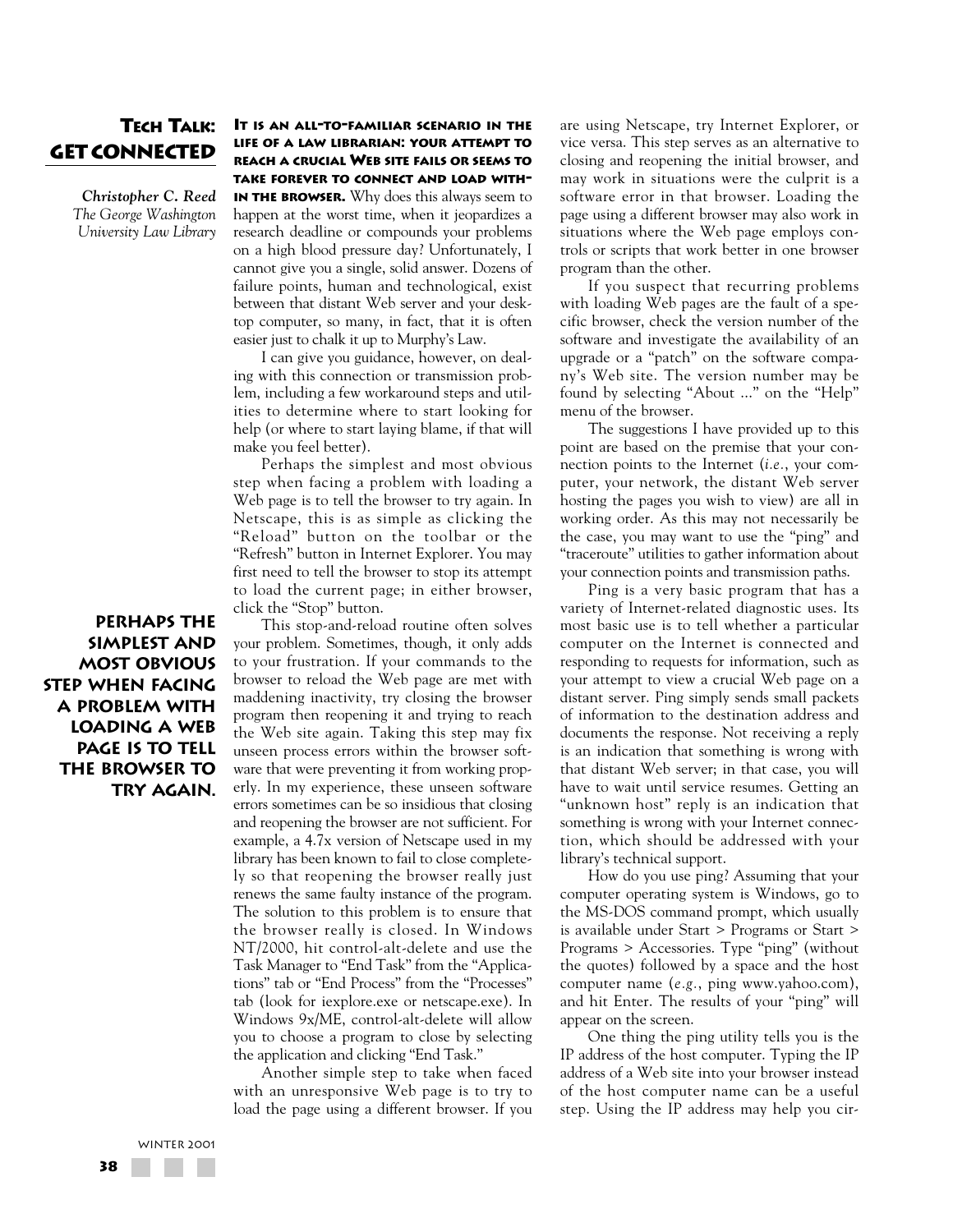cumvent unknown problems in the domain name system (DNS), a system that helps Internet transmissions by translating host computer names into IP addresses.

Traceroute is another Internet utility that is useful to diagnose Internet connection problems. Traceroute indicates the path that a packet of information takes between your computer and another, documenting the "hops" between gateway computers and the time taken for each hop. The first few hops show the route of the packet as it leaves your computer and traverses the network topology used by your Internet service provider. The last few hops show the packet's route as it arrives at the destination computer. If you encounter abnormally slow connections to a distant Web server, traceroute will help you identify the slow spots along the route. Consistently slow spots that are closer to a crucial destination Web site than to your computer should be brought to the attention of the Web site's technical support group. Nearby slow spots should be addressed with your library's technical support.

How do you use traceroute? Go to the MS-DOS command prompt and type "tracert" (without the quotes) followed by a space and the host computer name (*e.g.*, tracert www.yahoo.com), and hit Enter. The results of your route tracing will appear on the screen.

I have one final suggestion for those exasperating situations where a browser, server, or connection problem prevents you from reaching that crucial Web page: try to find its entry in Google. At the Google search page (http://www.google.com) type the URL of the problematic Web page. There is a chance that Google found that page and stored a cached version. If so, the URL will be indicated along with Google's results of your search. The cached page may be out of date, but it just may provide the information that you are seeking. ■

# **LLSDC town meeting/luncheon**

**WHAT:** Society's Annual Business Meeting

### **WHEN:**

March 27, 2002

# **TIME:**

12:30 P.M.

### **PLACE:**

The Charles Sumner School 17th and M Streets, NW Metro Stop: Farragut North

### **COST:**

Free for LLSDC members RSVP to: Keith Gabel, 202/585-6954 or kgabel@thompsoncoburn.com.

# **TOPICS** include:

The future of LLSDC publications, including *COUNSEL* (Consolidated Union Serials List)

LLSDC Membership categories, including Honorary Memberships

…and other LLSDC business!

#### WINTER 2001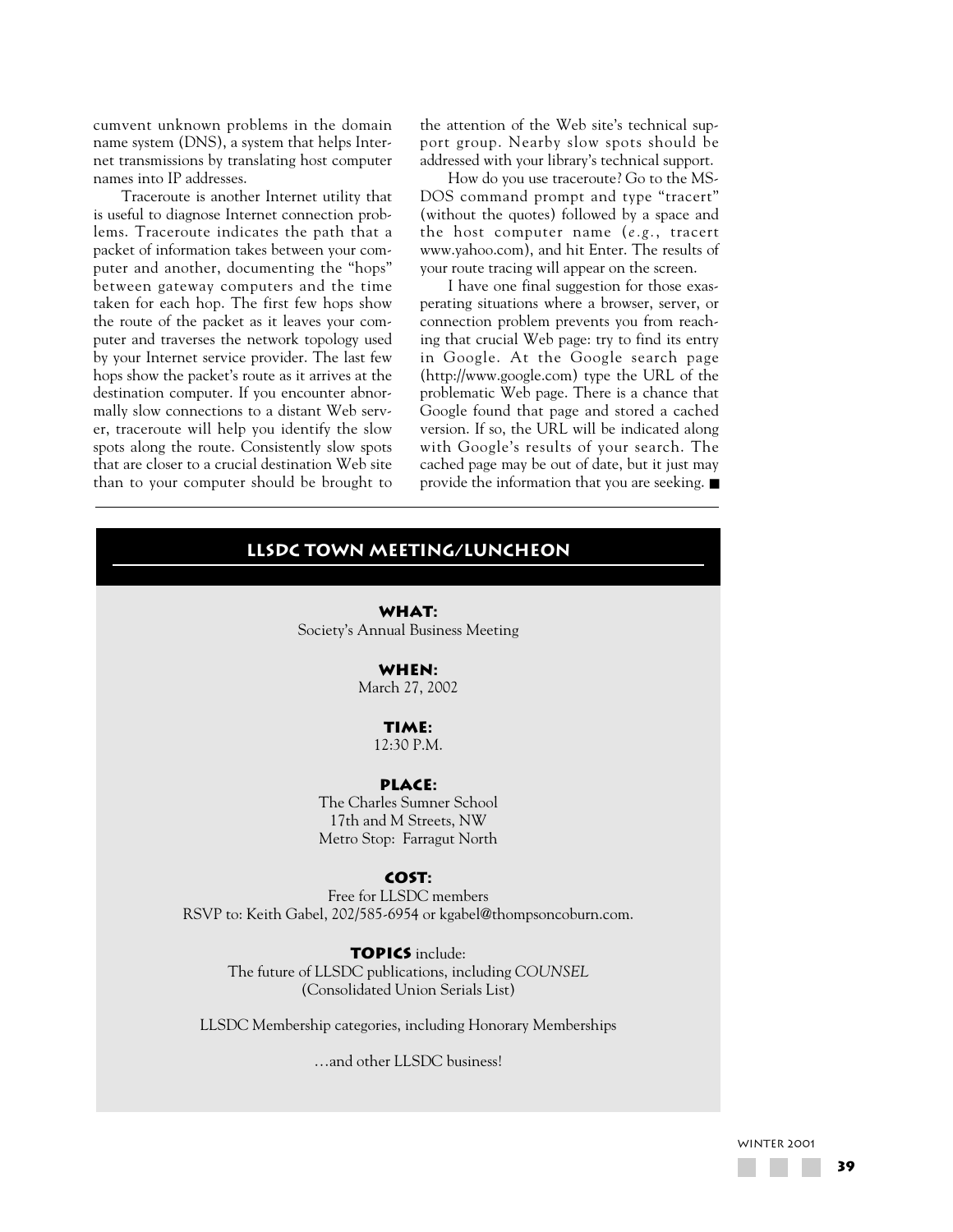# **BOARD MEETING SUMMARY**

*Ann C. Green Sonnenschein, Nath & Rosenthal* **PRESENT:** Ann Green, Lisa Harrington, Susan Ryan, Steve Mellin, Barbara Fisher, Susan Lewis-Somers, Mary Alice Durphy, Michael Petit, Scott Pagel, Keith Gabel **ABSENT:** Emily Carr

**CALL TO ORDER:** A. Green called the October 11, 2001, board meeting to order at 12:35 P.M. Due to the absence of the recording secretary, S. Mellin recorded the minutes of the meeting. A motion to approve the June 21, 2001, minutes carried.

#### **PRESIDENT'S REPORT**

A. Green informed the board of the many notes of support the chapter received from librarians in response to the September 11, 2001, terrorist attacks. She has contacted the Pentagon Law Library and asked the staff how the chapter might be of assistance.

#### **TREASURER'S REPORT**

B. Fisher presented the board with a statement of the LLSDC accounts as of October 10, 2001. A. Green interjected that B. Fisher had been operating under the assumption that the board would approve the proposed FY 2001- 2002 budget. A. Green informed the board that the only changes from her initial proposal were to add \$4,000 in grants awarded by the Scholarships and Grants Committee and to arrange for better tracking of expenses for chapterwide meetings. A. Green asked the board if any other changes needed to be made to the 2001-2002 budget. The 2001-2002 budget was approved.

#### **ASSISTANT TREASURER'S REPORT**

S. Mellin reported the monthly deposit totals. He noted that one major deposit was actually a fund transfer. This transaction was the dispensation of the board's holdings in a Vanguard mutual fund closed by the company. He also reported that Joan Sherer had assembled a Nominations Committee that was due to meet soon.

### **CORRESPONDING SECRETARY'S REPORT**

S. Ryan reminded the board to consult with her whenever someone is planning an event as she maintains the chapter's master calendar. She reported the deadline for submission to the winter issue of *Law Library Lights* was November 2, 2001. She encouraged the board to spread the word that the Scholarships and Grants Committee has plenty of money for grants.

#### **BOARD MEMBERS' REPORTS**

S. Pagel announced that the next Foreign & International SIS program would be on German legal research. M. Petit reported that the Academic SIS held an opening reception at Howard University's Law Library, and it was well attended.

#### **MANAGEMENT COMPANY REPORT**

D. Trocchi announced that membership totaled 708 as of October 10, 2001, and *Lights* has 74 outside subscribers. The fall issue was to be mailed the following day. A motion to approve new members carried. A. Green encouraged all board members to attend the New Member Breakfast on October 17, 2001, at the Old Ebbitt Grill.

#### **NEW BUSINESS**

**PUBLICATIONS.** The chair of the Publications Committee, Susan Lewis-Somers, and committee member, Keith Gabel, informed the board about their activities involving *COUNSEL* and the *General Legal Publications Union List*.

The contract with CAPCON to publish *COUNSEL* has not been renewed and the committee is investigating the possibility of publishing an electronic version of this union list. A paper copy would still be produced for those chapter members desiring this format.

Publishing *COUNSEL* in an electronic database format would allow for new applications of the material, such as the ability to provide Web links to directory entries. The committee has the union list data on tape and is seeking a programmer to manipulate the data according to the committee's needs. Chris Reed and Roger Skalbeck will assist with the technical details. S. Lewis-Somers had contacted other chapters that provide electronic union lists; she received recommendations to provide constant oversight of the programmer's progress on the project. The committee has no sense of cost yet, but K. Gabel said that costs are expected to run at least as much as the previous edition produced by CAPCON.

L. Harrington asked if a paper copy of the union list would always be available. S. Lewis-Somers said that a hard copy would be available for at least one more year. The committee is aware that most of the ILL SIS members prefer the hardcopy format, but that their preference may be tempered by the usability of the electronic version. A. Green asked the board to forward any programmer referrals to the committee. S. Lewis-Somers added that the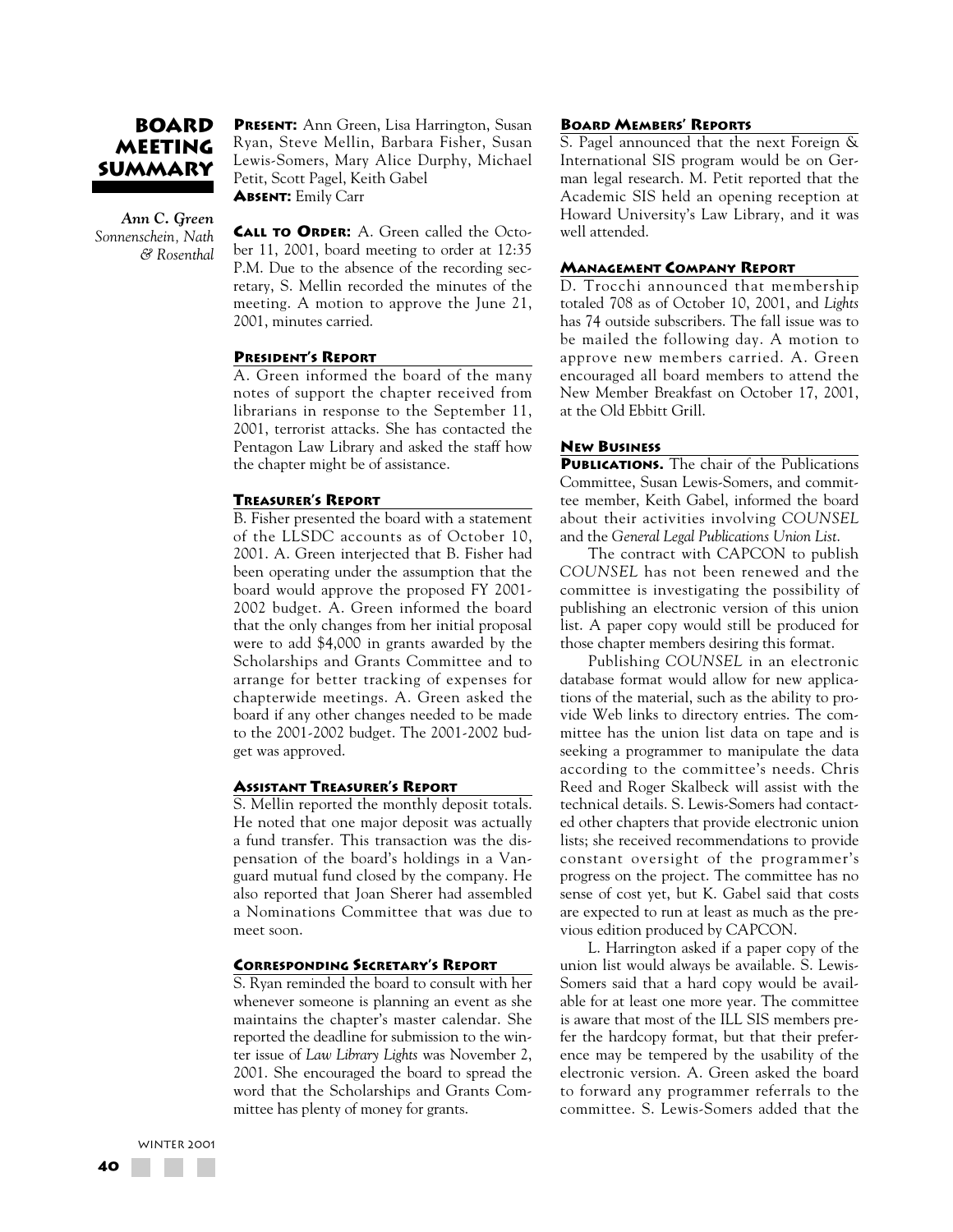LLSDC Webmasters are also making inquiries on behalf of the committee and discussed some possible candidates. She will continue to publish updates on this endeavor in future issues of *Law Library Lights*.

K. Gabel announced that the committee was canceling the production of the electronic version of the *General Legal Publications Union List* since this format had only three subscribers. Other cost saving measures to be instituted include a change in the publishing schedule from annual to biennial and automating some of the mailings.

**MANAGEMENT COMPANY CONTRACT.** The chapter's current contract with PSI to manage the LLSDC affairs is set to expire at the end of May 2002. A. Green informed the board that the American Association of Law Libraries (AALL) is lobbying to manage the chapter's membership data. The AALL currently manages membership data for the New York (LLAGNY) and Chicago (CALL) chapters. A. Green distributed a copy of the LLAGNY directory for the board to view. She emphasized that even if the chapter were to agree to the AALL's proposal, the chapter would still require outside assistance with the other chapter management activities. She circulated a detailed job description of the current management company that was produced by D. Trocchi at A. Green's request. S. Mellon asked why the AALL was pushing so hard to manage the local chapters' membership data. A. Green responded that the AALL considers its involvement as a great opportunity to get exposure to potential new members since some local chapter members are not AALL members. The board will continue to discuss this matter in future meetings.

**PENS AND MUGS.** The LLSDC now has pens with the new logo and Web address. Beginning this year, a white coffee mug with the blue LLSDC logo and the phrase "Your Name in Lights" will be issued to anyone who publishes an article for *Lights*.

**MEMBERSHIP ISSUES.** A. Green informed the board that the instructor of a law librarianship course had asked if the LLSDC has a gratis teaching membership. A. Green said that no other local chapter provides this benefit. Some board members pointed out that much of the chapter information and content is available on the LLSDC Web site for free. The board was reluctant to set a precedent, but did refer this matter to the Membership Committee for further evaluation.

The management company informed A. Green that Sandra Day O'Connor and James Billington are the only two honorary chapter members. Neither has been added to the directory or mailing lists. A. Green asked the board to consider the utility of this membership category. She will ask the Membership Committee to review the history and status of honorary membership in the LLSDC.

A vendor who is an associate member of the LLSDC wanted to write an article about her product for *Lights*. The Board agreed that there were numerous other venues more appropriate for providing such information and that article submission to the chapter newsletter was not a benefit normally offered to associate members.

**ADJOURNMENT:** A motion to adjourn the meeting carried and the meeting was adjourned at 1:41 P.M.

**ITEMS DISTRIBUTED:** Agenda Monthly Board Meeting, October 11, 2001; Minutes of June 21, 2001, Board Meeting; Statement of the LLSDC Accounts as of October 10, 2001; Monthly Update Memorandum from Management Company dated October 11, 2001; announcement of the LLSDC Town Meeting and Closing Reception; the LLSDC Management Company Job Description; the AALL Proposal to Manage Chapter Membership Data; *Law Library Lights*, fall 2001 issue.

**NEXT MEETING:** Thursday, November 8, 2001, at 12:30 P.M. at Holland & Knight, 2099 Pennsylvania Avenue, NW, Washington, D.C. 20006.

# **DATES TO REMEMBER**

*Dates to Remember*(*DTR*) is a monthly (September-May) newsletter designed to keep the membership informed of current society events. If you would like to plan an event, please contact Susan Ryan, corresponding secretary at 202/662-9142 or ryan@law.georgetown.edu, to make sure that your event does not conflict with any other society events. Once your date has been cleared, to publicize your event, please submit information to Jan Oberla, *DTR* editor, at dates@llsdc.org.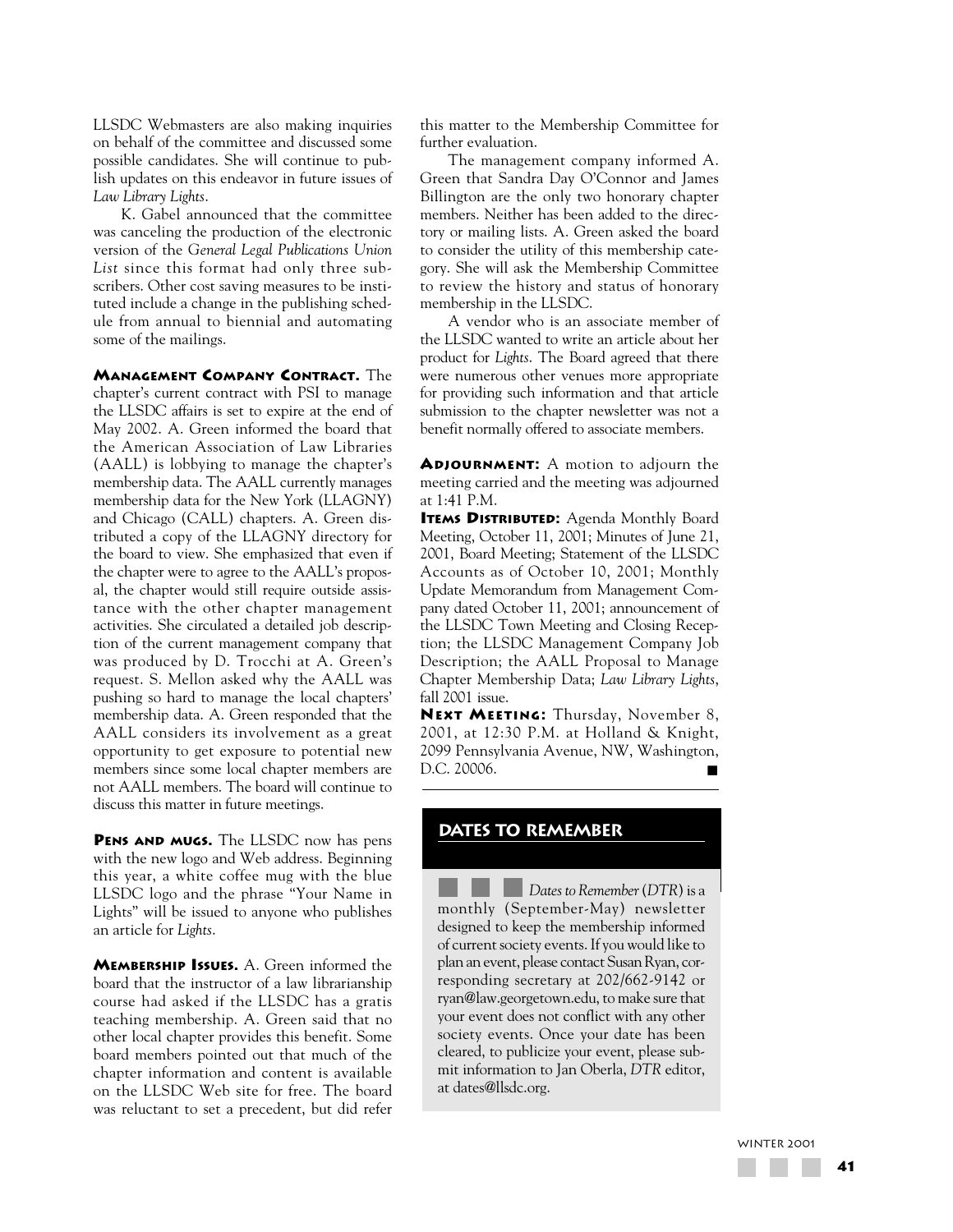# **NEWS OF MEMBERS**

*Hillary C. Rubin Hogan & Hartson*

### **ON OCTOBER 17, 2001, WE WELCOMED THE NEW MEMBERS OF LLSDC BY HOLDING A BREAKFAST IN THEIR HONOR AT OLD**

**EBBITT GRILL.** It was great that so many people attended. LLSDC President **Ann Green** and many other officers and board members came to meet the newer members and encourage them to get involved. We look forward to an equally successful event in the spring. More information will follow!

**Pamela Gregory** recently celebrated her 30-year anniversary as the circuit court librarian for Prince George's County. An article about Pamela appeared in the Prince George's County newsletter listing the many achievements and innovations in her library.

**Julia Mychalus**, assistant librarian at LeBoeuf, Lamb, Greene & MacRae is pleased to report that she received her MLS in August 2001 from the University of Maryland.

**Michael Petit**, head of cataloging at the American University, Washington College of Law Library, recently published a book, *International Conciliation: Author - Title - Subject Indexes* (Buffalo: William S. Hein & Co., 2001).

**John H. Harbison** of Collier Shannon Scott has retooled after over 20 years of law librarianship. He now focuses on marketing, business development, and competitive intelligence, in keeping with the firm's heavy investment in the client relationship management arena. His new title is manager of client information & competitive intelligence. He also continues to manage the Information Resources Department (*i.e.*, the library). Always up for a challenge, John is really enjoying these new responsibilities.

**Christopher C. Reed**, formerly head of electronic services at the George Washington University Law Library, is now the assistant director for information services.

**Susan M. Ryan** at Georgetown University Law Library has written an analysis of West's pricing strategies for case law reporters: "Cost Inflation By Page Reductions: A Discrete Example of New Price Increases in Legal Serials," 14 THE BOTTOM LINE: MANAGING LIBR. FIN. 6, 6-11 (2001).

After more than three years as a senior library assistant at Cleary, Gottlieb, Steen & Hamilton, **Stephanie Young** has joined Bryan Cave LLP as a reference assistant. She is halfway to completing her MLS degree at Catholic University of America. Stephanie also recently received a grant from the LLSDC to attend the AALL workshop, "New Perspectives on Law Library Acquisitions and Collection Development" at American University.

**Pete Vay** completed graduate school this past summer at Catholic University of America. In addition to obtaining his MSLS degree, he attained new responsibilities at Shaw Pittman as its electronic services librarian where he handles library systems training and troubleshooting.

#### **WELCOME TO:**

**Eileen P. Chandhoke**–law librarian at Odin, Feldman & Pittleman

**Margaret M. Coons**–student at the University of Maryland

**Robert P. DeFabrizio**–librarian at Goulston & Storrs

**Linda B. Dorsey**–student at Catholic University of America

**Kevin Dryden**–library assistant at Kilpatrick Stockton

**Hoyt Galloway**–director of the Information Resources Center at the United States Customs Service

**Barrett Graham**–electronic services librarian at the University of the District of Columbia, David A. Clarke School of Law Library

**Tara Harmdierks**–librarian at Kellogg, Huber, Hansen, Todd & Evans

**Laurel E. Hein**–reference assistant at Hogan & Hartson

**Stephanie Jones**–adminstrative associate/ library at Crowell & Moring

**Beth Fowler Lodsun**–administrator at Robbins, Russell, Englert, Orseck & Untereiner

**Cindy Mitchell**–librarian at Sullivan & **Worcester** 

**Shannon E. Mohan**–library assistant at Hunton & Williams

**Mari-Jana O. Phelps**–graduate student at Catholic University of America

**Mary Kay Quirk**–reference librarian at Epstein Becker & Green

**Michelle Seo**–assistant librarian for technical service at the United States Court of Appeals for the District of Columbia Circuit

**Jill Stockman**–account manager at Global Securities Information

**Martha Terry**–acquisition/collections development librarian at the United States Customs Service

**Delia Ullberg**–technical services specialist at Piper, Marbury, Rudnick & Wolfe

**Larry Zoglin**–librarian/attorney at Gottesdiener Law Office

WINTER 2001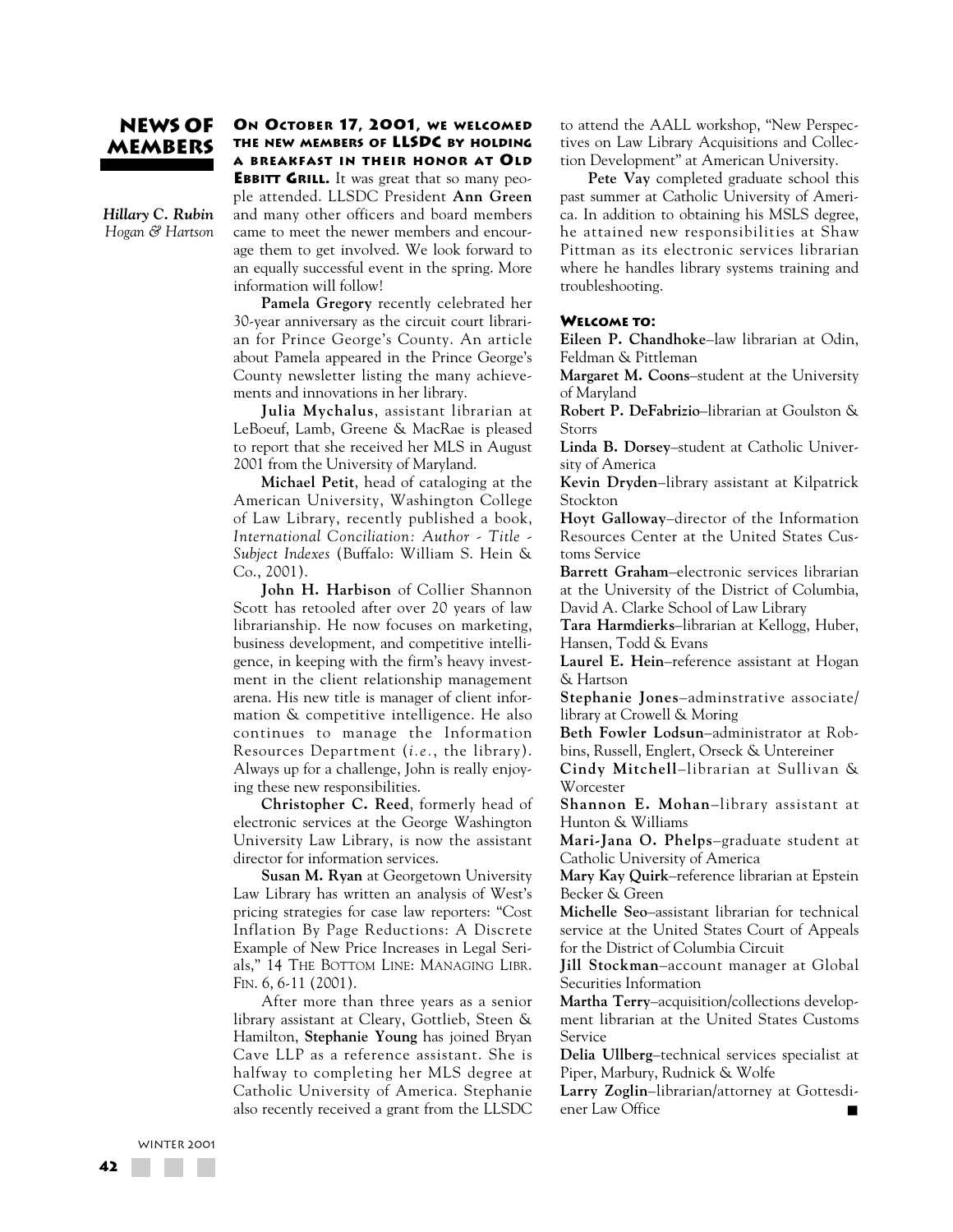#### **VICE-PRESIDENT/PRESIDENT-ELECT**

#### **SCOTT LARSON**

**EMPLOYMENT:** Beveridge & Diamond, P.C. (Washington, D.C.), librarian, 1996-present. Arter & Hadden L.L.P. (Cleveland, OH): librarian, 1994-1996; assistant librarian, 1989- 1994; library assistant, 1987-1989.

**EDUCATION:** MLS, Kent State University. BA, Case Western Reserve University

**PROFESSIONAL ACTIVITIES:** AALL: member (including PLL SIS), 1994-present. SLA: member (including Legal Division), 1999-present. LLSDC: member (including PLL SIS), 1996 present; PLL SIS president, 2001-2002; PLL SIS vice-president/president-elect, 2000-2001; PLL SIS treasurer, 1998-1999; PLL SIS Social Committee, 2000-present (chair, 2000-2001); PLL SIS Program and Education Committee, 1997- 2000 (chair, 1998-1999); Directory Committee, 1998-2000 (chair, 1998-1999); Franklin Square Law Librarians Focus Group member, 1996-present. Ohio Regional Association of Law Libraries: member, 1994-1996. Program speaker, "Trends in Private Law Library Acquisitions," in "New Perspectives on Law Library Acquisitions and Collection Development," a professional development workshop presented by the AALL in Washington, D.C., 2001. Program speaker, "Negotiating Online Contracts," at the Virginia Association of Law Libraries' Annual Meeting in Norfolk, VA, 2000.

**PUBLICATIONS:** "Federal Environmental Administrative Law Pathfinder," LEGAL REFER-ENCE SERVICES Q*.* (forthcoming 2002). "Go Forth and Do Good: Law Librarians Are Volunteering Their Time and Services to the Community - Often Independently of Attorneys," LEGAL TIMES, July 9, 2001 at 29. "Divide and Conquer: An Account of Two Librarians' Experiences Attending the 92<sup>nd</sup> AALL Meeting," with Darlene Kaskie, 42 LAW LIBR. LIGHTS (LLSDC, Alexandria, VA), Sept./Oct. 1999, at 1, 3-4. "Celebrating National Library Week, the National Legal Research Teach-In, and International Special Librarians Day in a Law Library," 42 LAW LIBR. LIGHTS (LLSDC, Alexandria, VA), Mar./Apr. 1999, at 1, 3.

**STATEMENT:** As LLSDC approaches its 60<sup>th</sup> anniversary, its long history of providing support, publications, educational programs, and social events for its membership deserves recognition and applause. I have been a member of LLSDC for the past five years and have been fortunate to meet many people from the Washington area and elsewhere as a result. My experience serving as

president of the PLL SIS and working on a variety of committees has made it clear to me that the huge collection of talent, knowledge, and ideas represented by LLSDC's membership is its greatest asset. I feel that the president of the chapter should honor its history be continuing its traditions and sustaining the diverse ways it supports its membership. We should also turn our attention outward and create opportunities for the members to assist schools and organizations in the area that might need occasional volunteer support from the law library community. Your involvement as a volunteer is the key to the success of all of these activities and I will concentrate on making them informative, rewarding, and fun for all participants. It would be a great honor to be elected vice-president/president-elect and to have the opportunity to serve LLSDC to the best of my abilities.

# **RICK MCKINNEY**

**EMPLOYMENT:** Law Library, Board of Governors of the Federal Reserve System, assistant law librarian, 1999-present. Law Library, Board of Governors of the Federal Reserve System, legislative librarian, 1984-1999. American Public Welfare Association, librarian/legislative assistant, 1981-1984.

**EDUCATION:** MLS, University of Maryland. BA, University of Maryland.

**PROFESSIONAL ACTIVITIES:** AALL: member, 2001-present. LLSDC: member, 1984-present; Federal Law Librarians SIS president, 2000-2001; VALL/LLSDC program speaker on legislative history research, October 6, 2000; *LLSDC's Legislative Source Book*, principal compiler/editor, 1993-present; Web site Committee member, 2000-present; Federal Law Librarians SIS secretary/treasurer, 1999-2000; LLSDC board member, 1997-1999; Publication Committee member for the 7<sup>th</sup> Edition of the *Union List of Legislative Histories*, 1998- 2000; Legislative Research SIS president, 1995- 1996; Committee chair for the 3rd Edition of the *Union List of Legislative Documents*, 1994; Legislative Research SIS vice-president, 1994-1995; program speaker on "An Overview of Congressional Publications: 1789 to Present," April 20, 1995; Committee chair for the supplement to the 6<sup>th</sup> edition of the *Union List of Legislative Histories*, 1993; Legislative Research SIS secretary/treasurer, 1993-1994; Publications Guidelines Committee member, 1992-1993; Federal Law Librarians SIS secretary/treasurer, 1990-1991; Committee chair for Federal Law Library Information Directory, 1989; Committee member for the 5<sup>th</sup> Edition of the *Union List of Legislative Histories*, 1985.

# **LLSDC CANDIDATE BIOGRAPHIES**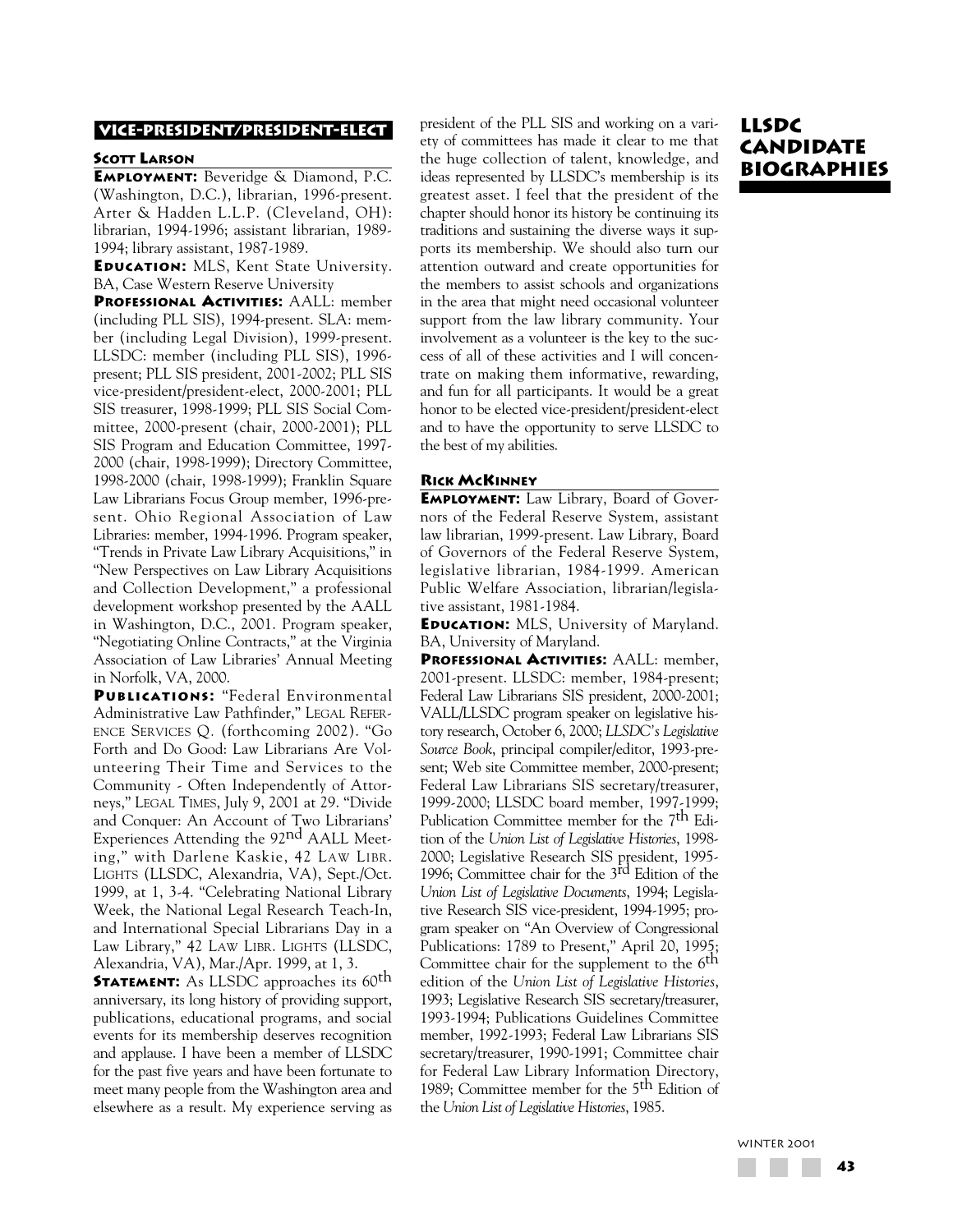**PUBLICATIONS:** "The Federal Reserve System: Information Sources at the Nation's Central Bank," 19 LEGAL REFERENCE SERVICES Q. (2001) (forthcoming). "Compiling a Federal Legislative History from Older Records," 6 AALL SPECTRUM (AALL, Chicago, Ill), Fall 2001, at 20-22. "Federal Agency Libraries as Federal Depositories," 45 LAW LIBR. LIGHTS (LLSDC, Alexandria, VA), Fall 2001, at 8-10. "Federal Legislative History Research: Compiling the Documents and Sifting for Legislative Intent," LLSDC's LEGISLATIVE SOURCE BOOK (2001) (web publication). Federal SIS News Column, 44 LAW LIBR. LIGHTS (LLSDC, Alexandria, VA), 2000-2001. "Legislative Inquiries and Conundrums," 41 LAW LIBR. LIGHTS (LLSDC, Alexandria, VA), March/April 1998, at 9-18 (contributor). "Sources of Online Legislative and Regulatory Information," 24 J. GOV'T INFO. 383-395 (Sept./Oct. 1997). Legislative Research SIS News Column, 39 LAW LIBR. LIGHTS (LLSDC, Alexandria, VA),1995-1996. "Special Supplement: Sources of Online Legislative and Regulatory Information," 35 LAW LIBR. LIGHTS (LLSDC, Alexandria, VA), Nov./Dec. 1991, at 18-21. *Textual Changes in the Federal Reserve Act and Related Laws* (updated looseleaf service) Federal Reserve Board, 1991-present. *Current Legislative and Regulatory Activity* (newsletter compiled weekly when Congress is in session) Federal Reserve Board, 1984-present.

**STATEMENT:** After serving on the board and working with various LLSDC presidents in the past, my first reaction when I was asked to consider placing my name in nomination for this three-year position was "How could you wish that job on anyone you cared about?" However, upon refection I knew that what that Nominations Committee member cared about and what I cared about was for the success of the society as a whole and for its individual members. As a federal government employee I also knew that public service was a trust that had its own rewards. Since my boss had no objections for me taking on the job I decided to get more information. I spoke with someone who has had the job of president to get a better idea about what she thought were some of the hassles, skills, pleasures and time involved. I then thought, "Hey, that's not so bad. I think I can do this." What is more I believe I can serve and learn a great deal while doing so. I am somewhat of a lone ranger in my work, but I would love to develop more people skills like delegating, public speaking, presiding, schmoozing, alleviating concerns, giving credit, consulting, building consensus, and the like. I think it is important to hit the ground running and get people involved and get the committee chairs filled at the start of the society year. If elected, I know I will need a lot of help and I expect to receive that help from our generous membership. I do not have a broad vision for the future of the society. I know there are questions like whether we should stay with our current management company; how should *COUNSEL* be published in the future; how do we make our "free" Web site more attractive yet still retain our membership; whether our bylaws should be changed regarding town meeting requirements or in other ways; and how do we help our members manage their careers and their "collections" in an increasingly electronic world? I do not know the answers to these and other questions, but I look forward to the possibility of working with all of you as we try to figure it all out.

# **ASSISTANT TREASURER/ TREASURER-ELECT FRANCES BRILLANTINE**

**EMPLOYMENT:** Catholic University Law Library: head of access services, 4/2000-present; circulation librarian, 9/1993-3/2000; circulation manager, 8/1990-8/1993. Fairfax Law Library, reference/administrative assistant, 6/1989-8/1990.

**EDUCATION:** MSLS, Catholic University of America. BA, George Mason University.

**PROFESSIONAL ACTIVITIES:** AALL: member, 1990-present. LLSDC: member, 1991-present; Elections Committee chair, 1999-2001; Nominations Committee member, 1998. Mid-Atlantic Innovative Users' Group: Program Committee member, 2000.

**STATEMENT:** LLSDC has consistently offered a variety of programs, events and workshops that have greatly contributed to my professional development over the past ten years. I would welcome the opportunity to give something back to the Society by serving as assistant treasurer/treasurer-elect.

#### **LARRY ROSS**

**EMPLOYMENT:** The George Washington University, Jacob Burns Law Library, instructional services librarian, 11/2000-present. Environmental Law Institute, librarian, 5/1996-10/2000. **EDUCATION:** MSLIS, University of Illinois at Urbana-Champaign. JD, American Universi-

ty, Washington College of Law. BA, Brown University.

**PROFESSIONAL ACTIVITIES:** AALL: member, 1999-present. LLSDC: member, 1996-present.

**PUBLICATIONS:** "Urbana-Champaign on the Potomac: The University of Illinois' LEEP Pro-

WINTER 2001 **44**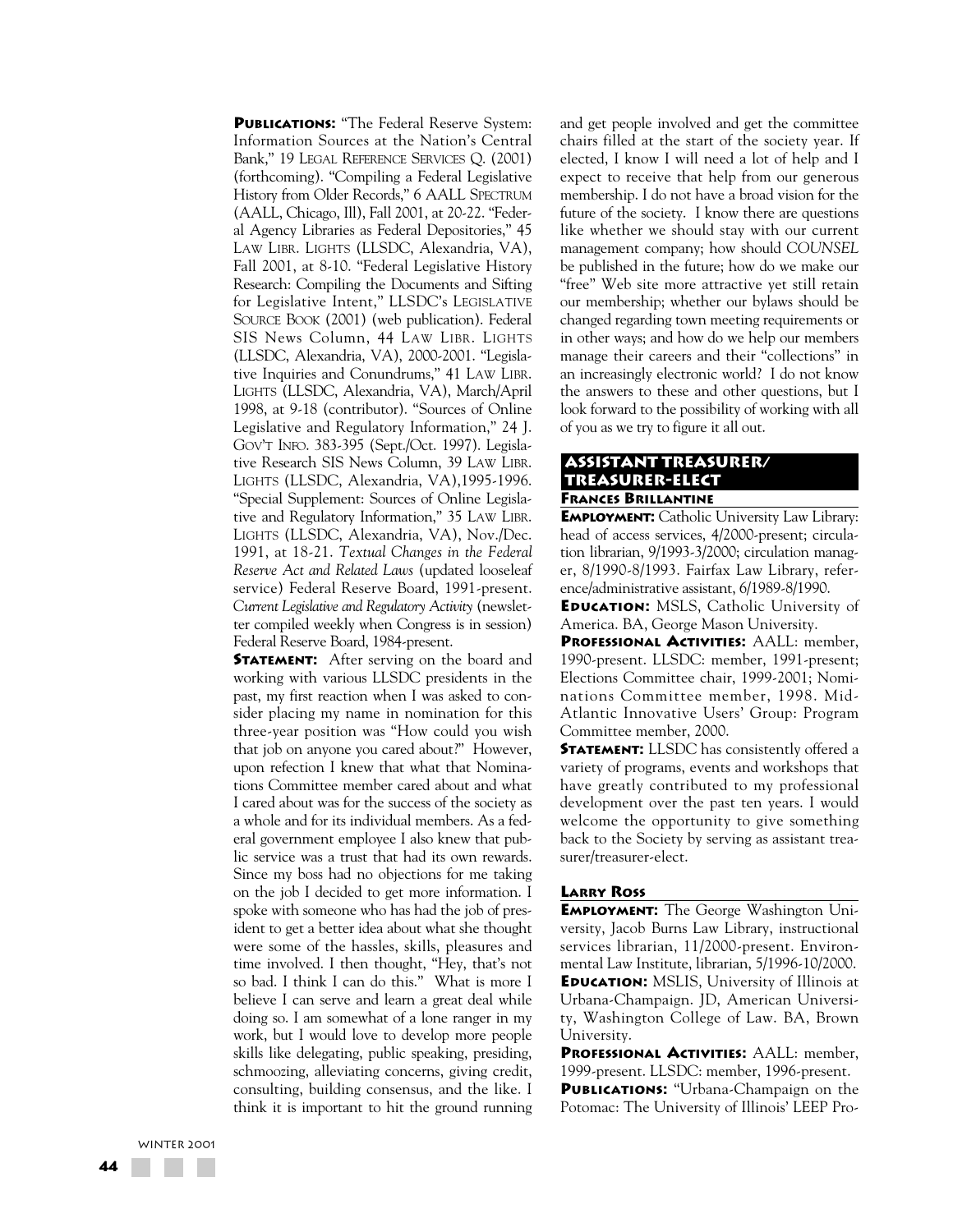gram," 44 LAW LIBR. LIGHTS (LLSDC, Alexandria, VA), May/June 2001 at 9-10. "Internet Selection Software and the Acquisition/ Removal Distinction," 9 J. INFO. ETHICS, No. 2. **STATEMENT:** As law librarians, we form a network that sustains the greater D.C. legal community, and LLSDC is instrumental in providing resources to support us in our work. By offering workshops, brown bag lunches, and by producing indispensable products such as *COUNSEL* and the membership directory, LLSDC provides great value to its members. I want to help ensure that we continue such beneficial activities. I see the assistant treasurer/treasurer-elect position as an opportunity for me to actively support the organization that supported me when I was a solo law librarian learning the ropes and continues to help me in my role as an academic librarian.

# **RECORDING SECRETARY CRAIG LELANSKY**

**EMPLOYMENT:** Georgetown University Law Library, acquisitions/government documents librarian, 2000-present. Gibson, Dunn & Crutcher, assistant librarian, 1994-1999.

**EDUCATION:** MLS, Catholic University. BA, American University.

**PROFESSIONAL ACTIVITIES:** AALL: member, 1994-present. LLSDC: member, 1994-present. Research participant in the AALL Economic Study of Law Book Pricing for which I received a Presidential Certificate of Merit in July 2001. ALA: member, 1991-present.

**STATEMENT:** After participating in the AALL Economic Study during this past year I was proud to have contributed to the profession. I would like to become more involved at the local level. I have benefited greatly from the knowledge and professionalism in the Washington area and would like to give some thing back to LLSDC.

#### **BARBARA FOLENSBEE-MOORE**

**EMPLOYMENT:** Morgan Lewis & Bockius (Washington, D.C.), head librarian. Pepper Hamilton LLP. McGuire Woods.

**EDUCATION:** JD, University of Georgia. MLS, Emory University. Bsc, Florida State University.

**PROFESSIONAL ACTIVITIES:** DCSLA: Hospitality Committee chair, 2001-2002. SLA, Legal Division: treasurer. VASLA president. VALL treasurer. Various committee memberships for DCSLA and LLSDC.

**STATEMENT:** I have always been a big proponent of participating in the professional organizations to which I belong. A willingness to volunteer is as important as attending meetings. Being a member of the board of LLSDC would be a great way for me to give something back to a group that has provided me with great networking and professional development resources over the past several years.

### **BOARD MEMBER SUSAN CHINORANSKY**

**EMPLOYMENT:** The George Washington University, Jacob Burns Law Library: head of cataloging, 9/1998-present; cataloging librarian, 1/1994- 8/1998. National Agricultural Library, Cataloging Section, graduate assistant, 10/1991-12/1993.

**EDUCATION:** MLS, University of Maryland. BA, State University of New York at Oswego.

**PROFESSIONAL ACTIVITIES:** AALL: member, 1994-present; OBS-SIS at-large board member, 2000-2002; OBS-SIS OCLC/WLN Subcommittee chair, 1998-2000; TS-SIS Cataloging and Classification Committee board member, 1996- 1997. LLSDC: member, 1994-present; *COUN-SEL* chair, 1995-1996. CAPCON instructor for Serials Tagging course, 2000-present. Yale Reclassification Project participant, 1996-1997. **PUBLICATIONS:** TSLL columnist for OCLC, 1998-2000.

**STATEMENT:** The environment of the law library continues to change in response to the everincreasing influence of the World Wide Web. As libraries adapt to these changes, librarians must develop new skills to maximize the effectiveness of the utilization of the Web within the context of legal research. In addition, we must employ strategies to create new and innovative methods to harness the Web, while at the same time retaining the skills required for more traditional library service. Organizations such as LLSDC assist law librarians in accomplishing these goals by offering continuing education opportunities, scholarship and grant monies, and advocacy programs in the profession. I would be honored to have the opportunity to play a larger role in shaping the direction of the society through a position on the board.

### **ELLEN FELDMAN**

**EMPLOYMENT:** Williams & Connolly LLP, library director, 1995-present. Howrey & Simon, head of reference services, 1993-1995. Andrews & Kurth, associate, 1991-1993. Haynes & Boone (San Antonio, TX) and Andrews & Kurth (Washington, D.C.), summer associate, summer 1990. Howrey & Simon, deputy library director, 1985-1988. ANSER, reference librarian, 1982-1985.

**E DUCATION :** JD, St. Mary's University School of Law. MLS, University of Hawaii.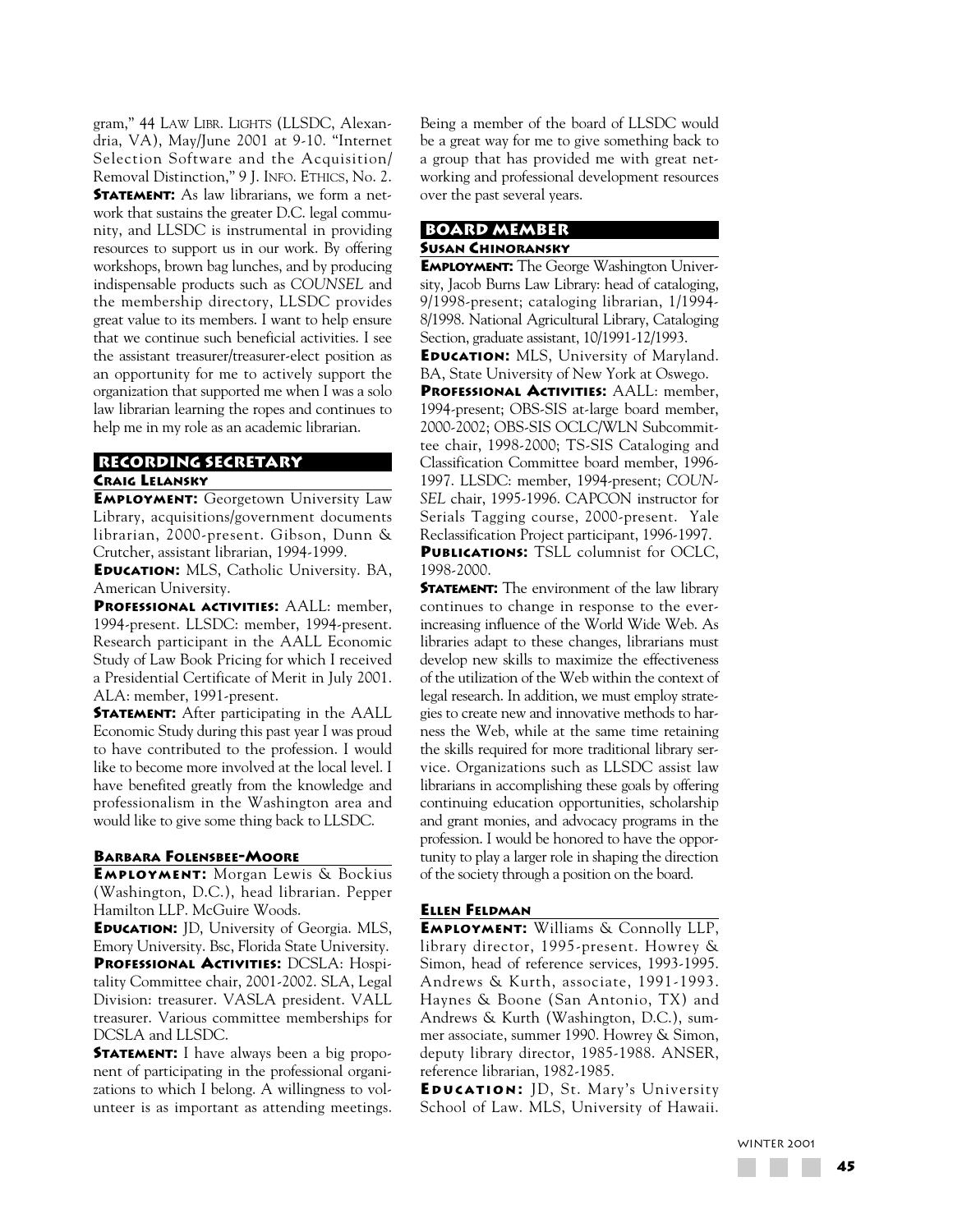#### BA, Mills College.

**PROFESSIONAL ACTIVITIES:** AALL: member 1985-1988, 1993-present. ABA: member 1991 present. D.C. and TX bar associations: member. LLSDC: member, 1985-1988, 1993-present; *Law Library Lights* advertising manager, 2001-present; Vendor Support Committee chair, 2000-2001; Public Outreach Committee chair, 1998-1999; PLL-SIS Program Committee member.

**PUBLICATIONS:** *St. Mary's Law Journal*, editorial board and articles editor, 1990-1991.

**STATEMENT:** One of the best parts of being a librarian has always been working with and getting to know others in our profession. LLSDC provides so many valuable opportunities to work with other librarians for the benefit of the profession, to learn and grow together to meet new challenges, and to give back to the community in which we live. It would be a privilege and an honor to serve on the board and to have the opportunity to give back to the organization that I have enjoyed and benefited from over the years of being a member.

#### **SUSAN K. GLAIZE**

**EMPLOYMENT:** U.S. Department of Commerce, Law Library, reference librarian, 11/1998-present. U.S. Securities and Exchange Commission, law librarian, 5/1996-11/1998. U.S. Department of Justice, Criminal Library, law librarian, 4/1989-5/1996. U.S. Department of Commerce, law librarian, 10/1987-4/1989. **EDUCATION:** MLS, University of Maryland.

BS, Sociology, Florida Southern College.

**PROFESSIONAL ACTIVITIES:** LLSDC: member, 1988-present.

**STATEMENT:** I would be honored to be a board member for the LLSDC.

### **JUDITH M. LEON**

**EMPLOYMENT:** Shea & Gardner, director of library services, 6/1997-present. Squire Sanders & Dempsey LLC (Cleveland, OH): practice support manager, 5/1993-5/1997; head law librarian, 6/1987-4/1993. Arter & Hadden (Cleveland, OH), head law librarian, 1/1987- 5/1987. Greenebaum Doll & McDonald (Louisville, KY), head law librarian, 1/1983 –11/1986. Reed Smith Shaw & McClay (Pittsburgh, PA), librarian,11/1979-12/1982.

**EDUCATION:** JD, University of Louisville. MLS, University of Pittsburgh. BA, University of Pittsburgh.

**PROFESSIONAL ACTIVITIES:** AALL: member, 1978-present; Placement Committee member and speaker at CONELL. LLSDC: member, 1997-present; Local Arrangements Committee chair, 1998.

**PUBLICATIONS:** "Teaching Legal Research in Private Law Libraries," with Kathryn Kerchof, 2 PLL PERSPECTIVES 1, 6-9 (Sept./Oct. 1990).

**STATEMENT:** To me one of the benefits in being a member of the LLSDC community is the cooperation, which exists among law library staffs. When I arrived in Washington, the tool I thought I would miss the most would be access to a lending law library serving the practicing bar. LLSDC through its support of our local interlibrary loan system has proven that gap can be bridged successfully. As members of the largest AALL chapter, LLSDC libraries, through a cooperative interlibrary loan program, enable each of us to provide service to the organizations that employ us. I believe that this cooperation should continue. I am concerned about maintaining access to information. Electronic resources are wonderful but expensive. User licenses provide access to information but not ownership. Pricing is such that many smaller organizations are unable to purchase access. Licenses limit access to subscribers' organizations only. A technology infrastructure is necessary to support that access. Factors like these combine to make serving our institutions difficult. I would like to identify opportunities to insure continued access for all legal researchers. LLSDC is a vehicle to provide leadership in this area.

### **RICHARD PALMER**

**EMPLOYMENT:** Shearman & Sterling (Washington, D.C.), research librarian, 5/2001-present. Arnold & Porter (Washington, D.C.): reference librarian, 1998-2001; interlibrary loan specialist, 1990-1998. Baker & Hostetler (Washington, D.C.), library assistant, 1987-1990.

**PROFESSIONAL ACTIVITIES:** LLSDC: member, 1987-present; Nominations Committee member, 1995-1996; Interlibrary Loan SIS president, 1992-1993; Interlibrary Loan SIS, vicepresident, 1991-1992. Panel speaker, LLSDC "Seminar on the Use of CD-ROMs in the Law Library." Speaker, LLSDC "Seminar on Internet Searching for the Law Librarians."

**STATEMENT:** Founded in 1939, the LLSDC became the second chapter of the AALL in 1942. During the 60 years of its existence, the society has been very active in promoting the profession as well as providing opportunities for professional development of its members. Were I elected to a board position, my primary focus would be both to continue and expand upon the educational and promotional activities of the LLSDC and to work towards improving communications and increasing comity between the disparate groups that make up society's membership.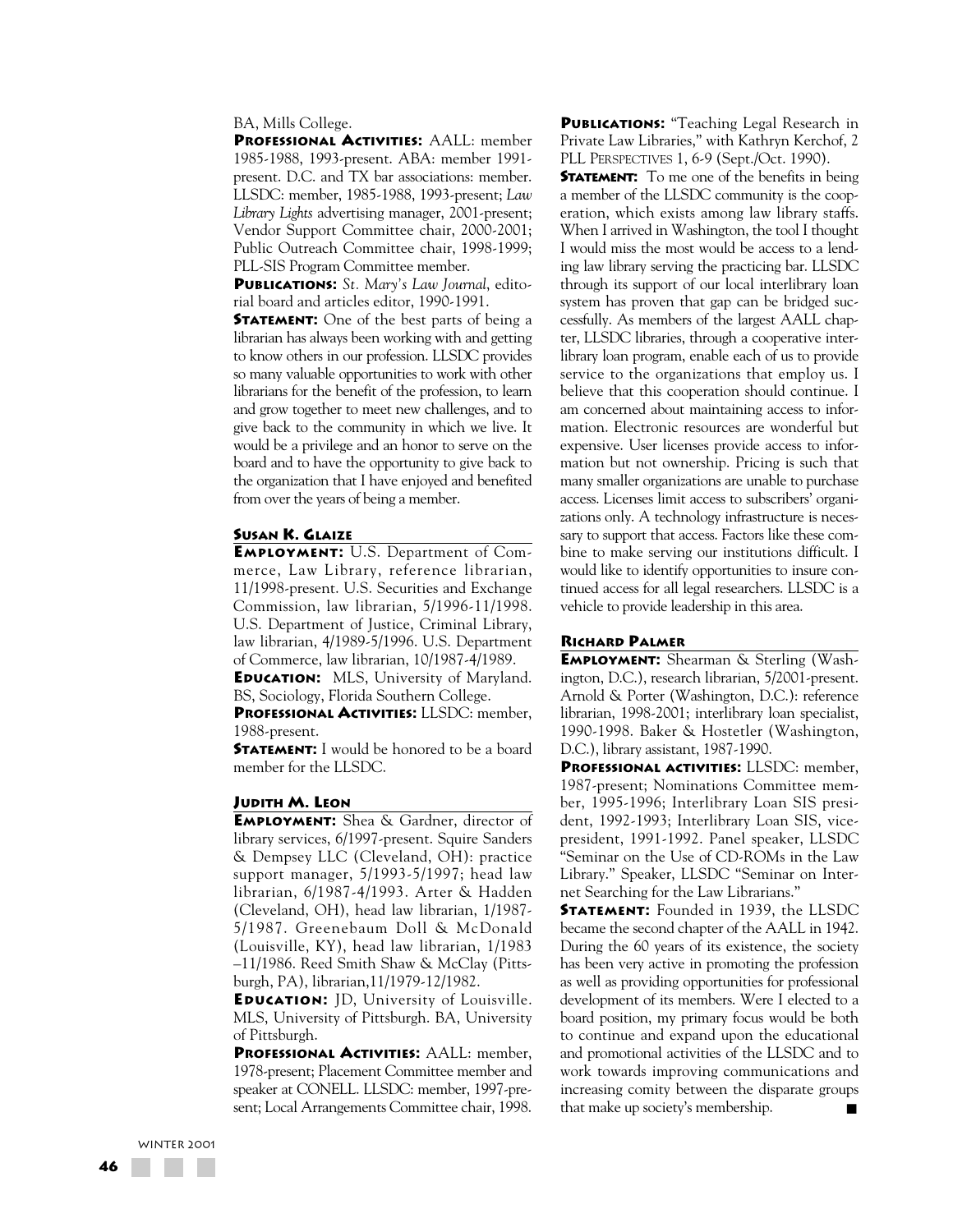# **VALL/LLSDC winter joint meeting**

George Mason University Law Library Friday, January 11, 2002 **LEGAL TECHNOLOGY: HOW FAR HAVE WE COME; HOW FAR DO WE HAVE TO GO?**

**Coordinator:** Roger Skalbeck, Technology Services Librarian, George Mason University Law Library **Panelists:** Sabrina I. Pacifici, Editor and Publisher of LLRX.com, Director of Library & Research Services, Sidley Austin Brown and Wood, Washington D.C. Wendy R. Leibowitz, Technology Columnist and Consultant, Washington, D.C. Chris Reed, Assistant Director for Information Services, The George Washington University Law Library

# **60 SITES IN 60 MINUTES: 60 USEFUL WEB SITES FOR THE LAW LIBRARIAN**

Speaker: Leanne Battle, Librarian Relations Consultant, LexisNexis™

| Breakfast & Registration             | 9:00 A.M.-10:00 A.M.  |
|--------------------------------------|-----------------------|
| Session 1 – Legal Technology         | 10:00 A.M.-11:30 A.M. |
| <b>Break</b>                         | 11:30 A.M.-11:45 A.M. |
| Session II $-60$ sites in 60 minutes | 11:45 A.M.-12:45 P.M. |
| Lunch                                | 12:45 P.M.-1: 30 P.M. |
| <b>VALL Business Meeting</b>         | 1:30 P.M.-2:30 P.M.   |

| NAME     |               |
|----------|---------------|
|          |               |
|          |               |
|          | $STATE$ $ZIP$ |
|          |               |
| $E-MAIL$ |               |

Please enclose check payable to VALL in the amount of \$20.00 for VALL & LLSDC members and \$25.00 for non-members. Pre-registration required to ensure catering order. Registration includes continental breakfast and box lunch. NOTE: Deadline for registration and payment: **December 21, 2001.**

 $\Box$  Grilled Cilantro lime chicken breast on crusty baguette with Monterey jack cheese, roasted peppers, garnished with leafy lettuce and tomato.

 $\Box$  Slow-roasted beef with Muenster cheese, onion spread on a kaiser roll, garnished with leafy lettuce and tomato slice.

 $\Box$  Vegetarian Pita - grilled vegetables, feta cheese, creamy herbed harvati cheese, spring salad mix in a whole wheat pita.

Send this completed form and check to: Femi Cadmus, George Mason University Law Library, 3401 North Fairfax Dr. Arlington, VA 22201

Questions? Call Femi at 703/993-8107.

Directions to GMU School of Law: http://www.gmu.edu/departments/law/geninfo/directions.htm